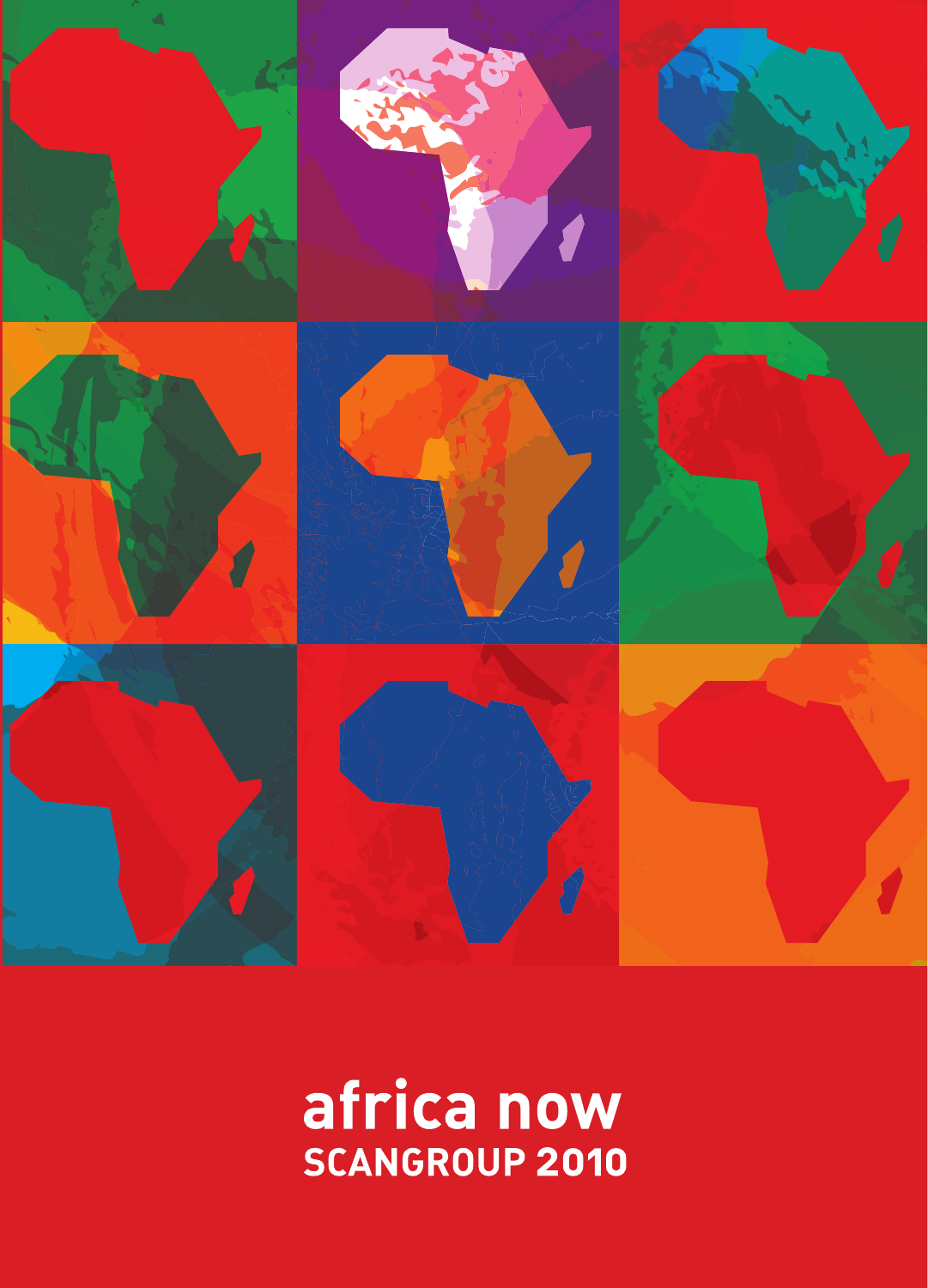# **Scangroup Annual Report & Accounts 2010**

**Our Vision is** To be the Leading Marketing Services Company in Africa **Our Mission is** To add outstanding value to our clients and shareholders and have fun doing it



**1**

#### **CONTENTS**

| Notice of the 2011 Annual General Meeting         |           | $\overline{2}$ |
|---------------------------------------------------|-----------|----------------|
| Board of Directors                                |           | 3              |
| Chairman's Statement                              | $4 -$     | 5              |
| Corporate Governance                              |           | 6              |
| Shareholding                                      |           | $\overline{7}$ |
| Five Years Group Financial Review                 |           | 8              |
| Corporate Information                             | $10 - 13$ |                |
| Report of the Directors                           |           | 15             |
| Statement of Directors' Responsibilities          |           | 16             |
| Independent Auditors' Report                      |           | 18             |
| Consolidated Statement of Comprehensive Income 19 |           |                |
| Consolidated Statement of Financial Position      |           | 20             |
| Company Statement of Financial Position           |           | 21             |
| Consolidated Statement of Changes in Equity       |           | 22             |
| Company Statement of Changes in Equity            |           | 23             |
| Consolidated Statement of Cash Flows              |           | 24             |
| Notes to the Financial Statements                 | $26 - 55$ |                |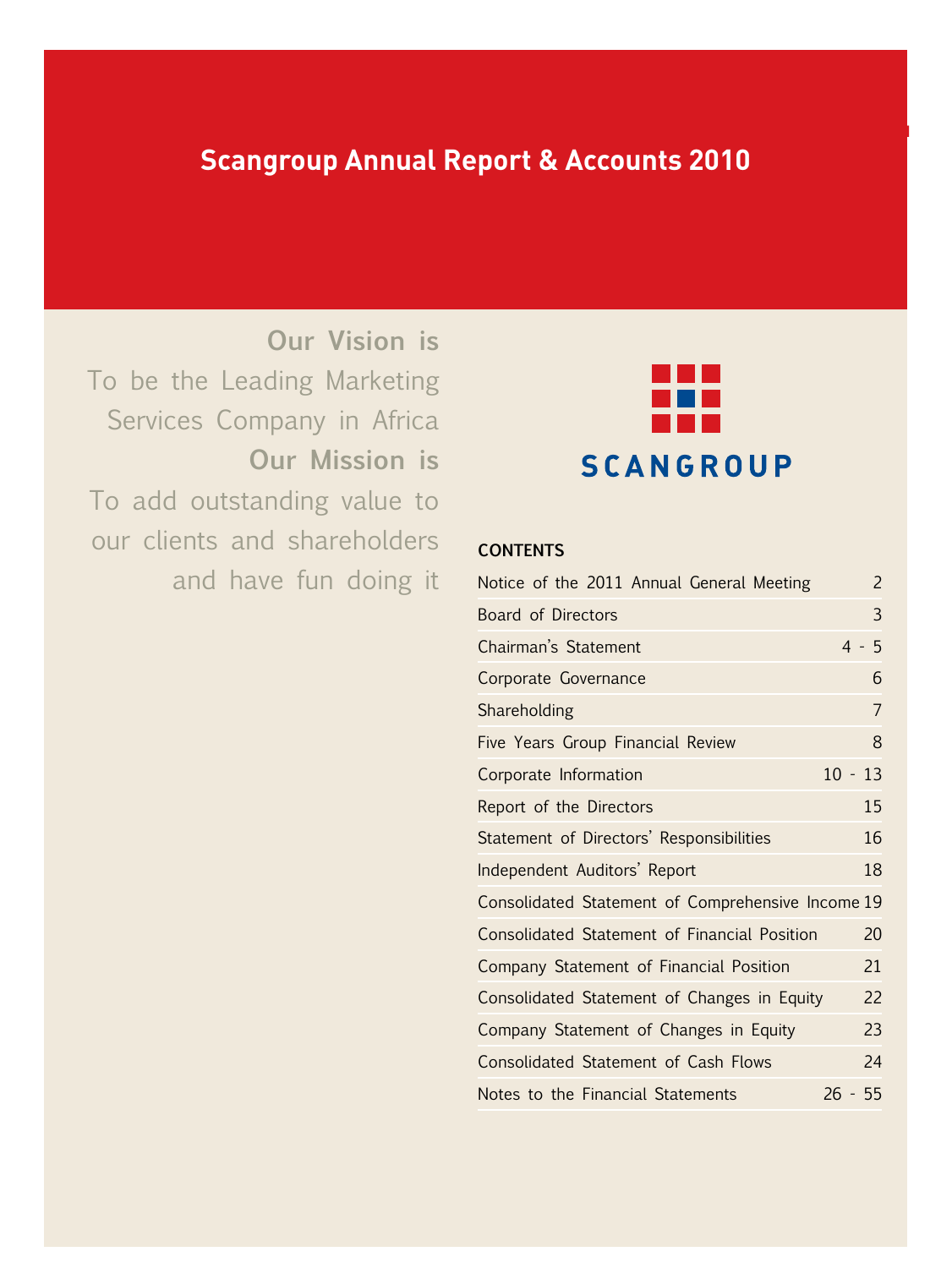# **Notice of the Annual General Meeting 2011**

**2**

Notice is hereby given that the 2011 Annual General Meeting of Scangroup Limited will be held at the Bomas of Kenya, Langata Road, Nairobi on Tuesday 24th May, 2011 at 11.00 a.m. to transact the following business:

#### **ORDINARY BUSINESS**

- 1. To read the Notice convening the meeting.
- 2. To receive, consider and adopt the Balance Sheet and Accounts for the year ended 31st December, 2010 together with the reports of the Directors and Auditors thereon.
- 3. To consider and approve a first and final dividend totalling Sh. 166,127,025 million being Sh. 0.70 per share for the year ended 31st December, 2010 payable on or about 25th June, 2011 to Shareholders on the Register of Members at the close of business on 24th May, 2011.
- 4. To approve the remuneration of the Directors as provided in the accounts for the year ended 31st December, 2010.
- 5. To re-elect Directors:
- a. In accordance with Article 93 of the Company's Articles of Association, Mr. Richard Omwela retires by rotation and, being eligible, offers himself for re-election.
- b. In accordance with Article 116 of the Company's Articles of Association, Mr. Manish Shah, who was appointed by the Board on 18th April, 2011 retires from office and, being eligible, offers himself for re-election.
- 6. To note that Deloitte & Touche continue in office as auditors of the Company in accordance with the provisions of Sec. 159(2) of the Companies Act and to authorize the Directors to set their remuneration for the ensuing financial year.

#### **SPECIAL BUSINESS**

To consider and, if thought fit, to pass the following resolutions which are proposed as Ordinary Resolutions

#### 7. **Increase in authorized share capital**

 "That pursuant to Article 57 of the Company's Articles of Association, the nominal share capital of the Company be increased from Sh. 254,690,000 divided into 254,690,000 ordinary shares of Sh. 1 each by an amount of Sh. 47,464,855 divided into 47,464,855 new ordinary shares of Sh. 1 each to Sh. 302,154,855 divided into 302,154,855 ordinary shares of Sh. 1 each."

#### 8. **Issue of Bonus Shares**

 "That in pursuance of Article 149 of the Company's Articles of Association and subject to receipt by the Company of the necessary regulatory approvals, such sum in the share premium account amounting to Sh. 47,464,855 be capitalized and that the Directors be and are hereby authorized and directed to appropriate such sum to the holders of ordinary shares registered at the close of business on 24th May 2011 and to apply such sum on behalf of such holders in paying up in full at par 47,464,855 unissued shares in the capital of the Company, such shares to be allotted, distributed and credited as fully paid-up to and amongst such holders in the proportion of One new ordinary share for every Five fully paid-up ordinary shares held on 24th May, 2011 upon the terms that such new shares when issued shall not rank for dividend in respect of the year ended 31st December 2010 but shall rank for all other purposes pari passu with existing issued ordinary shares of the Company and that the Directors be and are hereby also authorized generally to do all acts and things required to give effect to this resolution and to deal with fractions in such manner as they think fit subject always to the Articles of Association of the Company."

#### **By Order of the Board**

Margaret M. Kipchumba

Company Secretary

18th April, 2011

#### **Notes**:

- *1. A member entitled to attend and vote at the meeting may appoint a proxy to attend and vote on his or her behalf and such proxy need not be a member of the Company. A Proxy form may be obtained from the Company's website, www.scangroup.biz, or from the Share Registrar, Comprite Kenya Limited, 8th Floor, Rehani House, Kenyatta Avenue, Nairobi – P.O. Box 63428-00619 Nairobi. The proxy form should be returned to the Share Registrar, Comprite Limited 8th Floor Rehani House, Kenyatta Avenue, Nairobi, P.O. Box 63428 - 00619 Nairobi, Kenya before 11.00 a.m. on Monday 23rd May 2011. In case of a Member being a limited company, the proxy form must be completed under Common Seal or under the hand of an officer or attorney duly authorised in writing.*
- *2. In accordance with Articles 152 & 148 of the Company's Articles of Association, a copy of the entire Annual Report and financial statements may be viewed on our website, www.scangroup.biz, or obtained from the Share Registrar's office at the address given above. An abridged set of the financial statements has been published with this Notice.*
- *3. Registration of Members and proxies attending the Annual General Meeting will commence at 7 a.m. and will close at the conclusion of the meeting. Members and proxies will be required to produce a national identity card, a passport or other acceptable means of identification. CDS account numbers or Member numbers will also be required.*
- *4. Transport will be provided for Members between 6.30 a.m. to 10.30 a.m. from town (pick-up and drop-off points: behind Kencom House - Moi Avenue) to the venue of the meeting and back to town at the conclusion of the meeting.*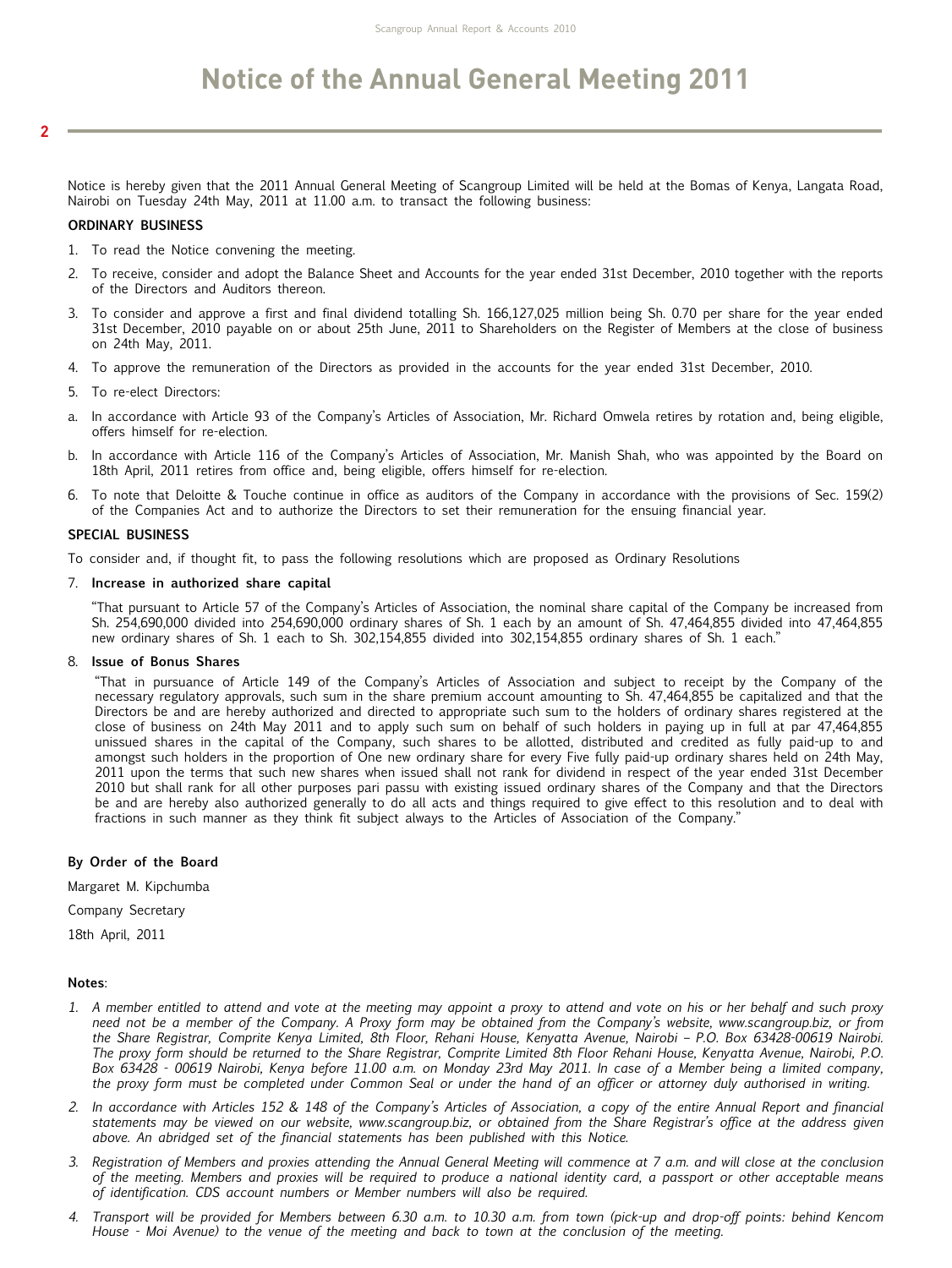#### **David Hutchison**

*Chairman and Independent Non-Executive Director*

David, age 56, is a Certified Public Accountant and formerly Senior Partner of Ernst & Young Eastern Africa. He has many years experience in related aspects of audit, tax advice and financial management, reconstruction and consulting covering many sectors, in a diversity of African countries. David is a non-executive Director of the Insurance Company of East Africa Limited, East Africa Reinsurance Company Limited, East African Packaging Industries Limited, Prime Bank Limited, Synresins Limited, and a Director of a number of companies within the Banda educational and property groups.

#### **Bharat Thakrar**

#### *Chief Executive Officer*

Bharat, age 59, is the founder shareholder of Scangroup and a Director of all Scangroup subsidiaries and has over thirty-seven years working experience in Advertising and Communications. He holds a Diploma in Advertising and Marketing from the Communications and Marketing Foundation - UK. He is a former Chairman of the Advertising Practitioners Association (APA) and is a member of the Advertising Standards Board. He has undergone various Executive Management Courses including one at the Harvard Business School.

#### **Richard Omwela**

#### *Independent Non-Executive Director*

Richard, age 55, holds a Bachelor of Honours Degree in Law (LLB) Upper Class Division from the University of Nairobi, a diploma in Law from the Kenya School of Law and is an advocate of the High Court of Kenya. Richard is the Managing Partner of Hamilton Harrison and Mathews Advocates. He is a Member of the Law Society of Kenya and the Institute of Certified Public Secretaries of Kenya. He is the Chairman of Nairobi Airport Services Limited (NAS), and is on the boards of ABC Bank Limited, Genesis Kenya Investments Limited and Octagon Pension Services Limited.

#### **Muchiri Wahome**

#### *Independent Non-Executive Director*

Muchiri, age 48, has over 20 years of retail experience and is currently the Chief Executive Officer of Deacons Group of Companies. He is also the Chairman of the Board of Governors of Moi Equator Girls Secondary School, a member of the Federation of Kenya Employers (FKE) management board and a member of the Archdiocese of Nyeri Education Advisory Board. In 2005 he was awarded the Head of State commendation medal for implementing performance contracts with public bodies on behalf of the Government of Kenya. Muchiri holds a Bachelor of Arts (Economics) degree from the University of Nairobi and in 2006 obtained an Advanced Certificate in Management from the Strathmore Business School. In early 2010, he graduated as a fellow of the Aspen Leadership Institute.

#### **Andrew Grant Balfour Scott**

#### *Non-Executive Director*

Andrew, age 42, has since 1999 been WPP's Director of Corporate Development leading the Group's global Mergers and Acquisition activity. Andrew also leads WPP's International Specialist Communications Division which contains businesses in a diverse range of marketing services sectors - Promotion and Relationship Marketing, Sports Marketing, Custom Publishing and Media, Technology and Production Services. Prior to joining WPP Andrew was a strategy consultant at LEK Consulting. He holds an MBA with distinction from INSEAD.

#### **Christopher Paul Sweetland**

#### *Non-Executive Directo*r

Christopher, age 56, graduated with an honors degree in Pure Maths and trained as a Chartered Accountant at KPMG. Prior to joining WPP in 1989, Chris worked for 9 years at PepsiCo. He is currently Deputy Group CFO with WPP.

#### **Manish Kumar Shah**

#### *Finance Director*

Manish, age 37, is a member of the Institute of Certified Public Accountants of Kenya and The Institute of Chartered Accountants of India. He holds a Bachelor of Commerce Degree from University of Bombay and a Diploma in Information & System Management from APTECH Computer Education. He has a wealth of experience spanning 12 years in the advertising and marketing industry having worked with the French advertising group Publics in India prior to joining Scanad in 2003.

#### **Margaret Muhuni-Kipchumba**

#### *Company Secretary*

Margaret, age 37, was appointed Company Secretary in August 2009 and also serves on the Boards of the Kenyan subsidiaries in this capacity. She is an advocate of the High Court of Kenya and a Certified Public Secretary. She is a Member of the Law Society of Kenya, the Institute of Certified Public Secretaries of Kenya and the Institute of Directors - Kenya.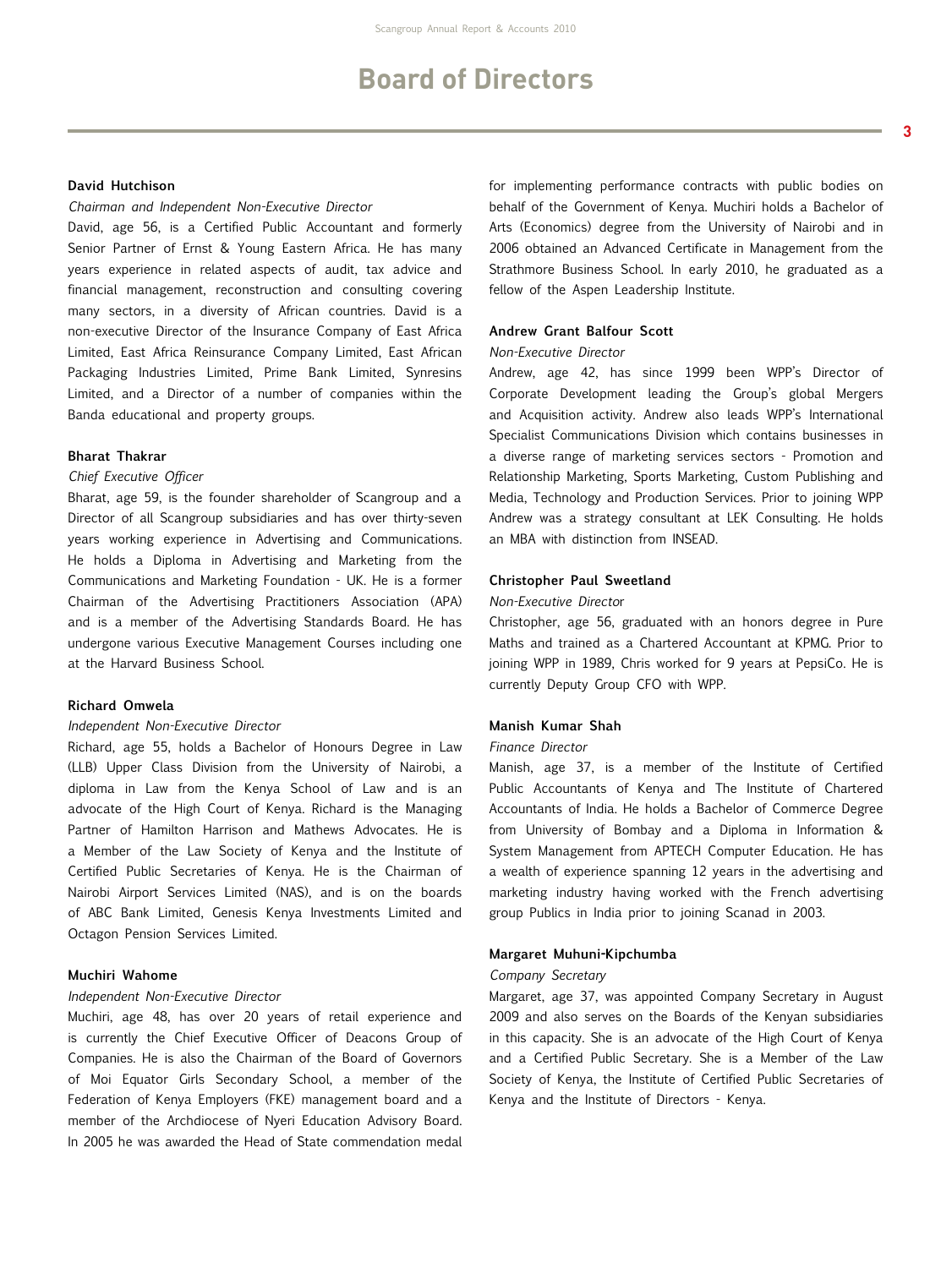**4**

I am pleased to present the annual report for Scangroup Limited for the year ended 31st December 2010.

In many ways, 2010 was a watershed year for the group; our main achievement was the acquisition of part of the Ogilvy group in Africa, mentioned below. This gave us a foothold in some 21 countries in Africa and represents the attainment of the first part of our Africa strategy. We intend now to develop those footholds into strong agencies with improved ties to the group.

The group also performed very well in the year, as stated below under the paragraph on Financial Performance

#### **The Economy**

As it represents the majority of our income, I will deal briefly with the Kenyan economy.

The GDP growth for 2010 is expected to be in the region of 5% compared to 2.6% in 2009. The latest figures available from the Kenya Bureau of Statistics show that the economy grew by 5.4% in the first three quarters of 2010 compared to 2.3% for the similar period in 2009.

The increase in growth was attributed to, amongst other factors, the rainfall experienced towards the end of 2009 and early 2010, which had a positive impact on agriculture and electricity generation. The annual average inflation declined from 9.2% in 2009 to 4% in December 2010. The average interest rate on 91-day Treasury Bills fell to 2.28% in December 2010 from 6.82% in December 2009.

2011 Outlook – The recent global events and rise in fuel prices has seen increase in costs leading to higher inflationary factors, which is bound have an impact on the GDP growth in 2011. Despite these factors, the long term outlook for the economy remains positive as the economy benefits from the global rebound, regional integration and structural reforms.

#### **The Group's Financial Performance**

2010 experienced significant growth in advertising spends across the region; this was reflected in our billings which grew by 92% overall. This includes the consolidation of the Ogilvy businesses acquired in October 2010.

Our revenues grew to Sh. 2.3 billion, a growth of 44% from 2009. Kenya contributed 70% of our revenues (2009: 80%). This trend was as a result of increased footprint outside Kenya. Advertising and Media contributed to 84% of the revenue and grew by 38% whilst Speciality communication contributed to 3% of our revenues and grew by 22%. Our Public Relations, Research and Digital businesses contributed 4%, 6% and 3% respectively.

Profit Before Tax increased by 54% to Sh. 838.4 million from Sh. 544.1 million in 2009. Profit Before Tax is after accounting for income of Sh. 172.2 million (2009: Sh. 92.2 million) being income from interest and gain on sale of Government of Kenya securities.

The Company's basic earnings per share grew by 43% to Sh. 2.58 per share, calculated on a weighted number of shares. The Group's performance for the last five years is given on page 8.

#### **Dividend and Bonus Issue**

Your Board has recommended for approval at the Annual General Meeting the payment of the first and final dividend of Sh. 0.70 per share amounting to Sh. 166.13 million for the year ended 31st December 2010 (2009: Sh. 0.50 per share amounting to Sh. 110.3 million). The total dividend payout represents 51% growth over 2009, and per share, it represents growth of 40%. The level of dividend payout recommended considers the group's future working capital requirements which increase with growth. In addition, a very large amount of our working capital is tied up in VAT refund claims, which is a major concern for us as the time taken by Kenya Revenue Authority to process these claims is unacceptably long. This is becoming a serious issue throughout the economy.

Your Board has also recommended a bonus issue of one ordinary share for every five ordinary shares held on 24th May 2011, which if approved, will result in issue of additional new ordinary shares of 47,464,855.

Details of the proposed dividend and bonus issue are contained in the Notice of the AGM.

#### **Africa Expansion**

In 2010, we achieved a significant milestone by acquiring 51% and 50% shareholdings in O&M Africa BV and Ogilvy East Africa Limited (Ogilvy businesses), respectively. The acquisition was successfully completed in October 2010, and provides the Company with a platform for developing a truly world-class marketing communication network across Africa. This will also result in positive benefits to our clients seeking a Pan-African communication network as we now have a significant footprint in various countries in Sub-Saharan Africa through the Ogilvy affiliate partners.

Our long term strategy to expand in Sub- Saharan Africa will continue and we intend to do this by seeking to acquire controlling stakes in the Ogilvy affiliates or setting up Greenfield operations. Our expansion strategy will mainly be driven by factors such as existing client requirements for support inmarket and the existence of local business opportunities.

#### **New Joint Venture**

In March 2010, the Company launched a field marketing agency, Smollan East Africa Limited, through a joint venture with the Smollan Group of South Africa. This joint venture provides services such as field marketing, market intelligence and brand activation. It offers our clients an opportunity to outsource their field marketing services in the region to ensure adequate stock levels in all retail outlets and supermarkets.

In May 2010, we extended our footprint to West Africa with the launch of Millward Brown West Africa, to provide advertising research services for our clients in that territory.

#### **The Board**

The Directors who held office in 2010 and upto the date of this report are listed on page 10. Mr. Andrew White, the Group's Executive Creative Director, has taken up the role of developing creative resources across the region which is critical for our Africa Expansion strategy. Consequently, to dedicate more time towards his new role, he resigned from the Board on 18th April 2011. His service to the Group has been remarkable; he was one of the founders of the Scangroup, and has had the role of Creative Director. He will continue with the Group on a full time basis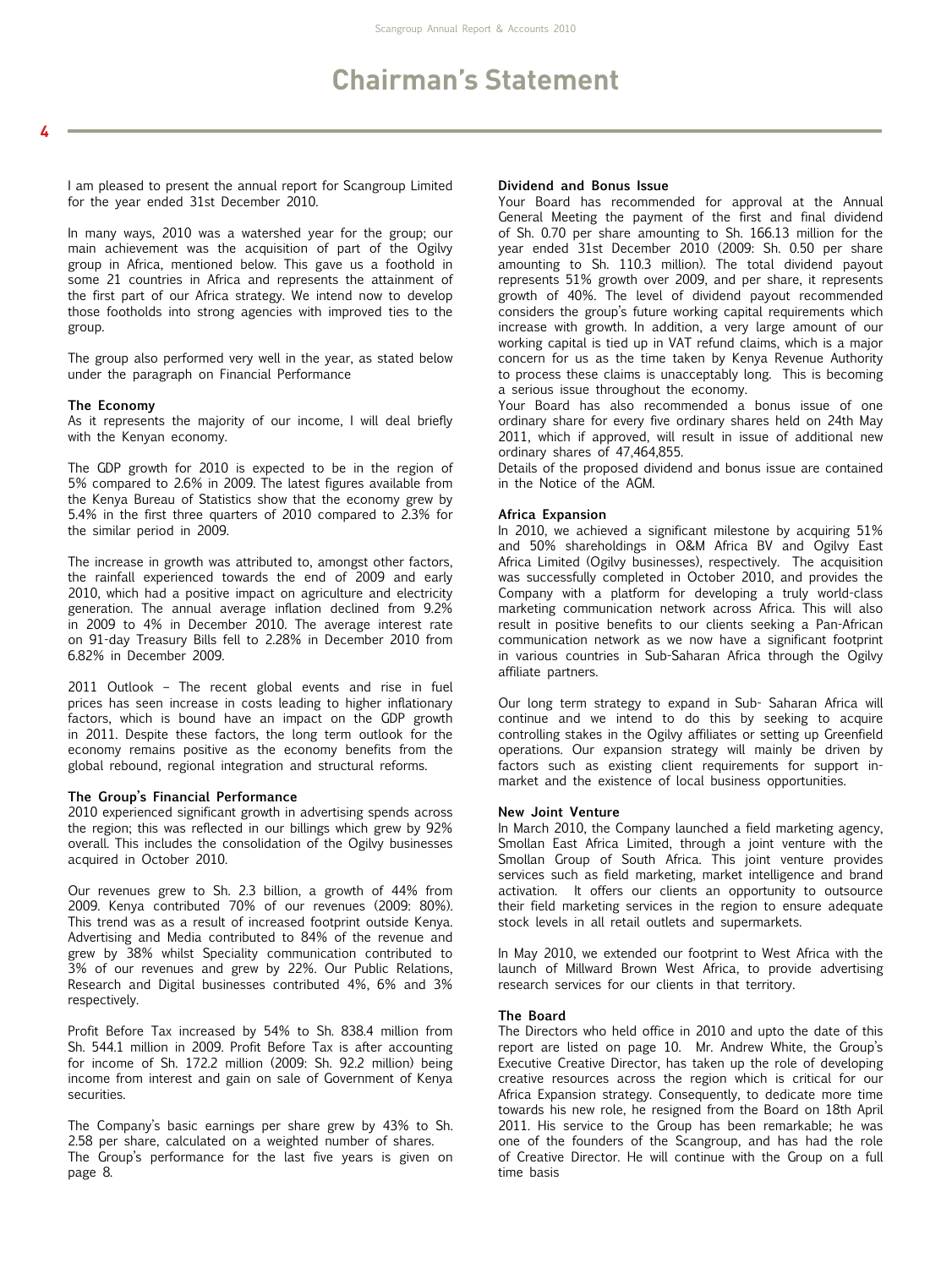I am pleased to report that in its meeting on 18th April 2011, the Board appointed Mr. Manish Kumar Shah as Finance Director. Mr. Shah has been with Scangroup as the Chief Finance Officer from 2003 and has made valuable contribution to the growth of the Company. He is a member of the Institute of Certified Public Accountants of Kenya and The Institute of Chartered Accountants of India. His appointment will be considered at the forthcoming Annual General Meeting.

I wish both gentlemen the very best in their new roles and look forward to their continued support.

#### **Our People**

Our employees are our key assets and we are continuously working on improving our employee value and reward assessment. We have engaged with employees through the following initiatives:

#### **Employee Share Ownership Plan (ESOP)**

The Scangroup ESOP scheme was introduced in 2007 with the objective of providing a mechanism for retaining key talent within the group. The Scheme has been well received and during the year 2,754,249 share options were exercised by employees.

#### **Mentorship Programme**

This initiative, started in 2009, has provided opportunity for nurturing budding creative talent to participate in client pitches and campaigns under personalized supervision of senior creative personnel. This programme has been successful in producing local creative talent.

#### **Training**

In 2010, we engaged in various external and internal training programmes which included Foundation to Advertising for junior staff run by the Association of Advertising Practitioners (APA) and Internal Brand Position Workshops run each quarter using our Brand Positioning tool. This training was given in several modules on a quarterly basis by imparting knowledge for the employees to be able to manage and create a brand. These training programmes equip employees with better understanding of the business and best industry practices.

#### **Corporate Governance**

The Board and its committees, the Audit & Risk Management Committee and the Nominating and Remuneration Committee hold regular meetings to exercise oversight functions on the Company's financial activities, risk management practices as well as human resource management. I am pleased to report that in the year under review the Board and committees substantially complied with their mandates.

#### **Corporate Social Responsibility (CSR)**

As part of our long-term vision to contribute to the well-being of the community and the business environment in which we operate, the Company over the last year continued with its ongoing support of various initiatives shown below.

#### **United Nations Global Compact**

April 2010 saw us sign up to the United Nations Global Compact, a policy platform and practical framework for companies that are committed to sustainability and responsible business practices. The United Nations Global Compact framework has at its core ten universally accepted principles in the areas of human rights, labor, environment and anti–corruption. In 2010, our key focus was in the area of environment. On a pro-bono basis, Scanad Kenya Limited is continuously creating awareness of 'Nairobi Greenline', an initiative by Kenya Wildlife Service and Kenya Association of Manufacturers. This initiative is directed towards protecting national parks around the country. So far the initiative has planted over 50,000 trees around the Nairobi National Park. This project will expand with the launch of the 'Nakuru Greenline' set to take place later on this year.

#### **Uwiano Platform for Peace**

McCann Kenya Limited undertook this project under Peacenet and the United Nations Development Program secretariat prior to last year's referendum. A print and radio campaign developed by McCann spread the message of respect, peace and acceptance of other people's views during the month leading up to the successful 2010 referendum.

#### **Childlife Trust – Children's Voices**

Over the years, we have contributed to various activities run by Childlife Trust. Last year Scanad Kenya Limited was actively involved in the development of communication material for Children's Voices, a conference held every year that gives Kenyan children a chance to discuss issues pertinent to them and empowers them to educate other children. Last year's conference was held in July and was dubbed "Children's Voices on the Constitution - Yes or No, the Children want Peace."

The above was in addition to various other projects that the group has contributed to in the course of the year. In 2011 we hope to widen our CSR footprint as we continue in our effort to make a positive difference.

#### **Going Forward**

Acquisition of the Ogilvy businesses has provided the spine on which to build our expansion strategy in Sub-Saharan Africa. This, together with increasing contribution from 'Below The Line' offerings, will spread the risk across the continent and reduce significant reliance on the mainline revenue streams of advertising and media. On the talent front, we will continue to develop local talent across the region and work towards retaining and attracting key talent through suitable retention schemes and incentive programmes.

#### **Appreciation**

In conclusion, I would like to thank you, our Shareholders, for your confidence in the Company, our loyal clients who support us in our vision of being a truly Pan-African group providing best-in-class marketing services, our CEO, Bharat Thakrar, and his entire team across the group for their commitment to this vision, and last but not least, I wish to thank my fellow Directors on the Board for their diligence and wise-counsel.

#### **David Hutchison**

Chairman 18th April 2011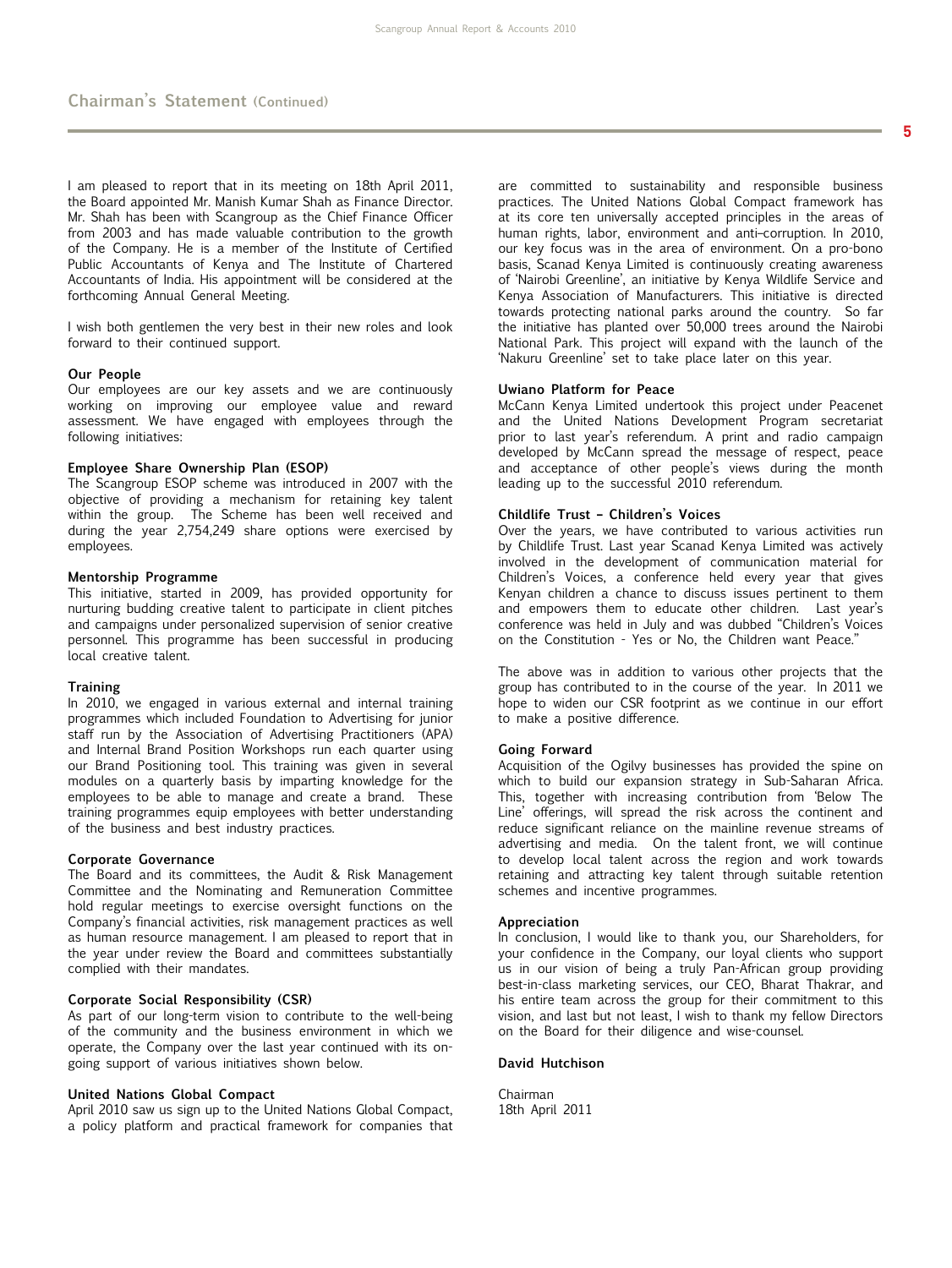# **Corporate Governance Statement**

**6**

The Company has adopted the Capital Markets Authority guidelines on corporate governance practices by public listed companies in Kenya which have been developed to strengthen corporate governance practices and to promote the standards of self-regulation so as to bring the level of governance in line with international trends.

#### **Board Composition**

The Directors who held office during the year under review and to the date of this report are listed on page 10. The Board currently comprises seven Directors. Two are executive Directors and five are non-executive Directors. Of the five non-executive Directors, three, including the Chairman, are independent.

#### **Board Responsibilities**

The Board schedules at least four quarterly meetings during the year and holds additional meetings as and when required. The Board's responsibilities are set out in its Charter which defines the governance parameters within which the Board exists and sets out specific responsibilities to be discharged by the Directors collectively as well as certain roles and duties incumbent upon directors as individuals. Except for direction and guidance on general policy, the Board has delegated authority to the Chief Executive Officer for the effective and efficient running of the day-to-day business of the Company and its subsidiaries. The Board nonetheless retains the responsibility for establishing and maintaining the Company's overall internal control of financial, operational and compliance matters.

#### **Directors' Remuneration**

The Nominating & Remuneration Committee is mandated to review the salaries, benefit packages and service contracts of the executive Directors to ensure that the same are competitively structured and linked to performance. The executive Directors are not present when their remuneration is discussed.

The Non-executive Directors are paid a quarterly fee together with a sitting allowance for every meeting attended. They are not eligible for membership of the Company's pension scheme and do not participate in the Company's remuneration or bonus schemes. Details of fees paid to the non-executive Directors and remuneration and emoluments paid to the executive Directors have been disclosed in page 36.

#### **Board Committees**

The Board has established committees to assist in providing detailed attention to specific areas. The Board and its committees operate in terms of agreed mandates that set out their terms of reference. The Committees of the Board are as follows:

#### **Audit & Risk Management Committee**

The Audit & Risk Management Committee meets at least four times a year and at such other times as circumstances may dictate. Its membership includes three non-executive directors; David Hutchison (Chairman) Richard Omwela and Christopher Sweetland. The Chief Executive Officer, the Finance Director and Internal Auditor are regular invitees to the Committee's meetings. In addition, the external auditor may be invited to attend as necessary, but at least once a year. The Committee's responsibilities include review of financial statements, compliance with accounting standards, oversight on internal control systems, identification, assessment and effectiveness of business risk management processes and liaison with the external auditor. The Committee is also authorized by the Board to investigate any matter within its terms of reference and to seek any information it requires from any Company employee and retain external legal, accounting or other independent professional advisors as it considers necessary in discharging its responsibilities.

#### **Nominating & Remuneration Committee**

Membership of the Nominating & Remuneration Committee comprises of David Hutchison (Chairman) Richard Omwela, Muchiri Wahome, Andrew Scott and the CEO, Bharat Thakrar. The Committee meets as required but at least once a year. The Committee is responsible for identifying and nominating for approval by the Board, candidates to fill Board vacancies as and when the need arises and in particular, give consideration to succession planning taking into account the challenges and opportunities facing the Company and ensure the necessary skills and expertise are available on the Board in the future. The Committee is responsible for monitoring and appraising the performance of senior management, reviewing human resources policies and determining the group's remuneration and incentive payment programmes.

Both committees report to the Board at each meeting highlighting matters discussed at their respective meetings and recommended actions.

#### **Internal Controls**

The Board is responsible for the Company's systems of internal controls. It sets appropriate policies on internal control, and regularly, through the internal audit function which is independent of the activities of management, conducts a review of the effectiveness of these internal controls. The review covers all material controls, including financial, operational compliance, as well as risk management procedures.

#### **Communication with Shareholders**

Information on the shareholding is provided in page 7. The Company values its relationship with Shareholders and ensures regular and open communication through yearly and half-yearly publication of its financial performance, publication of the Annual Report and holding of the Annual General Meeting and other general meetings prescribed by law. Shareholders have direct access and are free to raise any issues with the Share Registrar and the Company Secretary.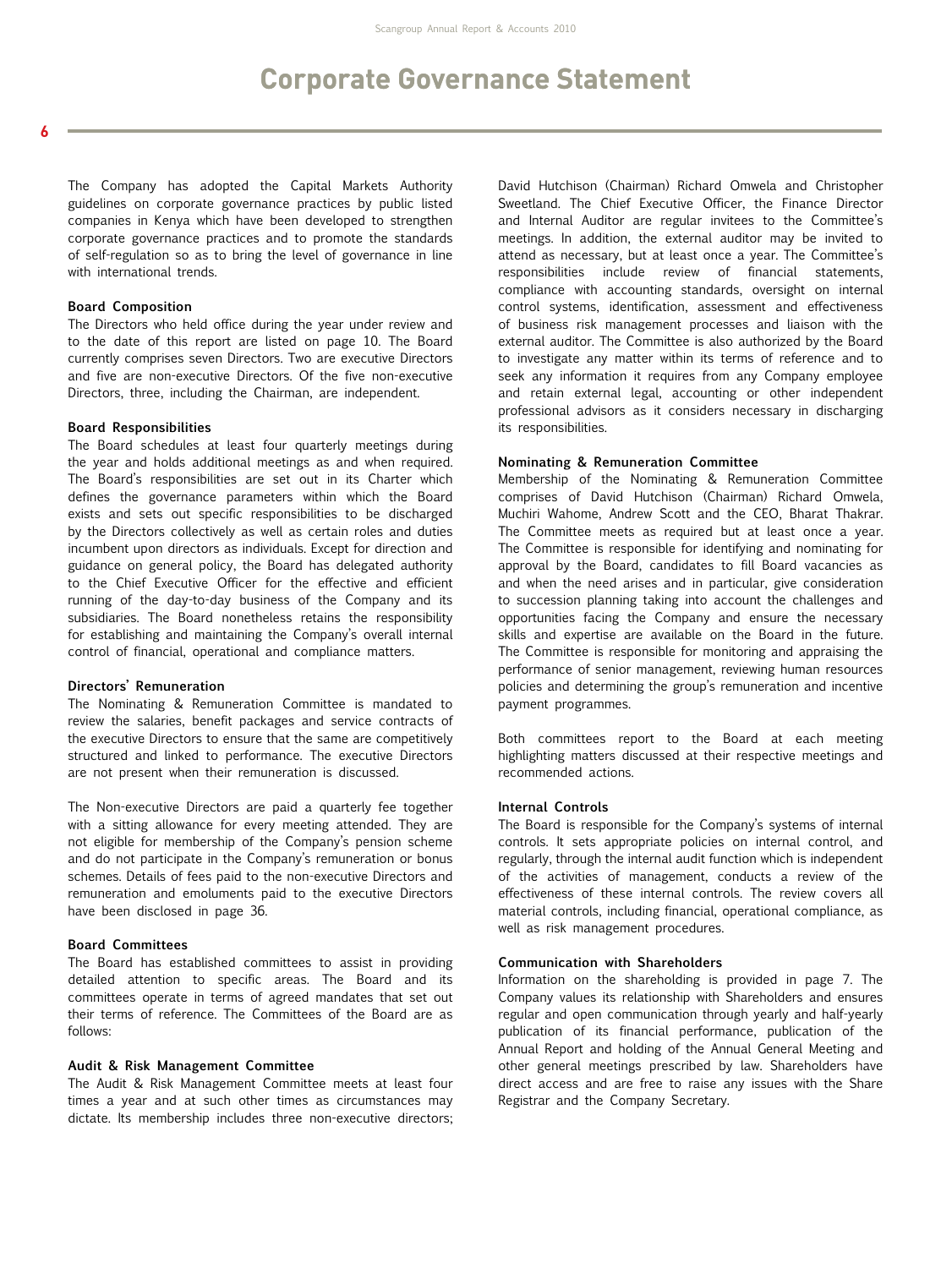# **Shareholding**

# **Summary of Shareholders as at 31st December 2010**

| Category                  | Total number<br>of shareholders | Total number<br>of shares held | Shareholding<br>% of issued<br>share capital |
|---------------------------|---------------------------------|--------------------------------|----------------------------------------------|
| Foreign Investors         | 312                             | 127,103,732                    | 54.18%                                       |
| East African Individuals  | 27.766                          | 62,835,884                     | 26.79%                                       |
| East African Institutions | 1.452                           | 44,630,408                     | 19.03%                                       |
| Total                     | 29.530                          | 234,570,024                    | 100.00%                                      |

| Range                 | Total number    | Total number | % of issued   |
|-----------------------|-----------------|--------------|---------------|
|                       | of shareholders | of shares    | share capital |
| $1 - 500$             | 23,977          | 7,827,680    | 3.34%         |
| $501 - 1,000$         | 2,633           | 2,113,855    | 0.90%         |
| $1,001 - 5,000$       | 2,207           | 5,007,721    | 2.13%         |
| $5,001 - 10,000$      | 317             | 2,429,192    | 1.04%         |
| $10,001 - 50,000$     | 299             | 5,953,977    | 2.54%         |
| $50,001 - 100,000$    | 31              | 2,286,069    | 0.97%         |
| $100.001 - 500.000$   | 44              | 9,673,781    | 4.12%         |
| $500,001 - 1,000,000$ | 8               | 6,140,025    | 2.62%         |
| Above 1,000,000       | 14              | 193.137.724  | 82.34%        |
| Total                 | 29,530          | 234.570.024  | 100.00%       |

#### **TOP 10 INVESTORS AS AT 31ST DECEMBER 2010**

| Rank | <b>Name</b>                                           | Total number   | % of issued |
|------|-------------------------------------------------------|----------------|-------------|
|      |                                                       | of shares held | capital     |
|      | Cavendish Square Holding BV                           | 60,689,655     | 25.87%      |
|      | Thakrar, Bharat                                       | 45.523.800     | 19.41%      |
| 3    | Barclays (Kenya) Nominees Ltd. Non-Resident A/C 9300  | 21,930,900     | 9.35%       |
| 4    | White, Andrew John Laird                              | 19,755,000     | 8.42%       |
| 5    | Bora Services Ltd $A/C$ Scangroup Ltd - $AB/S/1522/8$ | 14.585.000     | 6.22%       |
| 6    | Ogilvy South Africa (Proprietary) Limited             | 10.756.547     | 4.59%       |
|      | Standard Chartered Nominees Non-Resident A/C 9296     | 5,863,300      | 2.50%       |
| 8    | CFC Stanbic Nominees Ltd A/C NR13301                  | 3,388,800      | 1.44%       |
| 9    | Chase Bank (Kenya) Limited                            | 3,123,822      | 1.33%       |
| 10   | Barclays (Kenya) Nominees Limited A/C 9230            | 2,141,500      | 0.91%       |
|      | Total                                                 | 187.758.324    | 80.04%      |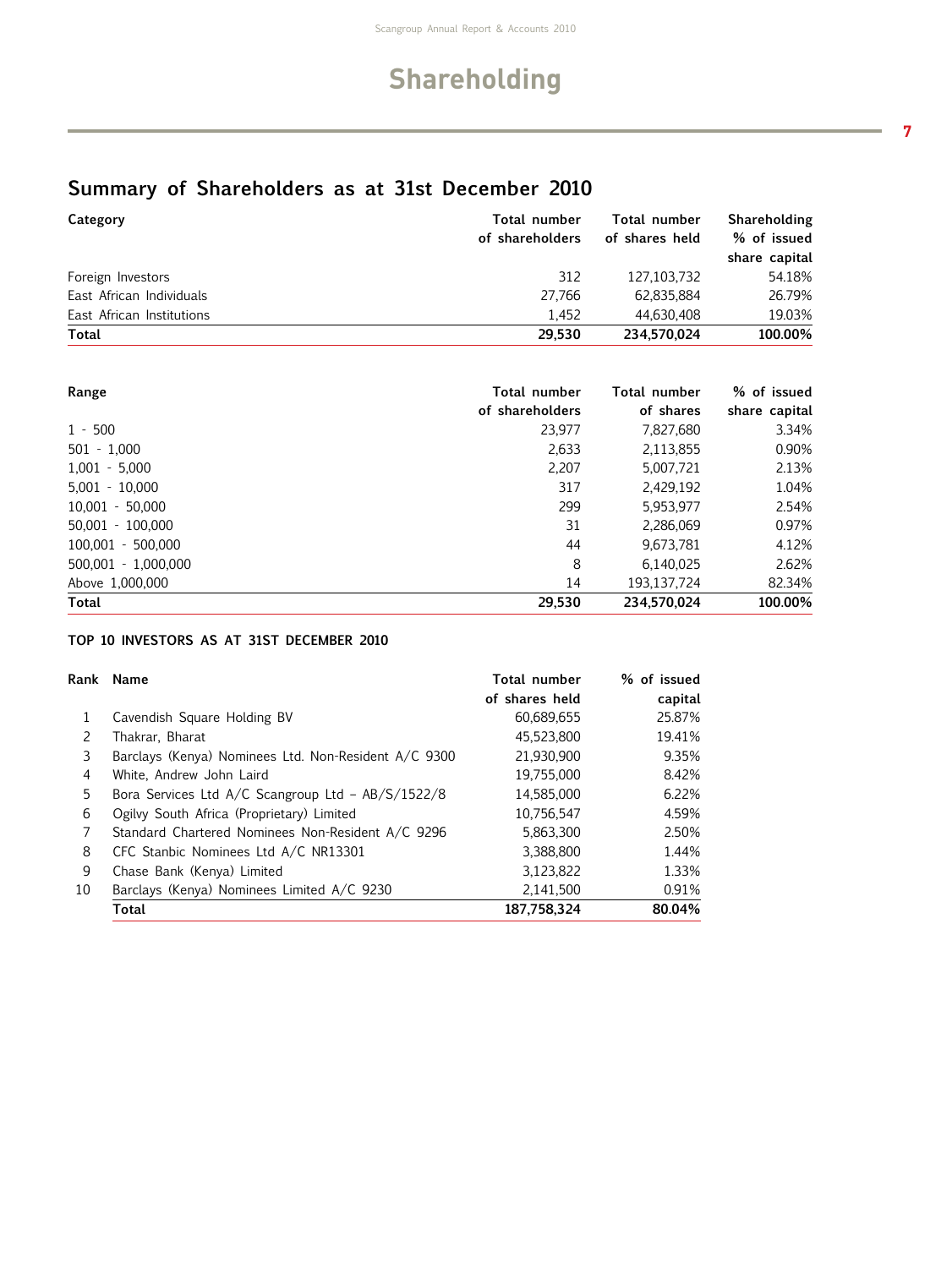# **Five Years Group Financial Review**

**8**

#### CONSOLIDATED PROFIT AND LOSS ACCOUNT

|                                            | 31-Dec     | 31-Dec    | 31-Dec    | 31-Dec     | 31-Dec    |
|--------------------------------------------|------------|-----------|-----------|------------|-----------|
|                                            | 2010       | 2009      | 2008      | 2007       | 2006      |
|                                            | Sh '000    | Sh '000   | Sh '000   | Sh '000    | Sh '000   |
| <b>Billings</b>                            | 11,363,839 | 5,920,012 | 5,789,716 | 4,773,411  | 3,012,461 |
| Revenues                                   | 2,345,554  | 1,624,029 | 1,436,892 | 1,157,088  | 829,574   |
| Investment Income                          | 172,170    | 92,221    | 14,281    |            |           |
| Profit Before Taxation                     | 838,396    | 544,100   | 436,755   | 352,814    | 278,686   |
| <b>Taxation Charge</b>                     | (197, 811) | (142,952) | (120,966) | (108, 381) | (83, 158) |
| Profit After Tax                           | 640,585    | 401,148   | 315,789   | 244,433    | 195,528   |
| Non-controlling interests                  | (61,998)   | (2,648)   | (8,767)   | (7, 133)   | (9,128)   |
| Profit Available to Scangroup shareholders | 578,587    | 398,500   | 307,022   | 237,300    | 186,400   |
|                                            | Sh         | Sh        | Sh        | Sh         | Sh        |
| Earnings Per Share (EPS) - Note 1          | 2.58       | 1.81      | 1.79      | 1.49       | 1.21      |
| Number of shares                           | 223.92     | 220.69    | 171.47    | 159.25     | 153.75    |
|                                            | million    | million   | million   | million    | million   |

#### Note 1

The EPS is calculated using weighted average number of shares in issue during the year

| <b>Total Equity and Liabilities</b> | 8,009,431 | 3,933,148 | 3,761,064 | 1,753,635 | 1,237,966 |
|-------------------------------------|-----------|-----------|-----------|-----------|-----------|
| <b>Total Equity</b>                 | 3,577,805 | 2,366,222 | 2.079.464 | 603.661   | 470,923   |
| Current Liabilities                 | 4.240.483 | 1,555,306 | 1,677,535 | 1,146,493 | 766,955   |
| Non Current Liabilities             | 191,143   | 11.620    | 4.065     | 3,481     | 88        |
| <b>Total Assets</b>                 | 8,009,431 | 3,933,148 | 3,761,064 | 1,753,635 | 1,237,966 |
| Current Assets                      | 7,117,892 | 3.213.445 | 3.580.931 | 1.611.878 | 1,190,461 |
| Non - Current Assets                | 891,539   | 719,703   | 180,133   | 141,757   | 47,505    |
| <b>ASSETS</b>                       |           |           |           |           |           |
| CONSOLIDATED BALANCE SHEET DATA     |           |           |           |           |           |
|                                     | Sh '000   | Sh '000   | Sh '000   | Sh '000   | Sh '000   |
|                                     | 2010      | 2009      | 2008      | 2007      | 2006      |
|                                     | $31$ -Dec | 31-Dec    | 31-Dec    | $31$ -Dec | $31$ -Dec |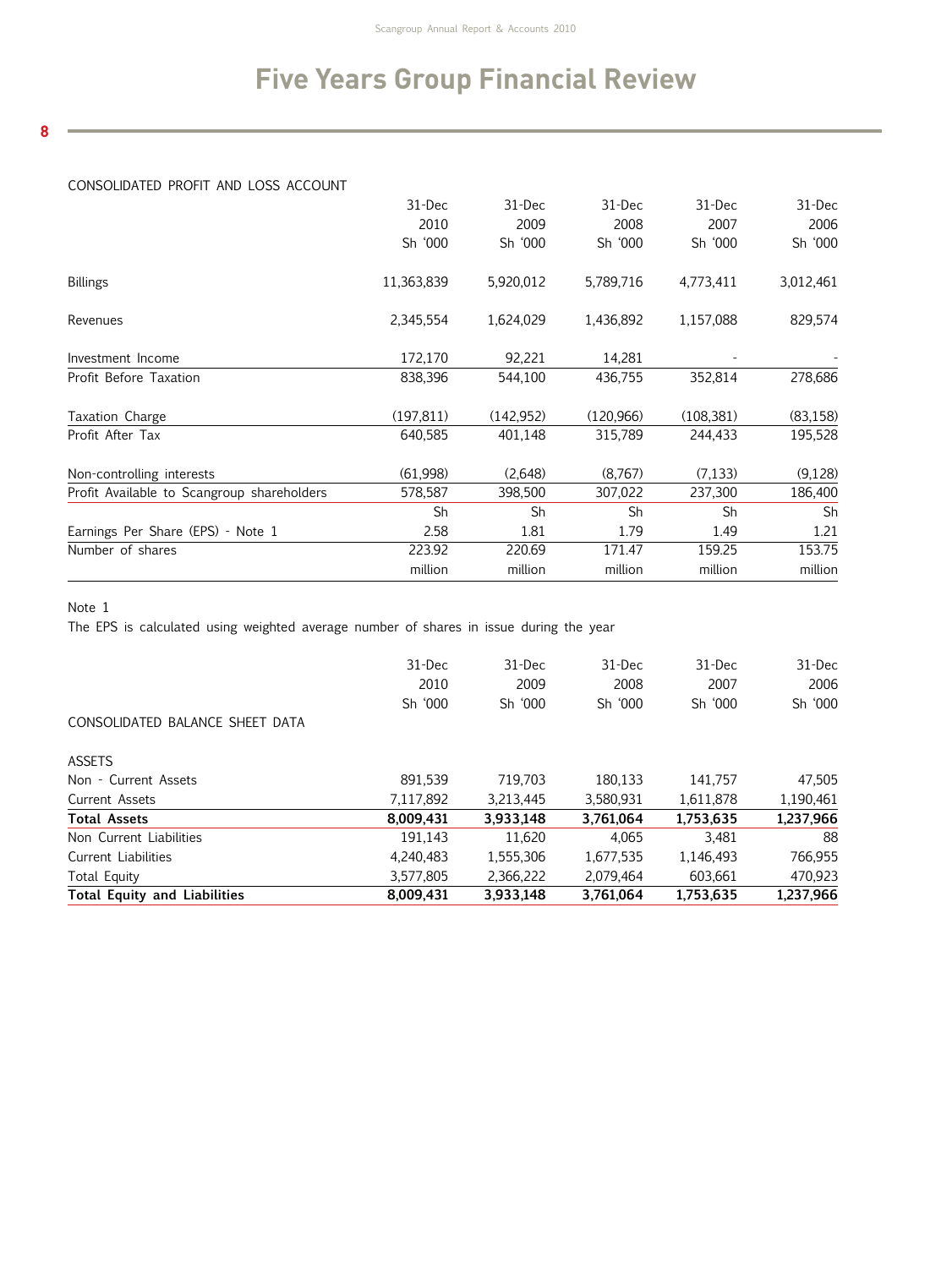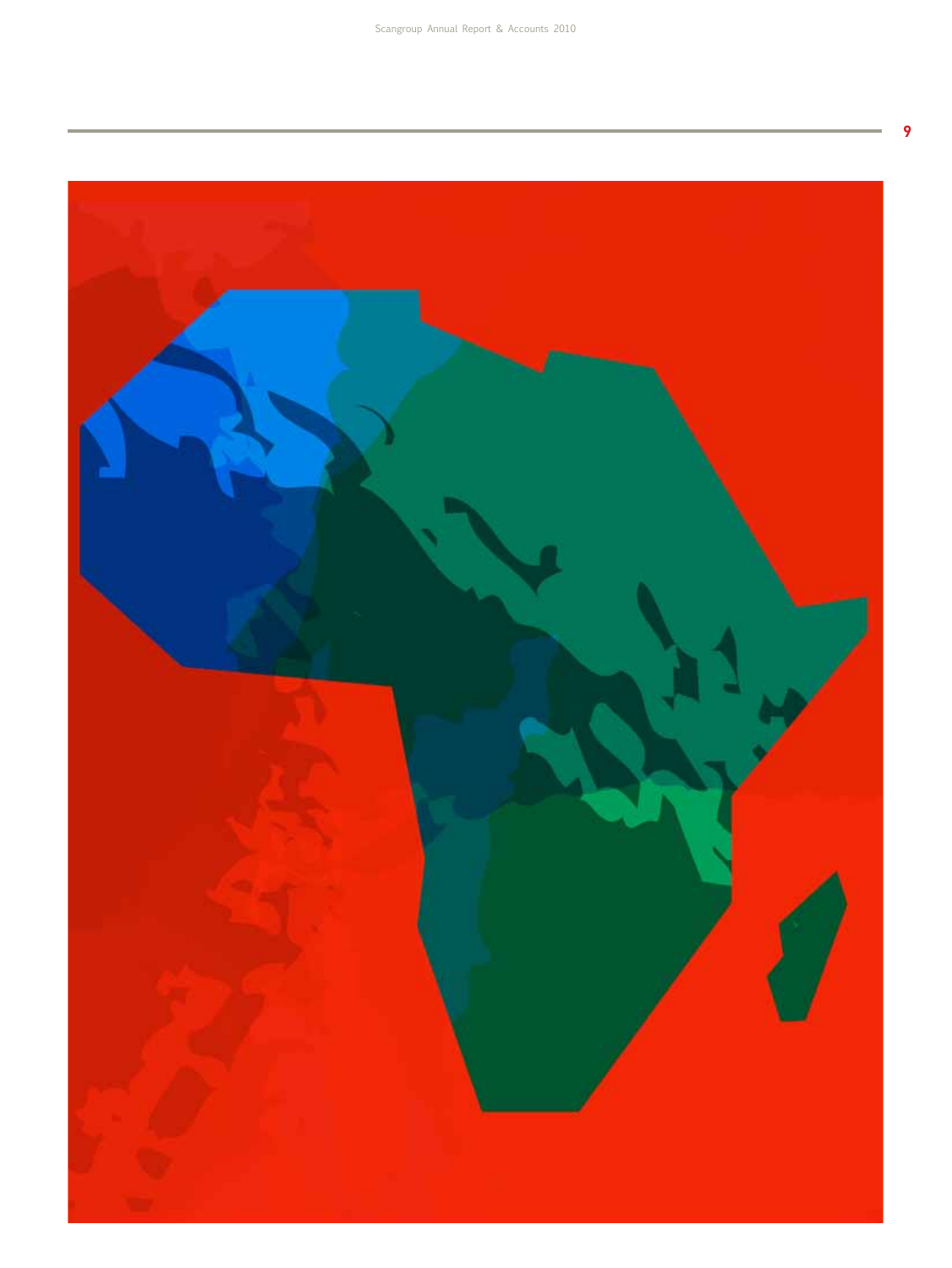# **Corporate Information**

| <b>DIRECTORS</b>  | David Hutchison*<br>Bharat Thakrar<br>Andrew White**<br>Manish Shah***<br>Richard Omwela<br>Muchiri Wahome<br>Andrew Scott*<br>Christopher Sweetland*<br>* British<br>** Australian<br>*** Indian | Chairman<br>Chief Executive Officer<br>Group Creative Director (resigned on 18/04/2011)<br>Alternate Director to Andrew White 30/11/2010 to<br>18/04/2011<br>Appointed Finance Director on 18/04/2011<br>Non-Executive Director<br>Non-Executive Director<br>Non-Executive Director<br>Non-Executive Director |
|-------------------|---------------------------------------------------------------------------------------------------------------------------------------------------------------------------------------------------|---------------------------------------------------------------------------------------------------------------------------------------------------------------------------------------------------------------------------------------------------------------------------------------------------------------|
| <b>SECRETARY</b>  | Margaret Muhuni-Kipchumba<br>Certified Public Secretary (Kenya)<br>The Chancery, 5th Floor<br>Valley Road<br>P.O. Box 34537-00100 Nairobi                                                         |                                                                                                                                                                                                                                                                                                               |
| REGISTERED OFFICE | The Chancery, 5th Floor<br>Valley Road<br>P.O. Box 34537-00100 Nairobi<br>Telephone: +254 (20) 2710021, 2799000                                                                                   |                                                                                                                                                                                                                                                                                                               |
| <b>AUDITORS</b>   | Deloitte & Touche<br>Certified Public Accountants (Kenya)<br>Deloitte Place,<br>Waiyaki Way, Muthangari<br>P.O. Box 40092-00100<br>Nairobi                                                        |                                                                                                                                                                                                                                                                                                               |
| <b>BANKERS</b>    | CFC Stanbic Bank Limited<br>Upper Hill Medical Centre Branch<br>P.O. Box 2492-00200 Nairobi                                                                                                       |                                                                                                                                                                                                                                                                                                               |
| LEGAL ADVISERS    | Daly & Figgis Advocates<br>Lonrho House, 8th Floor<br>Standard Street<br>P.O. Box 40034-00100 Nairobi                                                                                             |                                                                                                                                                                                                                                                                                                               |
| SHARE REGISTRARS  | Comprite Kenya Limited<br>8th Floor, Rehani House<br>Kenyatta Avenue<br>P.O. Box 64328-00619 Nairobi                                                                                              |                                                                                                                                                                                                                                                                                                               |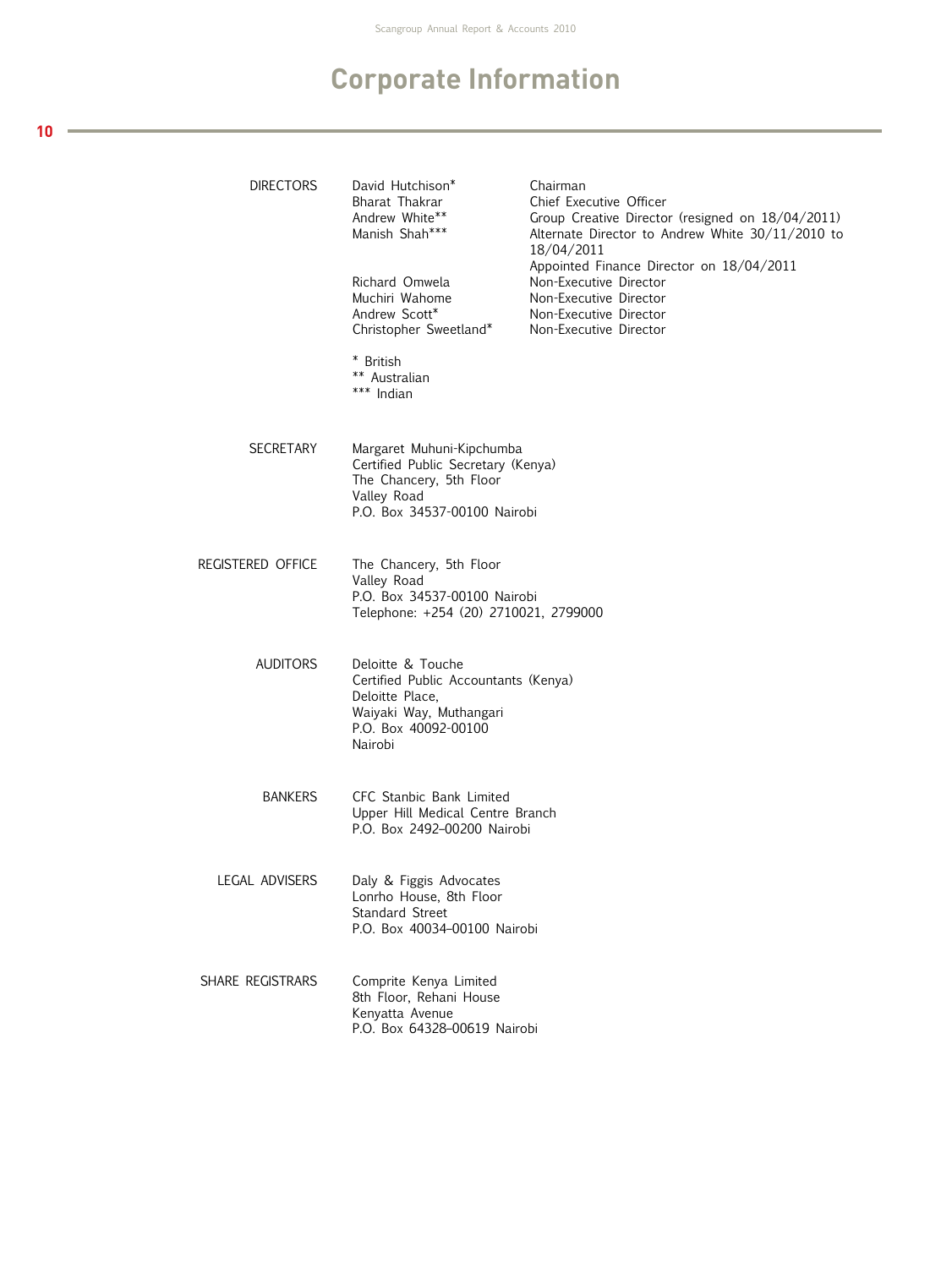# **Corporate Information**

| I | ۰. |
|---|----|
|   |    |
|   |    |
|   |    |

| SUBSIDIARIES AND ASSOCIATE COMPANIES                                                                              | <b>ACTIVITIES</b>                                                                                                                                                                                                         |
|-------------------------------------------------------------------------------------------------------------------|---------------------------------------------------------------------------------------------------------------------------------------------------------------------------------------------------------------------------|
| Scanad East Africa Limited<br>The Chancery, 5th Floor Valley Road<br>P.O. Box 34537 - 00100 Nairobi               | Holding company for Roundtrip Limited, Scanad Tanzania<br>Limited and Scanad Uganda Limited                                                                                                                               |
| Scanad Kenya Limited<br>The Chancery, 5th Floor Valley Road<br>P.O. Box 34537 - 00100 Nairobi                     | Advertising agency                                                                                                                                                                                                        |
| J. Walter Thompson Kenya Limited<br>Laiboni Centre, 4th Floor, Lenana Rd.<br>P.O. Box 6642 00300, Nairobi,        | Advertising agency                                                                                                                                                                                                        |
| McCann Kenya Limited<br>The Chancery, 5th Floor Valley Road<br>P.O. Box 34537 - 00100 Nairobi                     | Advertising agency                                                                                                                                                                                                        |
| Roundtrip Limited<br>The Chancery, 5th Floor Valley Road<br>P.O. Box 34537 - 00100 Nairobi                        | Speciality communication company provides services such as<br>experiential marketing, public relations, activation and event<br>management.                                                                               |
| Grey East Africa Limited<br>The Chancery, 5th Floor Valley Road<br>P.O. Box 34537 - 00100 Nairobi                 | Advertising agency                                                                                                                                                                                                        |
| Redsky Limited<br>Baobaob Suite, 1st Floor,<br>Riverside.<br>P.O. Box 34537 - 00100 Nairobi                       | Advertising agency                                                                                                                                                                                                        |
| Media Compete East Africa Limited<br>The Chancery, 5th Floor Valley Road<br>P.O. Box 34537 - 00100 Nairobi.       | Media agency                                                                                                                                                                                                              |
| Hill & Knowlton East Africa Limited<br>Baobaob Suite, 1st Floor,<br>Riverside.<br>P.O. Box 34537 - 00100 Nairobi. | Public Relations agency                                                                                                                                                                                                   |
| Squad Digital Limited<br>The Chancery, 5th Floor Valley Road<br>P.O. Box 34537 - 00100 Nairobi.                   | Digital advertising                                                                                                                                                                                                       |
| Smollan East Africa Limited<br>The Chancery, 5th Floor Valley Road<br>P.O. Box 34537 - 00100 Nairobi.             | Field Marketing                                                                                                                                                                                                           |
| Ogilvy Africa Limited,<br>Baobaob Suite, 1st Floor,<br>Riverside.<br>P.O. Box 34537 - 00100 Nairobi               | Advertising agency                                                                                                                                                                                                        |
| Ogilvy East Africa Limited<br>CVS Plaza, 3rd Floor, Lenana Road<br>P.O. Box 30280 - 00100<br>Nairobi              | Advertising agency and holding company for<br>Ogilvy & Mather (Eastern Africa) Limited<br>Ogilvy Africa Media Limited<br><b>Blueprint Marketing Limited</b><br>Ogilvy Public Relations Limited<br>Mindshare Kenya Limited |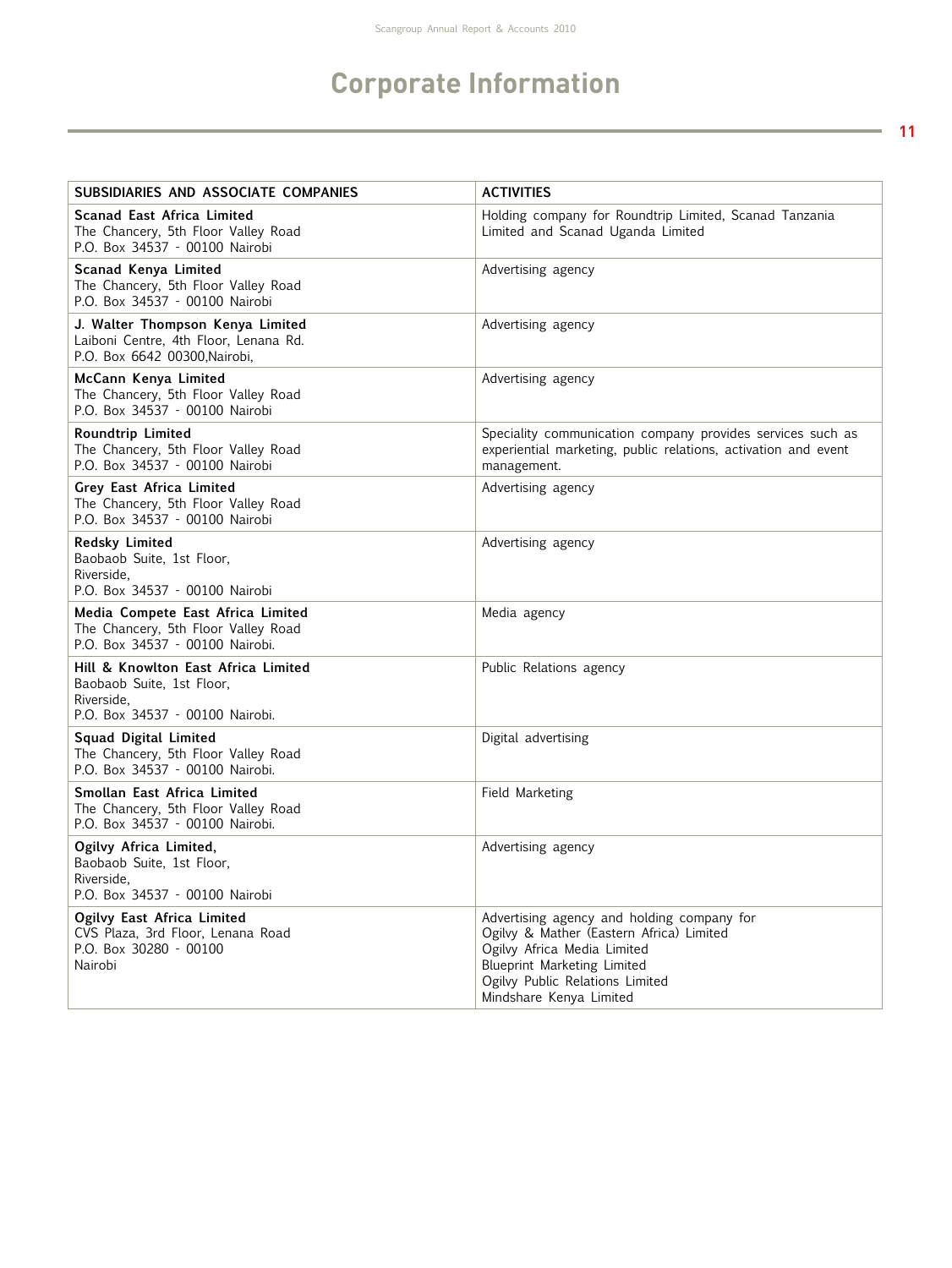<u> 1980 - John Barn Barn, amerikansk politiker</u>

# **Corporate Information (Continued)**

| Ogilvy & Mather (Eastern Africa) Limited<br>CVS Plaza, 3rd Floor, Lenana Road<br>P.O. Box 30280 - 00100<br>Nairobi                                              | Advertising agency                                                                                                                                                   |
|-----------------------------------------------------------------------------------------------------------------------------------------------------------------|----------------------------------------------------------------------------------------------------------------------------------------------------------------------|
| Ogilvy Africa Media Limited<br>CVS Plaza, 3rd Floor, Lenana Road<br>P.O. Box 30280 - 00100<br>Nairobi                                                           | Advertising agency                                                                                                                                                   |
| <b>Blueprint Marketing Limited</b><br>CVS Plaza, 4th Floor, Lenana Road<br>P.O. Box 30280 - 00100<br>Nairobi                                                    | Advertising agency                                                                                                                                                   |
| <b>Ogilvy Public Relations Limited</b><br>CVS Plaza, 3rd Floor, Lenana Road<br>P.O. Box 30280 - 00100<br>Nairobi                                                | Advertising agency                                                                                                                                                   |
| Mindshare Kenya Limited<br>CVS Plaza, 3rd Floor, Lenana Road<br>P.O. Box 30280 - 00100<br>Nairobi                                                               | Media agency                                                                                                                                                         |
| Millward Brown East Africa Limited<br>Nairobi Business Park<br>Ngong Road<br>P.O. Box 43233 - 00100 Nairobi<br>(Scangroup owns 49% of the issued share capital) | Advertising research                                                                                                                                                 |
| Scanad Tanzania Limited<br>P.P.F Tower, 17th Floor Ohio street<br>P.O. Box 78769 Dar es Salaam                                                                  | Advertising agency and parent company for JWT Tanzania<br>Limited.                                                                                                   |
| J.Walter Thompson Tanzania Limited<br>Milimani City Building 2, Ground Floor,<br>Sam Nujoma Road<br>P.O. Box 2369                                               | Advertising agency                                                                                                                                                   |
| Ogilvy Tanzania Limited<br>7th Floor Amani Place,<br>Ohio Street                                                                                                | Advertising agency                                                                                                                                                   |
| Scanad Uganda Limited<br>Murtala Courts, 3rd Floor Lumumba Avenue<br>P.O. Box 7667, Kampala                                                                     | Advertising agency                                                                                                                                                   |
| Scangroup Mauritius Holdings Limited<br>FairFax House, 2nd Floor 21 Mgr Gonin Street<br>Port Louis, Republic of Mauritius                                       | Investment Company & parent company of<br>Scangroup (Mauritius) Limited                                                                                              |
| Scangroup (Mauritius) Limited<br>FairFax House, 2nd Floor 21 Mgr Gonin Street<br>Port Louis, Republic of Mauritius                                              | Investment company & parent company of<br>Scangroup (Malawi) Limited<br>Scangroup Mozambique Limitada<br>Scangroup West Africa Limited<br>Scangroup (Zambia) Limited |
| <b>MIA Mauritius Limited</b><br>FairFax House, 2nd Floor 21 Mgr Gonin Street<br>Port Louis, Republic of Mauritius                                               | Media agency                                                                                                                                                         |
| Media Buying Africa Limited<br>FairFax House, 2nd Floor 21 Mgr Gonin Street<br>Port Louis, Republic of Mauritius                                                | Investment company & parent company of<br>Redsky Ghana Limited                                                                                                       |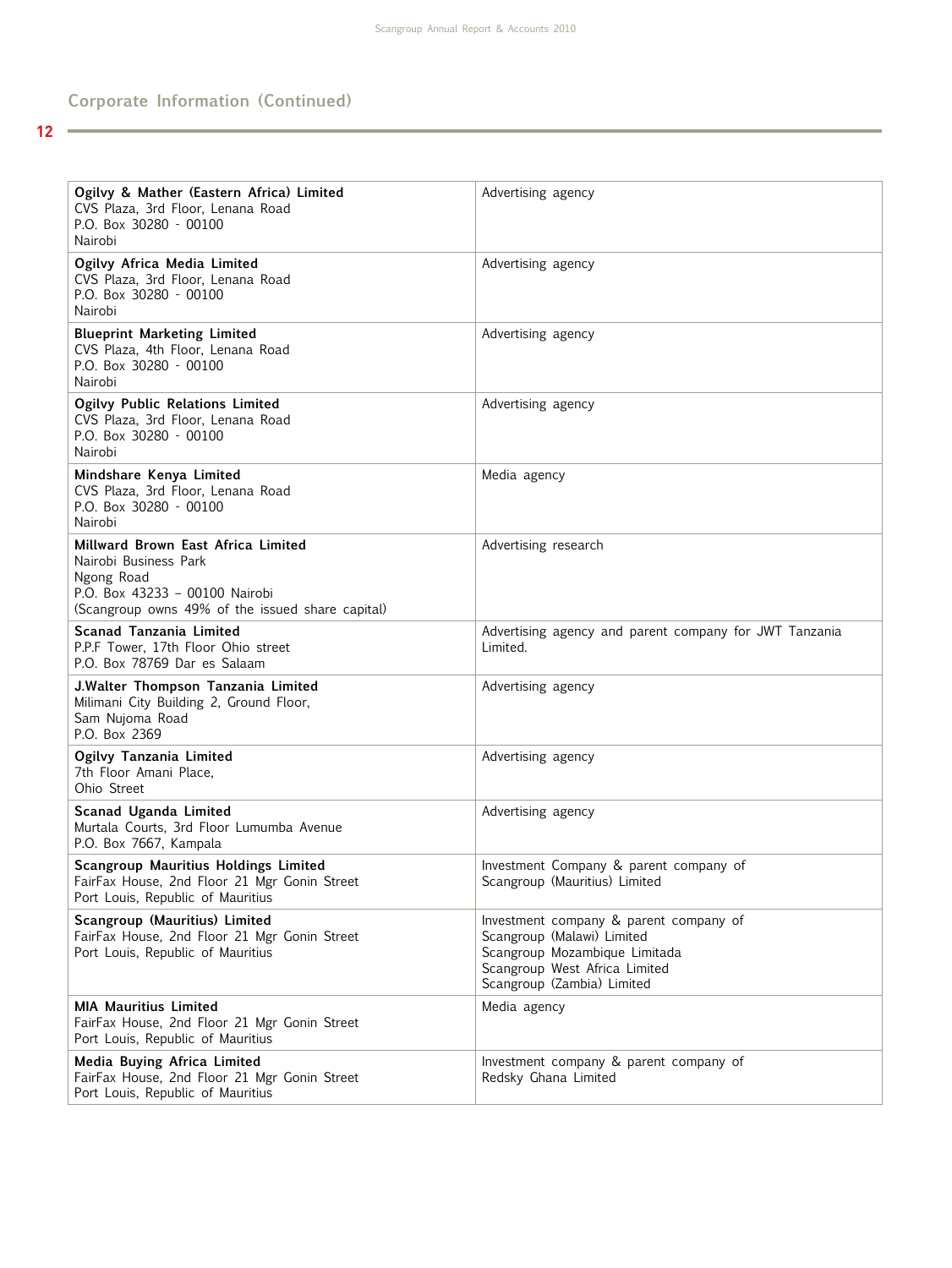| Scangroup (Malawi) Limited<br>Aquarius House, Capital City<br>P.O. Box 30636<br>Lilongwe 3, Malawi                                                                                                         | Media agency                                  |
|------------------------------------------------------------------------------------------------------------------------------------------------------------------------------------------------------------|-----------------------------------------------|
| Scangroup (Zambia) Limited<br>Plot 2386, Longolongo Road<br>P.O. Box: 32115<br>Lusaka Zambia                                                                                                               | Media agency                                  |
| Scangroup Mozambique Limitada<br>Predio 33 Andares 16 Andar<br>Maputo, Mozambique                                                                                                                          | Media agency                                  |
| Redsky Ghana Limited<br>Liberation Road<br>P.O. Box 453, Accra                                                                                                                                             | Dormant                                       |
| Scangroup West Africa Limited<br>48 Falolu Road<br>Surulee, Lagos, Nigeria                                                                                                                                 | Dormant                                       |
| Millward Brown West Africa<br>House No. $94/2$<br>Secong Ridge Link, North Ridge<br>Accra, Ghana                                                                                                           | Advertising research                          |
| <b>Millward Brown Mauritius</b><br>C/o Multiconsult Limited<br>Rogers House<br>5 President John Kennedy Street,<br>Port Luis,<br>Republic of Mauritius<br>(Scangroup owns 49% of the issued share capital) | Holding company of Millward Brown West Africa |

**13**

÷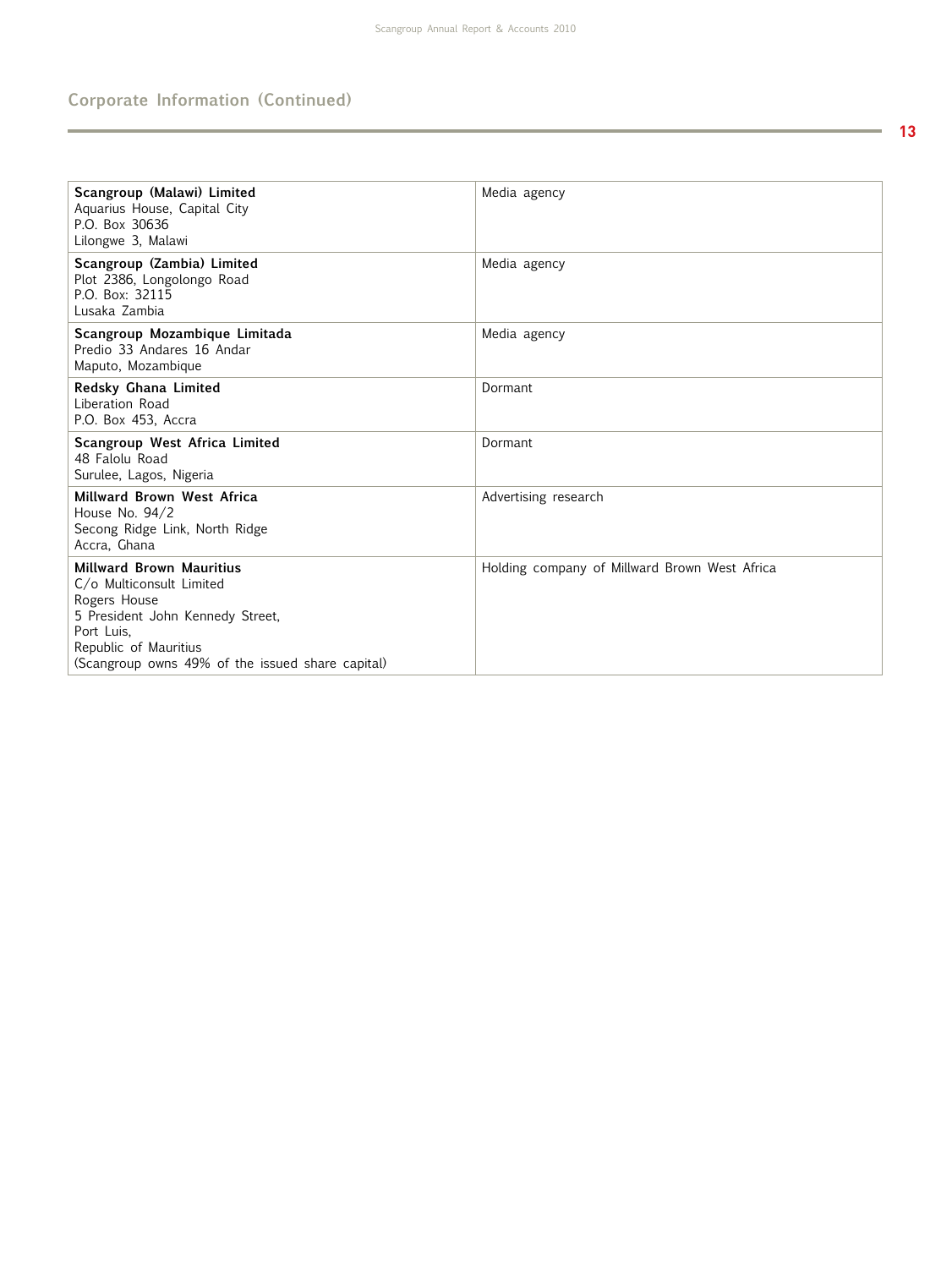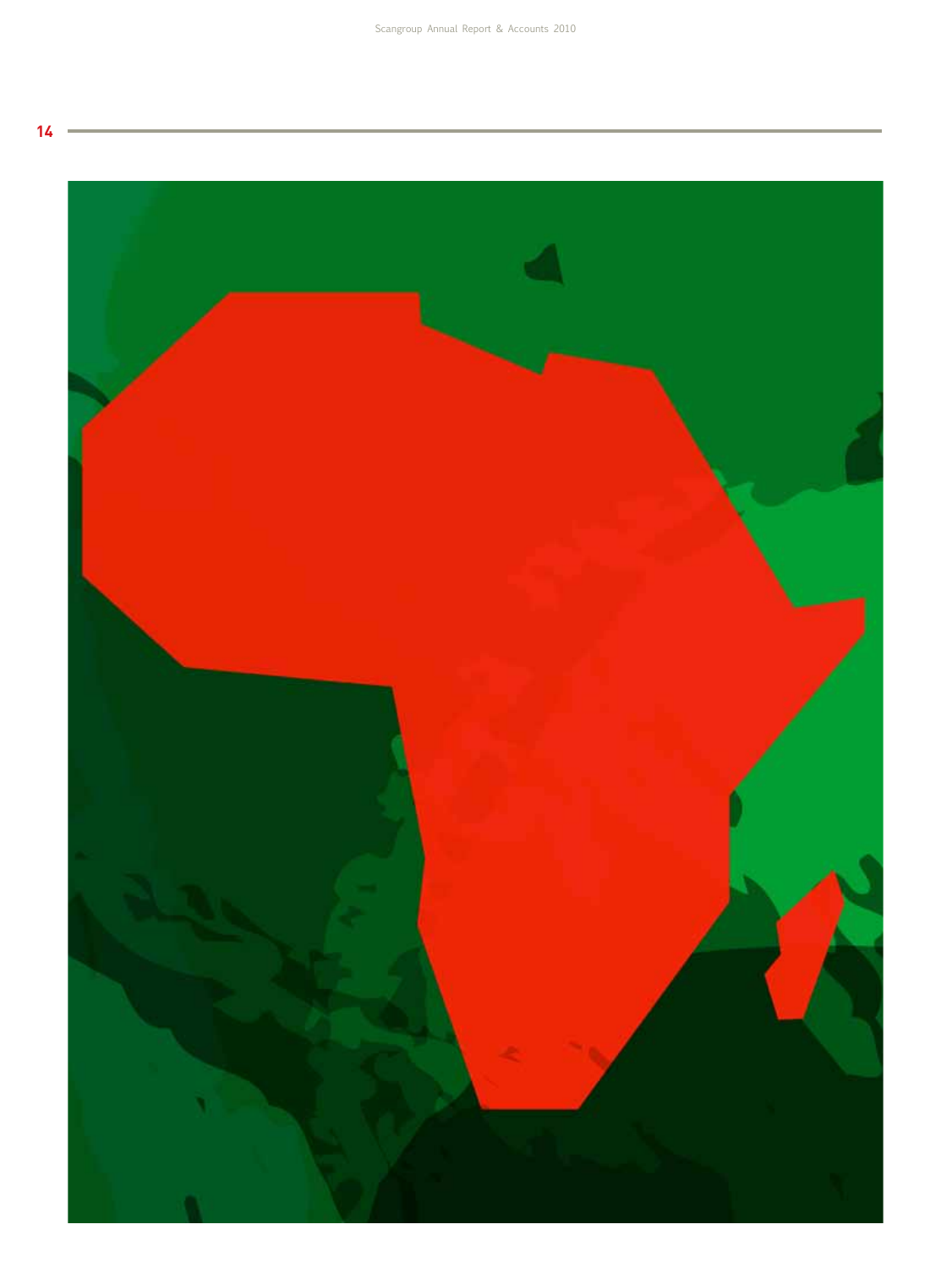# **Report of the Directors**

The Directors present their report together with the Group's audited financial statements for the year ended 31 December 2010.

#### **ACTIVITIES**

The principal activities of the Group include developing communication strategies, creating advertisements for products and services, planning and buying media as well as providing marketing consultancy and advice to its clients.

#### **Developments During the Year**

On 30th April, 2010 the Company entered into a conditional share purchase agreement for the acquisition of 51% shareholding in O & M Africa BV and a 50% shareholding in Ogilvy East Africa Limited. The total consideration agreed was Sh 234 million which was paid partly in cash and partly by issuing new ordinary shares of 13,880,369 in the Company. Upon receiving the necessary approvals, the transaction was concluded on 8th October, 2010. Accordingly, the results of these entities have been consolidated from that date.

#### **Results**

| <b>Total Comprehensive Income</b> | 668.410    |
|-----------------------------------|------------|
| Other Comprehensive Income        | 27,825     |
| Profit for the year               | 640.585    |
| Taxation charge                   | (197, 811) |
| Profit before Taxation            | 838,396    |
|                                   | Sh'000     |

#### **Dividends**

The Directors propose a first and final dividend Sh. 0.70 per share totalling Sh. 166,127,025 (2009: Sh. 110,344,828 being Sh. 0.50 per share).

The payment of dividend is subject to approval by shareholders at the Annual General Meeting and has not been included as a liability in the financial statements. The proposed dividend is payable to all Shareholders on the Register of Members on 24th May 2011. Dividend payment will be subject to withholding tax, where applicable. The bonus shares referred below shall not be entitled to this dividend.

#### **Bonus Issue**

The Directors recommend, subject to regulatory approval and that of the Shareholders, to make a bonus issue in the proportion of 1 new ordinary share for every 5 fully paid up ordinary shares held, to those Shareholders registered at the close of business on 24th May, 2011. Such new shares will rank pari passu in all respect with the existing shares in the Company, except that such new shares shall not be entitled to the above dividend in respect of year ended 31st December, 2010.

#### **Directors**

The current members of the Board of Directors are as shown on page 10. Mr. Richard Omwela retires by rotation under the provisions of Article 93 of the Articles of Association and, being eligible offers himself for re-election. Mr. Manish Kumar Shah retires in accordance with Article 116 of the Articles of Association and, being eligible, offers himself for re-election.

#### **AUDITORS**

Deloitte & Touche have expressed their willingness to continue in office in accordance with section 159 (2) of the Companies Act.

#### **By Order of the Board**

# **Margaret Muhuni-Kipchumba** Secretary 18 April 2011

Nairobi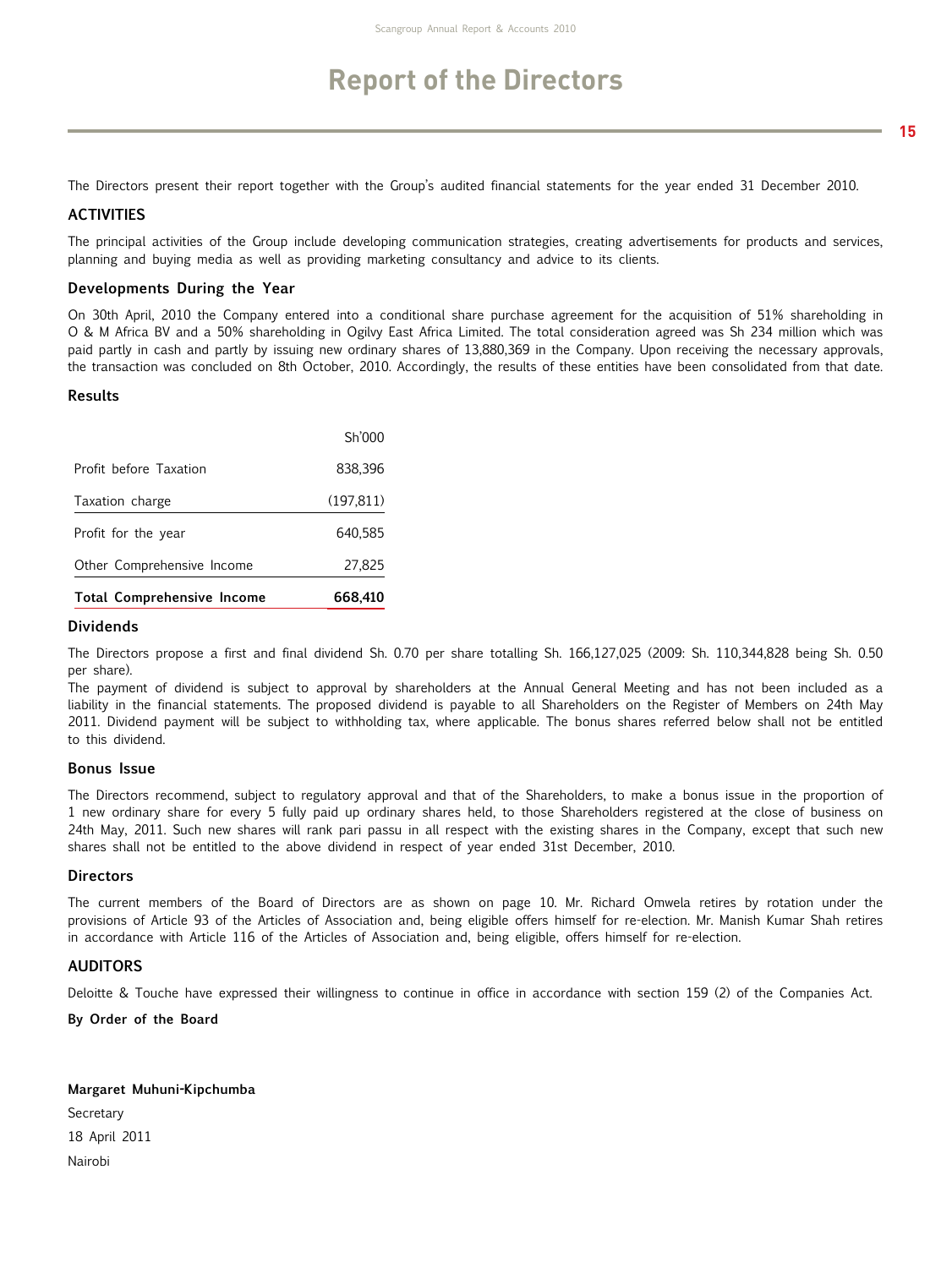# **Statement of Directors' Responsibilities**

**16**

The Kenyan Companies Act requires the directors to prepare financial statements for each financial year which give a true and fair view of the state of affairs of the Group and the company as at the end of the financial year and of the operating results of the Group for that year. It also requires the directors to ensure that the company and its subsidiaries keep proper accounting records which disclose with reasonable accuracy at any time the financial position of the Group and the company. They are also responsible for safeguarding the assets of the Group.

The directors are responsible for the preparation and fair presentation of these financial statements in accordance with International Financial Reporting Standards and the requirements of the Kenyan Companies Act and for such internal controls as the directors determine are necessary to enable the preparation of financial statements that are free from material misstatement, whether due to fraud or error.

The directors accept responsibility for the annual financial statements, which have been prepared using appropriate accounting policies supported by reasonable and prudent judgments and estimates, in conformity with International Financial Reporting Standards and in the manner required by the Kenyan Companies Act. The directors are of the opinion that the financial statements give a true and fair view of the state of the financial affairs of the Group and the company and of Group's operating results. The directors further accept responsibility for the maintenance of accounting records which may be relied upon in the preparation of financial statements, as well as adequate systems of internal financial control.

Nothing has come to the attention of the directors to indicate that the company and its subsidiaries will not remain going concerns for at least the next twelve months from the date of this statement.

**David Hutchison Bharat Thakrar** Director Director

18 April 2011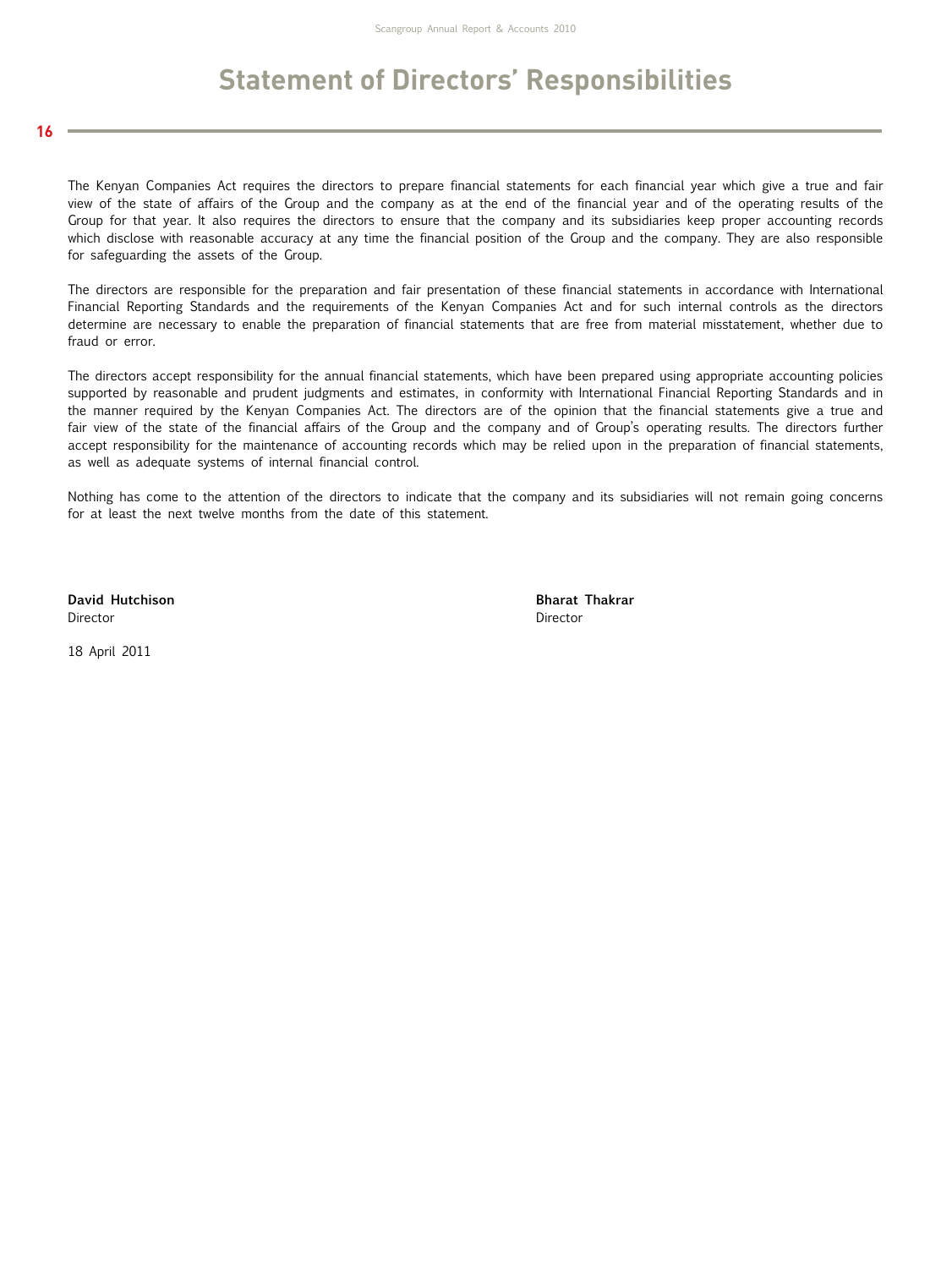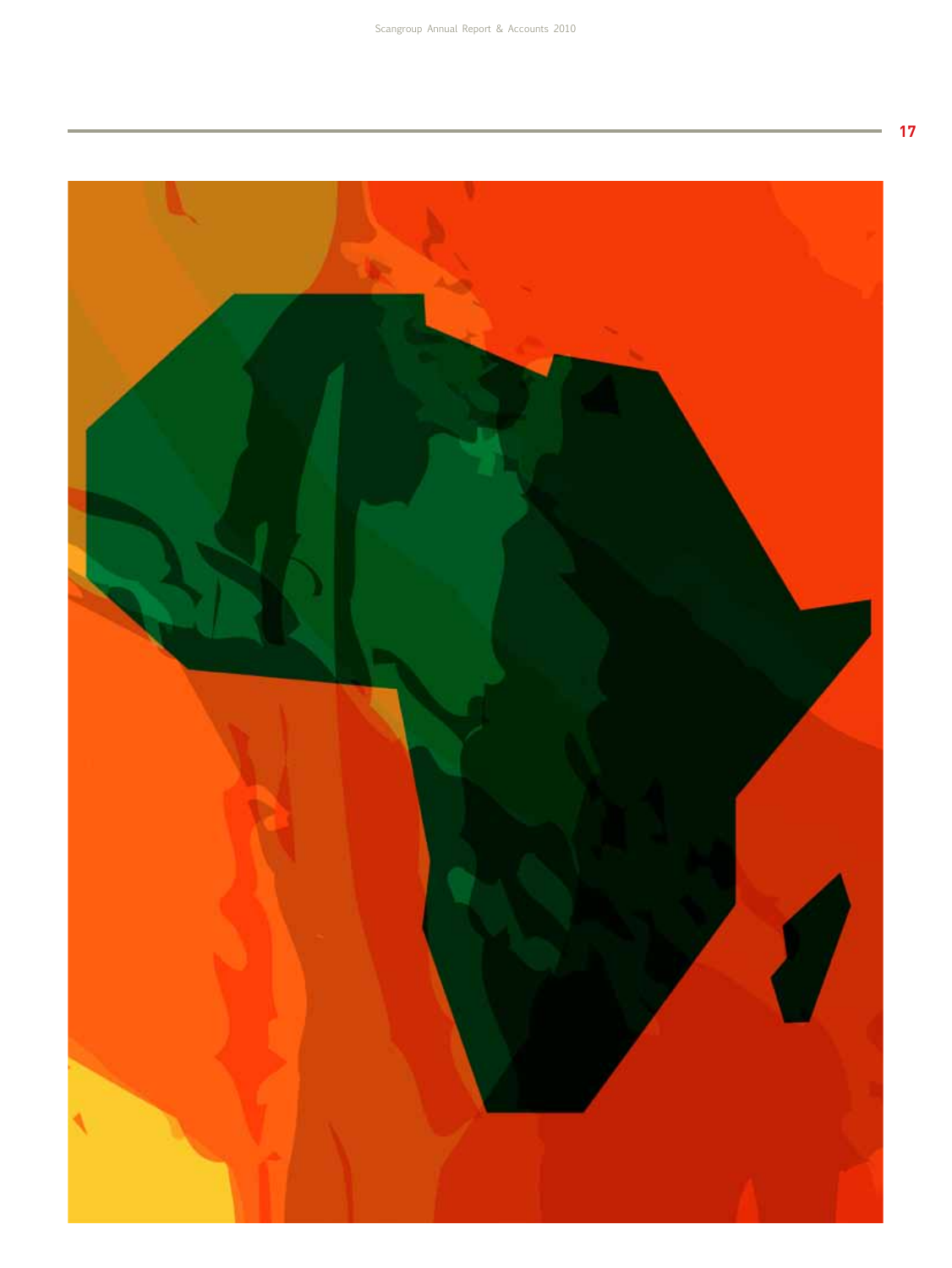# **Independent Auditors' Report to the Members of Scangroup Limited**

**18**



Deloitte & Touche Certified Public Accountants (Kenya) Delivitte Plane Walyaki Way, Muthangari P.O. Box 40092 - GPO 00100 Nairobi Kenya Tel: +254 (20) 423 0000 +254 (20) 444 1344/05-12 Fax: +254 (20) 444 8966 Dropping Zone No. 92 E-mail: admin@deloitte.co.ke www.delotte.com

#### **Report on the Financial Statements**

We have audited the accompanying financial statements of Scangroup Limited and its subsidiaries,set out on pages 19 to 55 which comprise the consolidated and company statements of financial position as at 31 December 2010, and the consolidated statement of comprehensive income, consolidated and company statements of changes in equity and consolidated statement of cash flows for the year then ended, and a summary of significant accounting policies and other explanatory notes.

#### **Directors' Responsibility for the Financial Statements**

The directors are responsible for the preparation and fair presentation of these financial statements in accordance with International Financial Reporting Standards and the requirements of the Kenyan Companies Act and for such internal controls as the directors determine are necessary to enable the preparation of financial statements that are free from material misstatement, whether due to fraud or error.

#### **Auditors' Responsibility**

Our responsibility is to express an opinion on these financial statements based on our audit. We conducted our audit in accordance with International Standards on Auditing. Those standards require that we comply with ethical requirements and plan and perform the audit to obtain reasonable assurance whether the financial statements are free from material misstatement.

An audit involves performing procedures to obtain audit evidence about the amounts and disclosures in the financial statements. The procedures selected depend on our judgement, including the assessment of the risks of material misstatement of the financial statements, whether due to fraud or error. In making those risk assessments, we considered the internal controls relevant to the entity's preparation and fair presentation of the financial statements in order to design audit procedures that were appropriate in the circumstances, but not for the purpose of expressing an opinion on the entity's internal controls. An audit also includes evaluating the appropriateness of accounting policies used and the reasonableness of accounting estimates made by the directors, as well as evaluating the overall presentation of the financial statements.

We believe that the audit evidence we have obtained is sufficient and appropriate to provide a basis for our audit opinion.

#### **Opinion**

In our opinion the accompanying financial statements give a true and fair view of the state of financial affairs of the company and of its subsidiaries as at 31 December 2010 and of the Group's profit and cash flows for the year then ended in accordance with International Financial Reporting Standards and the requirements of the Kenyan Companies Act.

#### **Report on Other Legal Requirements**

As required by the Kenyan Companies Act we report to you, based on our audit, that:

- (a) we have obtained all the information and explanations which, to the best of our knowledge and belief, were necessary for the purposes of our audit;
- (b) in our opinion proper books of account have been kept by the company, so far as appears from our examination of those books; and
- (c) the company's statement of financial position is in agreement with the books of account.

Schitte & Track

**Certified Public Accountants (Kenya) 18 April 2011 Nairobi**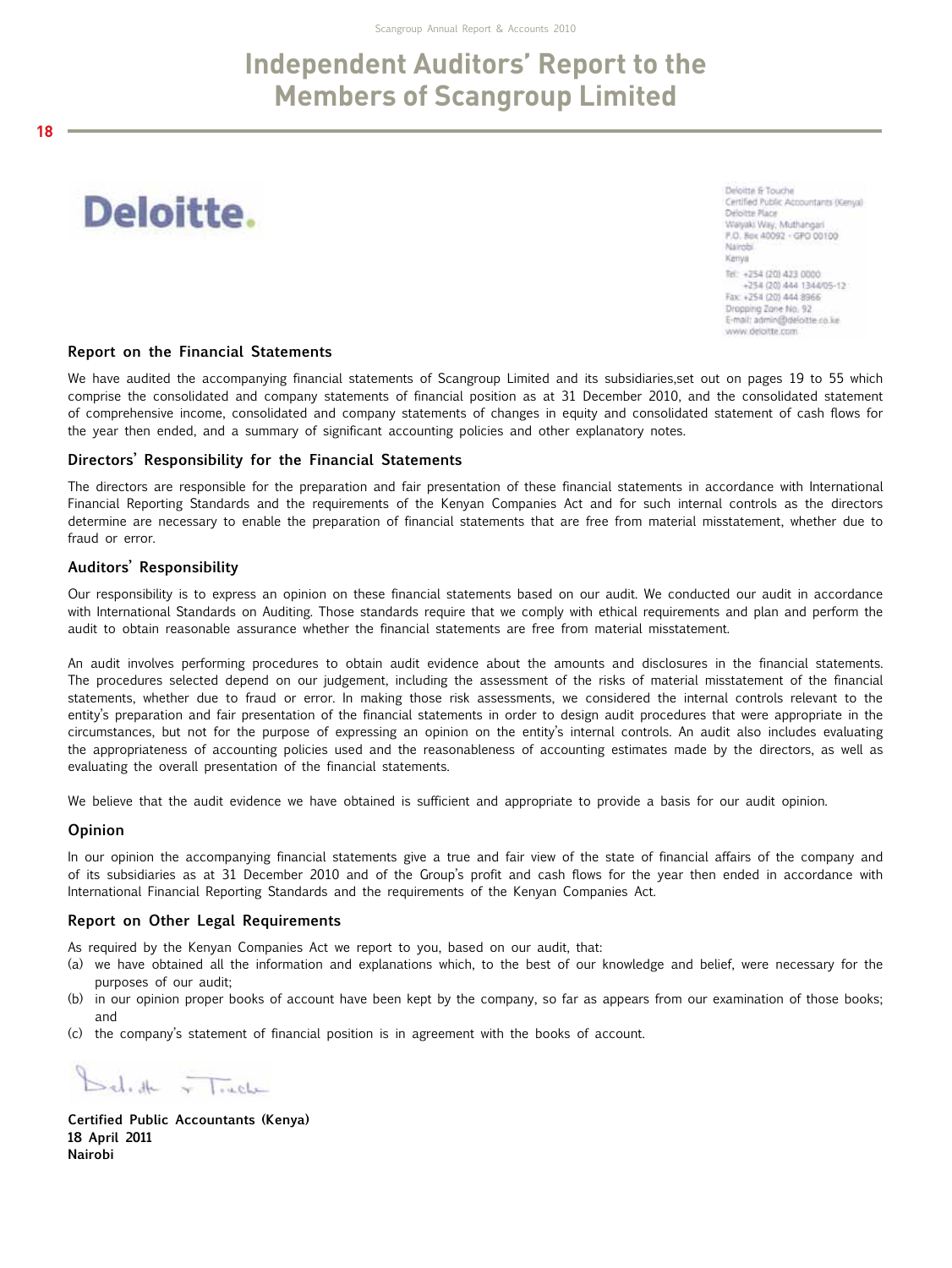# **Consolidated Statement of Comprehensive income**

**for the Year Ended 31 December 2010**

|                                                                                                                                                      | <b>Notes</b>   | 2010<br>Sh'000  | 2009<br>Sh'000    |
|------------------------------------------------------------------------------------------------------------------------------------------------------|----------------|-----------------|-------------------|
| <b>Billings</b>                                                                                                                                      | 3              | 11,363,839      | 5,920,012         |
| Direct costs                                                                                                                                         |                | (9,018,285)     | (4,295,983)       |
| Revenue                                                                                                                                              | 3              | 2,345,554       | 1,624,029         |
| Other income                                                                                                                                         |                | 899             | 1,492             |
| Administration expenses                                                                                                                              |                | (1,515,076)     | (1,069,866)       |
| Operating expenses                                                                                                                                   |                | (171,200)       | (102, 862)        |
| Income from investments                                                                                                                              | $\overline{4}$ | 172,170         | 92,221            |
| Finance income/(costs)                                                                                                                               | 5              | 6,049           | (914)             |
| Profit before taxation                                                                                                                               | 6              | 838,396         | 544,100           |
| Taxation charge                                                                                                                                      | 8              | (197, 811)      | (142, 952)        |
| Profit for the year                                                                                                                                  | 9              | 640,585         | 401,148           |
| Other comprehensive income:<br>Exchange difference on translating foreign operations<br>Fair value gains on financial assets<br>(available for sale) | 13             | 5,684<br>22,141 | (5,252)<br>34,432 |
| Other comprehensive income                                                                                                                           |                | 27,825          | 29,180            |
| Total comprehensive income                                                                                                                           |                | 668,410         | 430,328           |
| Profit attributable to:<br>Equity holders of the parent company                                                                                      |                | 578,587         | 398,500           |
| Non-controlling interests                                                                                                                            | 22             | 61,998          | 2,648             |
|                                                                                                                                                      |                | 640,585         | 401,148           |
| Total comprehensive income attributable to:                                                                                                          |                |                 |                   |
| Equity holders of the parent company                                                                                                                 |                | 606,412         | 428,537           |
| Non-controlling interests                                                                                                                            |                | 61,998          | 1,791             |
|                                                                                                                                                      |                | 668,410         | 430,328           |
| Basic earnings per share (Sh)                                                                                                                        | 10             | 2.58            | 1.81              |
| Diluted earnings per share (Sh)                                                                                                                      | 10             | 2.55            | 1.81              |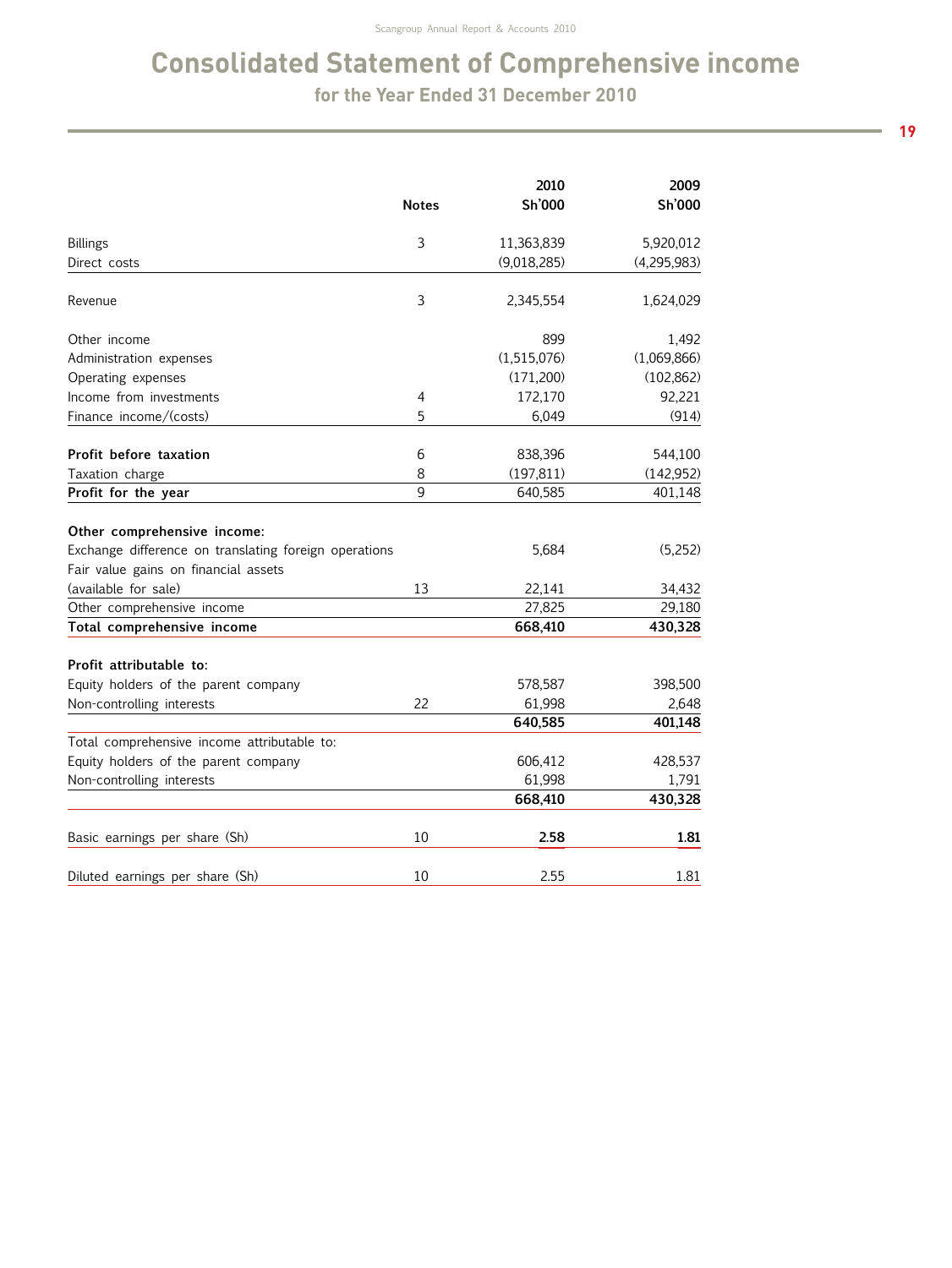# **Consolidated Statement of Financial Position**

**31 December 2010**

**20**

|                                                     |                   | 2010<br>Sh'000 | 2009<br>Sh'000 |
|-----------------------------------------------------|-------------------|----------------|----------------|
| <b>Assets</b>                                       |                   |                |                |
| Non current assets                                  |                   |                |                |
| Equipment                                           | 12(a)             | 221,491        | 99,771         |
| Kenya Government Securities                         | 13                | 265,818        | 528,997        |
| Deferred tax asset                                  | 15                | 88,559         | 7,387          |
| Goodwill                                            | 16                | 315,671        | 83,548         |
|                                                     |                   | 891,539        | 719,703        |
| <b>Current assets</b>                               |                   |                |                |
| Taxation recoverable                                | 8(c)              | 30,646         | 32,212         |
| Trade and other receivables                         | 17                | 4,822,688      | 2,460,545      |
| Due from related parties                            | 18(a)             | 3,082          | 11,994         |
| Work-in-progress                                    | 19                | 61,672         | 31,926         |
| Short-term bank deposits                            | 20                | 1,512,547      | 497,378        |
| Cash and bank balances                              |                   | 687,257        | 179,390        |
|                                                     |                   | 7,117,892      | 3,213,445      |
| <b>Total assets</b>                                 |                   | 8,009,431      | 3,933,148      |
| <b>Equity and Liabilities</b>                       |                   |                |                |
| Capital and reserves                                |                   |                |                |
| Share capital                                       | 21                | 234,570        | 220,690        |
| Share premium account                               |                   | 1,680,666      | 1,328,105      |
| Revenue reserve                                     |                   | 1,248,761      | 780,519        |
| Investments revaluation reserve                     |                   | 56,573         | 34,432         |
| <b>Translation reserve</b>                          |                   | (4,222)        | (9,906)        |
| Equity settled employee benefits reserve            | 21(b)             | 40,625         |                |
| Equity attributable to equity holders of the parent |                   | 3,256,973      | 2,353,840      |
| Non-controlling interests                           | 22                | 320,832        | 12,382         |
| Total equity                                        |                   | 3,577,805      | 2,366,222      |
| Non Current liabilities                             |                   |                |                |
| Deferred Tax Liability                              | 15                | 3,694          |                |
| Loan due to a related party                         | 18 <sub>(c)</sub> | 186,937        | 9,795          |
| Finance leases                                      | 23                | 512            | 1,825          |
|                                                     |                   | 191,143        | 11,620         |
| <b>Current liabilities</b>                          |                   |                |                |
| Taxation payable                                    | 8(c)              | 69,767         | 18,905         |
| Due to related parties                              | 18(d)             | 642            | 18,400         |
| Finance leases                                      | 23                | 2,394          | 2,005          |
| Bank overdraft                                      | 24                | 21,152         |                |
| Trade and other payables                            | 25                | 4,140,532      | 1,508,378      |
| Dividends payable                                   | 26                | 5,996          | 7,618          |
|                                                     |                   | 4,240,483      | 1,555,306      |
| Total equity and liabilities                        |                   | 8,009,431      | 3,933,148      |

The financial statements on pages 19 to 55 were approved and authorized for issue by the Board of Directors on 18th April 2011 and were signed on its behalf by:

Director Director

**David Hutchison Bharat Thakrar**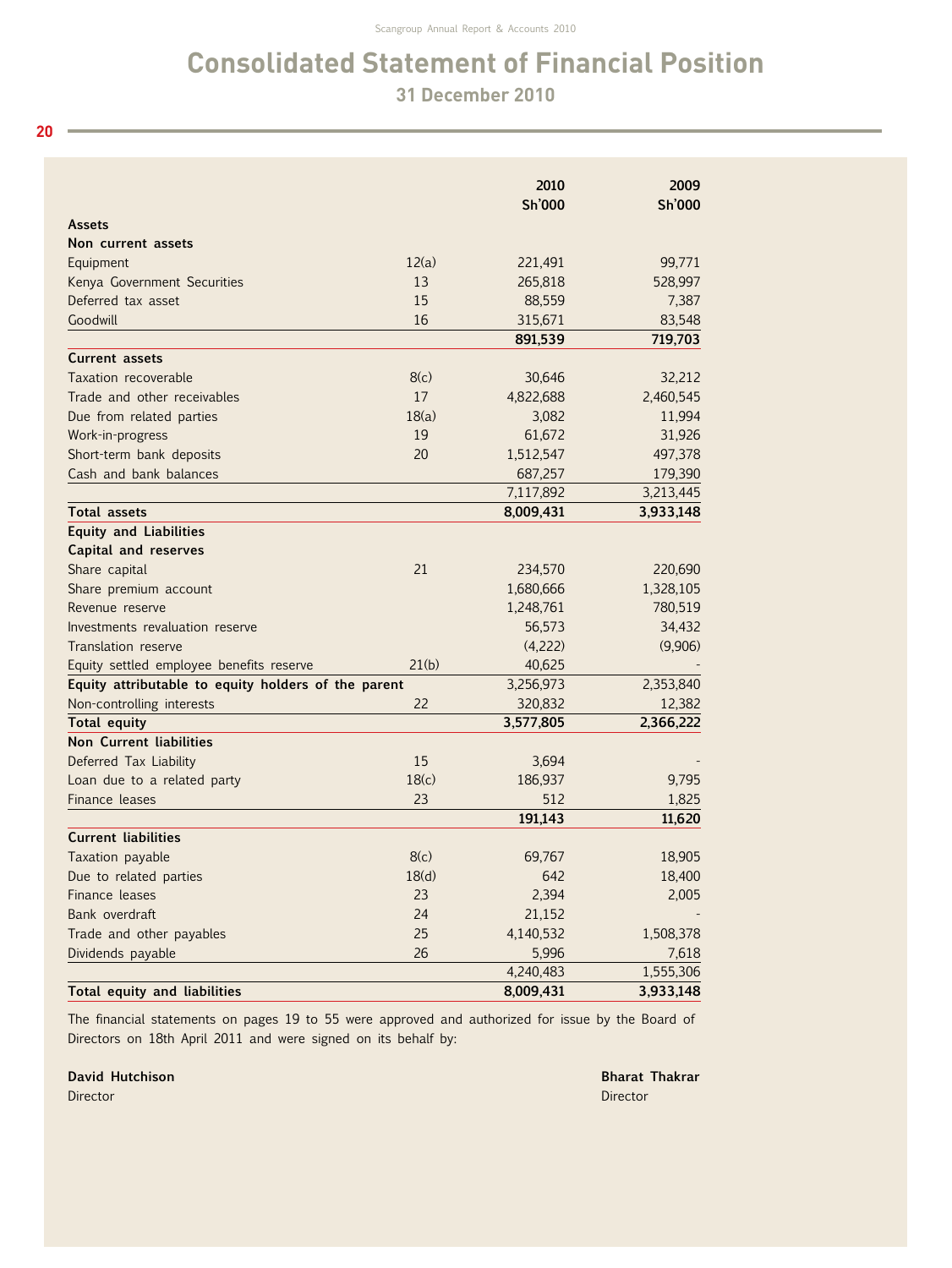# **Company Statement of Financial Position**

**31 December 2010**

|                                          |                 | 2010      | 2009      |
|------------------------------------------|-----------------|-----------|-----------|
| Assets                                   |                 | Sh'000    | Sh'000    |
| Non current assets                       |                 |           |           |
| Equipment                                | 12(b)           | 72,790    | 23,138    |
| Kenya Government Securities              | 13              | 265,818   | 528,997   |
| Investment in subsidiaries               | 14(a)           | 811,076   | 189,679   |
| Investment in joint venture              | 14(b)           | 47,249    | 14,700    |
| Long term loan to subsidiary company     | 18(b)           | 10,195    | 10,195    |
| Deferred tax asset                       | 15              | 22,508    | 2,967     |
|                                          |                 | 1,229,636 | 769,676   |
| <b>Current assets</b>                    |                 |           |           |
| Trade and other receivables              | 17              | 1,021,245 | 800,395   |
| Due from related parties                 | 18(a)           | 103,106   | 230,654   |
| Work-in-progress                         | 19              | 22,444    | 7,210     |
| Short-term deposits                      | 20              | 1,312,547 | 497,378   |
| Cash and bank balances                   |                 | 9,675     | 217,159   |
|                                          |                 | 2,469,017 | 1,752,796 |
| <b>Total assets</b>                      |                 | 3,698,653 | 2,522,472 |
| <b>Equity and Liabilities</b>            |                 |           |           |
| Capital and reserves                     |                 |           |           |
| Share capital                            | 21(a)           | 234,570   | 220,690   |
| Share premium account                    |                 | 1,680,666 | 1,328,105 |
| Revenue reserve                          |                 | 476,145   | 278,234   |
| Investments revaluation reserve          |                 | 56,573    | 34,432    |
| Equity settled employee benefits reserve | 21(b)           | 40,625    |           |
| Shareholders' funds                      |                 | 2,488,579 | 1,861,461 |
| Non current liabilities                  |                 |           |           |
| Finance leases                           | 23              |           | 1,049     |
|                                          |                 |           |           |
| <b>Current liabilities</b>               |                 |           |           |
| Taxation payable                         | 8(c)            | 11,726    | 2,692     |
| Due to related parties                   | 18 <sub>d</sub> | 114,978   | 29,368    |
| Finance leases                           | 23              |           | 669       |
| Trade and other payables                 | 25              | 1,077,374 | 619,615   |
| Dividends payable                        | 26              | 5,996     | 7,618     |
|                                          |                 | 1,210,074 | 659,962   |
| Total equity and liabilities             |                 | 3,698,653 | 2,522,472 |

The financial statements on pages 19 to 55 were approved and authorized for issue by the Board of Directors on 18th April 2011 and were signed on its behalf by:

**David Hutchison Bharat Thakrar** Director Director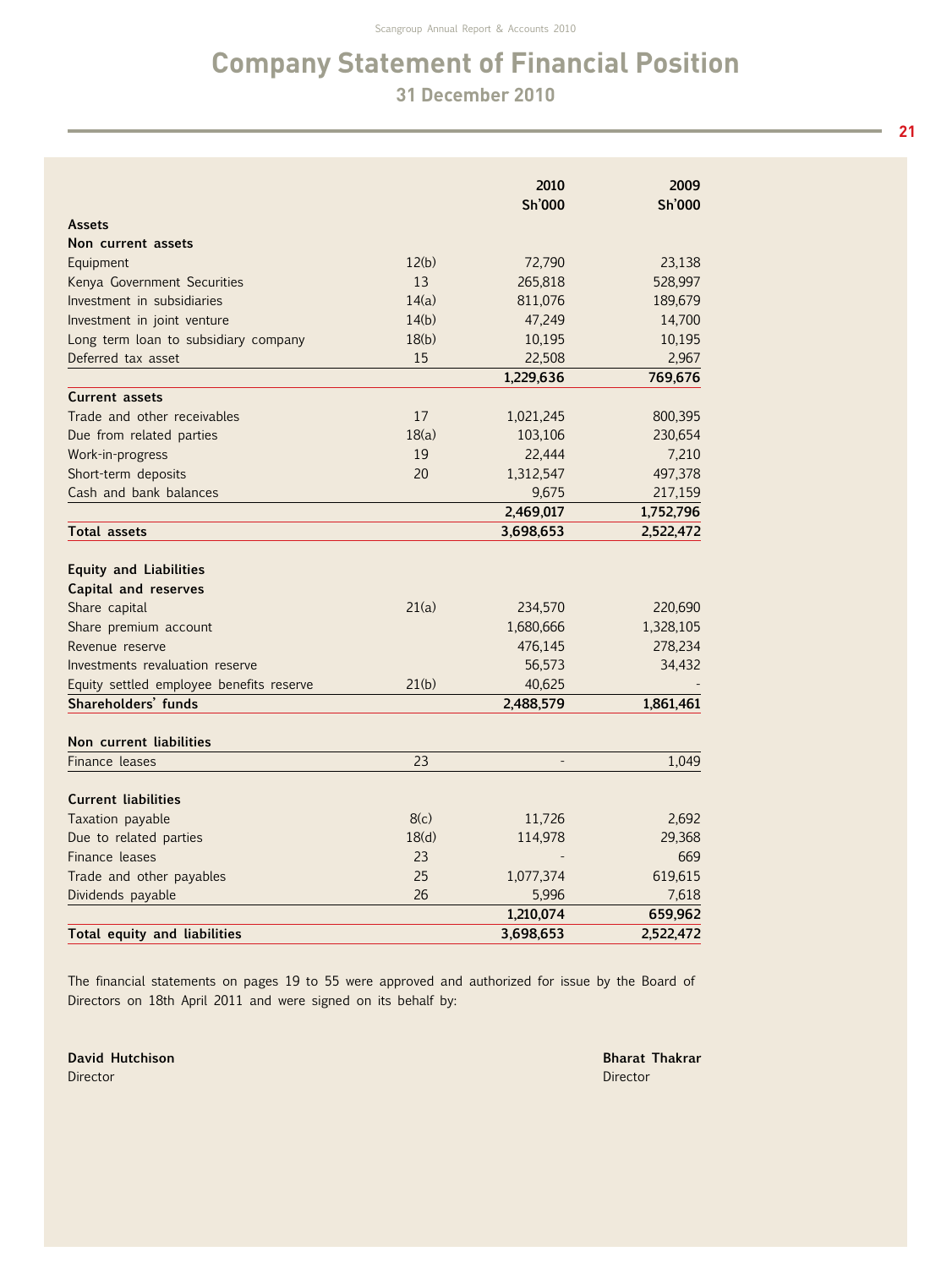Scangroup Annual Report & Accounts 2010 Scangroup Annual Report & Accounts 2010

# **Consolidated Statement of Changes in Equity Consolidated Statement of Changes in Equity**

for the Year Ended 31 December 2010 **for the Year Ended 31 December 2010**

|                                                                                                                                                                                                                                                                                          | Share<br>capital | Share<br>Premium<br>Account | Revenue Investments | reserve revaluation<br>reserve* | Translation<br>reserve** | Equity settled<br>Employee<br>benefits | equity holders<br>of the parent<br>Attributable to                                                   | Non<br>interests<br>controlling | <b>Total</b>      |  |
|------------------------------------------------------------------------------------------------------------------------------------------------------------------------------------------------------------------------------------------------------------------------------------------|------------------|-----------------------------|---------------------|---------------------------------|--------------------------|----------------------------------------|------------------------------------------------------------------------------------------------------|---------------------------------|-------------------|--|
|                                                                                                                                                                                                                                                                                          |                  |                             |                     |                                 |                          | reserve<br>*****                       |                                                                                                      |                                 |                   |  |
|                                                                                                                                                                                                                                                                                          | <b>Sh'000</b>    | Sh'000                      | Sh'000              | Sh'000                          | Sh'000                   | Sh'000                                 | Sh'000                                                                                               | Sh'000                          | Sh'000            |  |
| 31 December 2009<br>Year Ended                                                                                                                                                                                                                                                           |                  |                             |                     |                                 |                          |                                        |                                                                                                      |                                 |                   |  |
| At 1 January 2009                                                                                                                                                                                                                                                                        | 220,690          | 1,328,105                   | 517,798             |                                 | (5, 511)                 |                                        | 2,061,082                                                                                            | 18,382                          | 2,079,464         |  |
| Profit for the year                                                                                                                                                                                                                                                                      |                  |                             | 398,500             |                                 |                          |                                        | 398,500                                                                                              | 2,648                           | 401,148           |  |
| Other comprehensive                                                                                                                                                                                                                                                                      |                  |                             |                     |                                 |                          |                                        |                                                                                                      |                                 |                   |  |
| income / (losses)                                                                                                                                                                                                                                                                        |                  |                             |                     | 34,432                          | (4,395)                  |                                        | 30,037                                                                                               | (857)                           | 29,180            |  |
| Total comprehensive income                                                                                                                                                                                                                                                               |                  |                             | 398,500             | 34,432                          | (4,395)                  | $\mathbf{I}$                           | 428,537                                                                                              | 1,791                           | 430,328           |  |
| Dividend declared                                                                                                                                                                                                                                                                        |                  |                             |                     |                                 |                          |                                        |                                                                                                      |                                 |                   |  |
| $-2008$                                                                                                                                                                                                                                                                                  |                  |                             | (135,779)           |                                 |                          |                                        | (135,779)                                                                                            |                                 | (135, 779)        |  |
| Interim dividend paid                                                                                                                                                                                                                                                                    |                  | T.                          |                     |                                 | $\mathbf{I}$             | $\mathbf{L}$                           |                                                                                                      | (7,791)                         | (7,791)           |  |
| At 31 December 2009                                                                                                                                                                                                                                                                      | 220,690          | 1,328,105                   | 780,519             | 34,432                          | (9.906)                  | $\blacksquare$                         | 2,353,840                                                                                            | 12,382                          | 2,366,222         |  |
| Year Ended                                                                                                                                                                                                                                                                               |                  |                             |                     |                                 |                          |                                        |                                                                                                      |                                 |                   |  |
| 31 December 2010                                                                                                                                                                                                                                                                         |                  |                             |                     |                                 |                          |                                        |                                                                                                      |                                 |                   |  |
| At 1 January 2010                                                                                                                                                                                                                                                                        | 220,690          | 1,328,105                   | 780,519             | 34,432                          | (9,906)                  |                                        | 2,353,840                                                                                            | 12,382                          | 2,366,222         |  |
| Profit for the year                                                                                                                                                                                                                                                                      |                  |                             | 578,587             |                                 |                          | $\mathbf{I}$                           | 578,587                                                                                              | 61,998                          | 640,585           |  |
| Other comprehensive                                                                                                                                                                                                                                                                      |                  |                             |                     |                                 |                          |                                        |                                                                                                      |                                 |                   |  |
| income                                                                                                                                                                                                                                                                                   |                  |                             |                     | 22,141                          | 5,684                    |                                        | 27,825                                                                                               |                                 | 27,825            |  |
| Total comprehensive income                                                                                                                                                                                                                                                               |                  |                             | 578,587             | 22,141                          | 5,684                    |                                        | 606,412                                                                                              | 61,998                          | 668,410           |  |
| Dividend declared                                                                                                                                                                                                                                                                        |                  |                             |                     |                                 |                          |                                        |                                                                                                      |                                 |                   |  |
| $-2009$                                                                                                                                                                                                                                                                                  |                  |                             | (110, 345)          |                                 |                          |                                        | (110, 345)                                                                                           |                                 | (110, 345)        |  |
| Shares issued (note21(a))***                                                                                                                                                                                                                                                             | 13,880           | 352,561                     |                     |                                 |                          |                                        | 366,441                                                                                              |                                 | 366,441           |  |
| Non-controlling interests                                                                                                                                                                                                                                                                |                  |                             |                     |                                 |                          |                                        |                                                                                                      |                                 |                   |  |
| arising on acquisition                                                                                                                                                                                                                                                                   |                  |                             |                     |                                 |                          |                                        |                                                                                                      |                                 |                   |  |
| of subsidiary                                                                                                                                                                                                                                                                            |                  |                             |                     |                                 |                          |                                        |                                                                                                      | 246,452                         | 246,452           |  |
| Recognition of share                                                                                                                                                                                                                                                                     |                  |                             |                     |                                 |                          |                                        |                                                                                                      |                                 |                   |  |
| based payments                                                                                                                                                                                                                                                                           |                  |                             |                     | T.                              | T.                       | 40,625                                 | 40,625                                                                                               |                                 | 40,625            |  |
| At 31 December 2010                                                                                                                                                                                                                                                                      | 234,570          | 1,680,666                   | 1,248.761           | 56,573                          | (4,222)                  | 40,625                                 | 3,256,973                                                                                            |                                 | 320,832 3,577,805 |  |
| Investments revaluation reserve relates to unrealised gain on fair value adjustments of securities classified as available-for-sale.<br>Translation reserve relates to exchange differences arising on consolidation of opening net assets of foreign subsidiaries.<br>$**$              |                  |                             |                     |                                 |                          |                                        |                                                                                                      |                                 |                   |  |
| of the company for the 120 trading day period to 26th April, 2010 ("Issue Price") towards part consideration for the acquisition of Ogilvy<br>The company issued 13,880,369<br>***                                                                                                       |                  |                             |                     |                                 |                          |                                        | new shares at volume weighted average traded price on the Nairobi Stock Exchange (NSE) of the shares |                                 |                   |  |
| Entities.                                                                                                                                                                                                                                                                                |                  |                             |                     |                                 |                          |                                        |                                                                                                      |                                 |                   |  |
| **** The equity settled employee benefits reserve relates to share options granted by the company to its employees under its employee share<br>The Issue Price for these new shares was determined at Sh 26.40 per each ordinary share having par value of Sh 1.00 each.<br>option plan. |                  |                             |                     |                                 |                          |                                        |                                                                                                      |                                 |                   |  |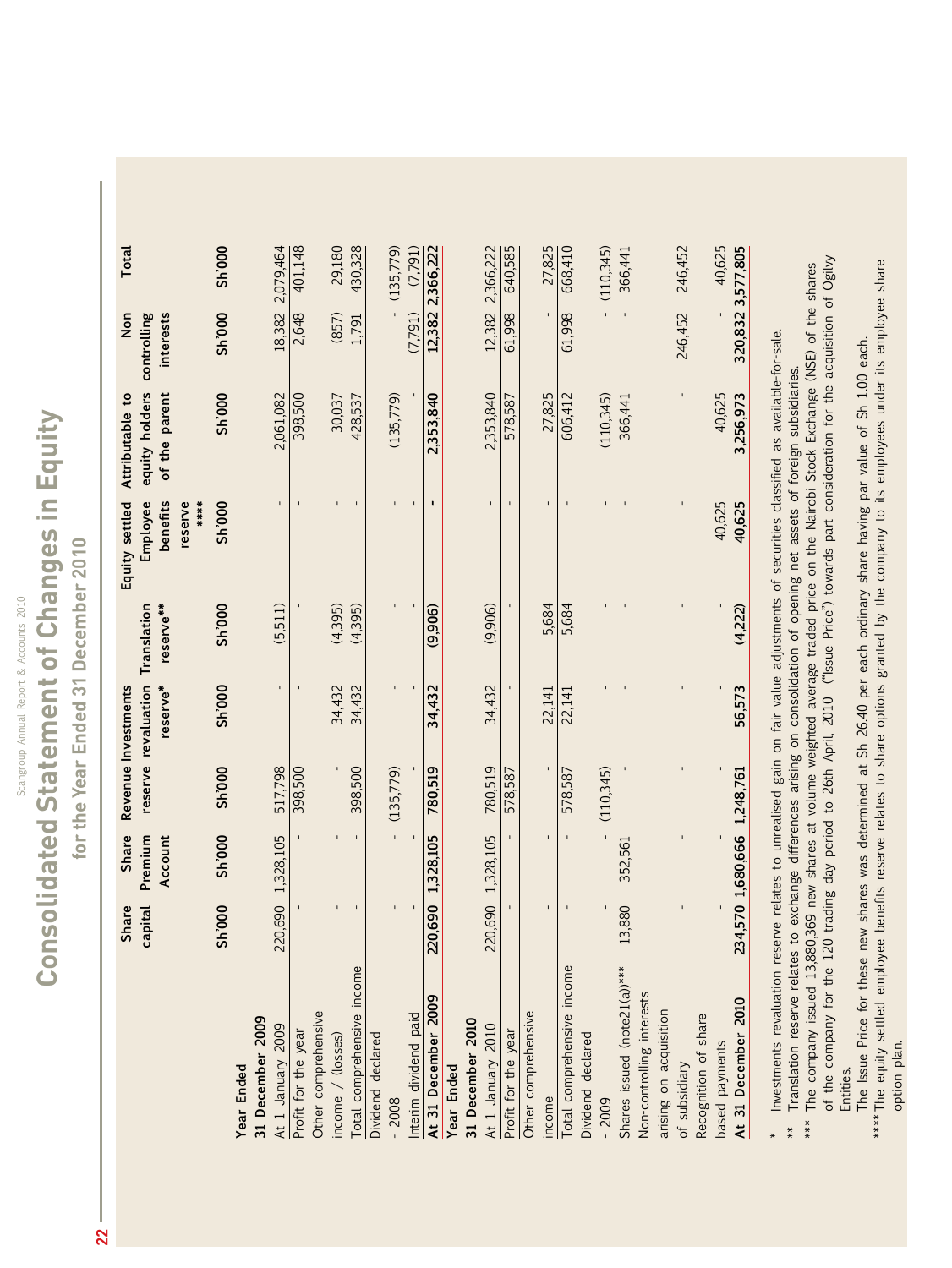# **Company Statement of Changes in Equity**

**for the Year Ended 31 December 2010**

|                             | <b>Share</b><br>capital      | <b>Share</b><br>Premium<br>Account | Revenue<br>reserve       | <b>Investments</b><br>revaluation<br>reserve* | <b>Equity</b><br>settled<br>employee<br>benefits<br><b>Reserve</b><br>*** | <b>Total</b> |
|-----------------------------|------------------------------|------------------------------------|--------------------------|-----------------------------------------------|---------------------------------------------------------------------------|--------------|
|                             | Sh'000                       | Sh'000                             | Sh'000                   | Sh'000                                        | <b>Sh'000</b>                                                             | Sh'000       |
| Year Ended 31 December 2009 |                              |                                    |                          |                                               |                                                                           |              |
| At 1 January 2009           | 220,690                      | 1,328,105                          | 202,443                  |                                               | $\overline{\phantom{a}}$                                                  | 1,751,238    |
| Profit for the year         |                              | $\overline{\phantom{a}}$           | 211,570                  |                                               | -                                                                         | 211,570      |
| Other comprehensive income  | $\overline{\phantom{a}}$     | $\overline{\phantom{a}}$           | $\overline{\phantom{a}}$ | 34,432                                        | $\overline{\phantom{a}}$                                                  | 34,432       |
| Total comprehensive income  | $\qquad \qquad \blacksquare$ | $\overline{\phantom{a}}$           | 211,570                  | 34,432                                        | $\overline{\phantom{a}}$                                                  | 246,002      |
| Dividend declared - 2008    | $\overline{\phantom{0}}$     | $\overline{\phantom{0}}$           | (135,779)                | $\overline{\phantom{0}}$                      | $\overline{\phantom{0}}$                                                  | (135,779)    |
| At 31 December 2009         | 220,690                      | 1,328,105                          | 278,234                  | 34,432                                        | $\overline{\phantom{a}}$                                                  | 1,861,461    |

#### **Year Ended 31 December 2010**

| 234.570                  | 1,680,666 | 476,145                  | 56,573                   | 40,625                   | 2,488,579  |
|--------------------------|-----------|--------------------------|--------------------------|--------------------------|------------|
|                          |           | $\overline{\phantom{0}}$ | -                        | 40.625                   | 40,625     |
| 13.880                   | 352.561   |                          | $\overline{\phantom{0}}$ |                          | 366,441    |
| $\overline{\phantom{a}}$ |           | (110, 345)               | $\overline{\phantom{0}}$ |                          | (110, 345) |
| $\overline{\phantom{0}}$ |           | 308.256                  | 22.141                   |                          | 330,397    |
| $\overline{\phantom{0}}$ |           | $\overline{\phantom{a}}$ | 22,141                   | -                        | 22,141     |
|                          |           | 308,256                  |                          |                          | 308,256    |
| 220,690                  | 1.328.105 | 278,234                  | 34,432                   | $\overline{\phantom{0}}$ | 1,861,461  |
|                          |           |                          |                          |                          |            |

\* Investments revaluation reserve relates to unrealised gain on fair value adjustments of securities classified as available-for-sale.

\*\* The company issued 13,880,369 new shares at volume weighted average traded price on the Nairobi Stock Exchange (NSE) of the shares of the company for the 120 trading day period to 26th April, 2010 ("Issue Price") towards part consideration for the acquisition of Ogilvy Entities.

The Issue Price for these new shares was determined at Sh 26.40 per each ordinary share having par value of Sh 1.00 each. \*\*\* The equity settled employee benefits reserve relates to share options granted by the company to its employees under its employee share option plan.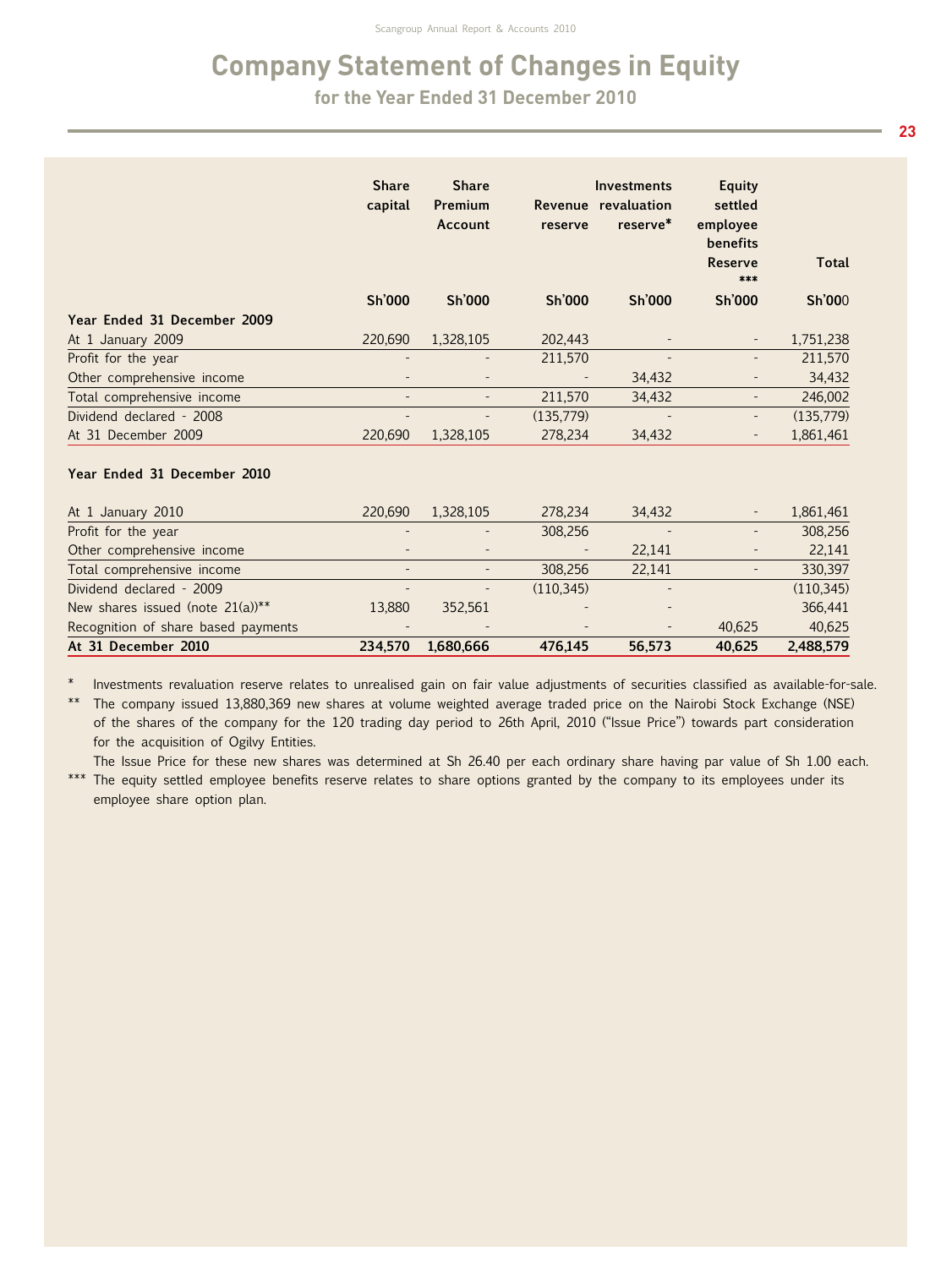# **Consolidated Statement of Cash Flows**

**for the Year Ended 31 December 2010**

#### **24**

#### **Cash Flows from Operating Activities**

|                                                          |             | 2010      | 2009       |
|----------------------------------------------------------|-------------|-----------|------------|
|                                                          | <b>Note</b> | Sh'000    | Sh'000     |
| Cash generated from operations                           | 27(a)       | 1,200,564 | 424,526    |
| <b>Taxation paid</b>                                     | 8(c)        | (187,712) | (118,512)  |
| Net cash generated from operating activities             |             | 1,012,852 | 306,014    |
| <b>Cash Flows from Investing Activities</b>              |             |           |            |
| Purchase of equipment                                    | 12(a)       | (153,249) | (35,038)   |
| Proceeds on sale of equipment                            |             | 2,915     | 3,877      |
| Acquisition of Ogilvy entities (cash portion)            | 16          | (53,609)  |            |
| Proceeds from sale of/(Purchase of) infrastructure bonds |             | 368,965   | (494, 565) |
| Income received from investments                         |             | 163,637   | 69,961     |
| Net cash generated from / (used in) investing activities |             | 328,659   | (455, 765) |
| <b>Cash Flows from Financing Activities</b>              |             |           |            |
| Dividends paid                                           | 26          | (111,967) | (140, 449) |
| Finance leases repaid                                    | 23          | (3,446)   | (1,876)    |
| Loan and capital received from other shareholder         |             | 238,464   | 9,795      |
| Net cash generated from /(used in) financing activities  |             | 123,051   | (132, 530) |
| Net increase / (decrease) in cash and cash               |             |           |            |
| equivalents                                              | 27(b)       | 1,464,562 | (282, 281) |
| Movement in cash and cash equivalents                    |             |           |            |
| At beginning of the year                                 |             | 676,768   | 964,691    |
| Increase/(decrease) during the year                      |             | 1,464,562 | (282, 281) |
| Effect of fluctuations in exchange rates                 |             | 3,822     | (5,642)    |
| Cash balance acquired on acquisition of Ogilvy entities  |             | 33,500    |            |
| Cash and cash equivalents at end of the year             | 27(b)       | 2,178,652 | 676,768    |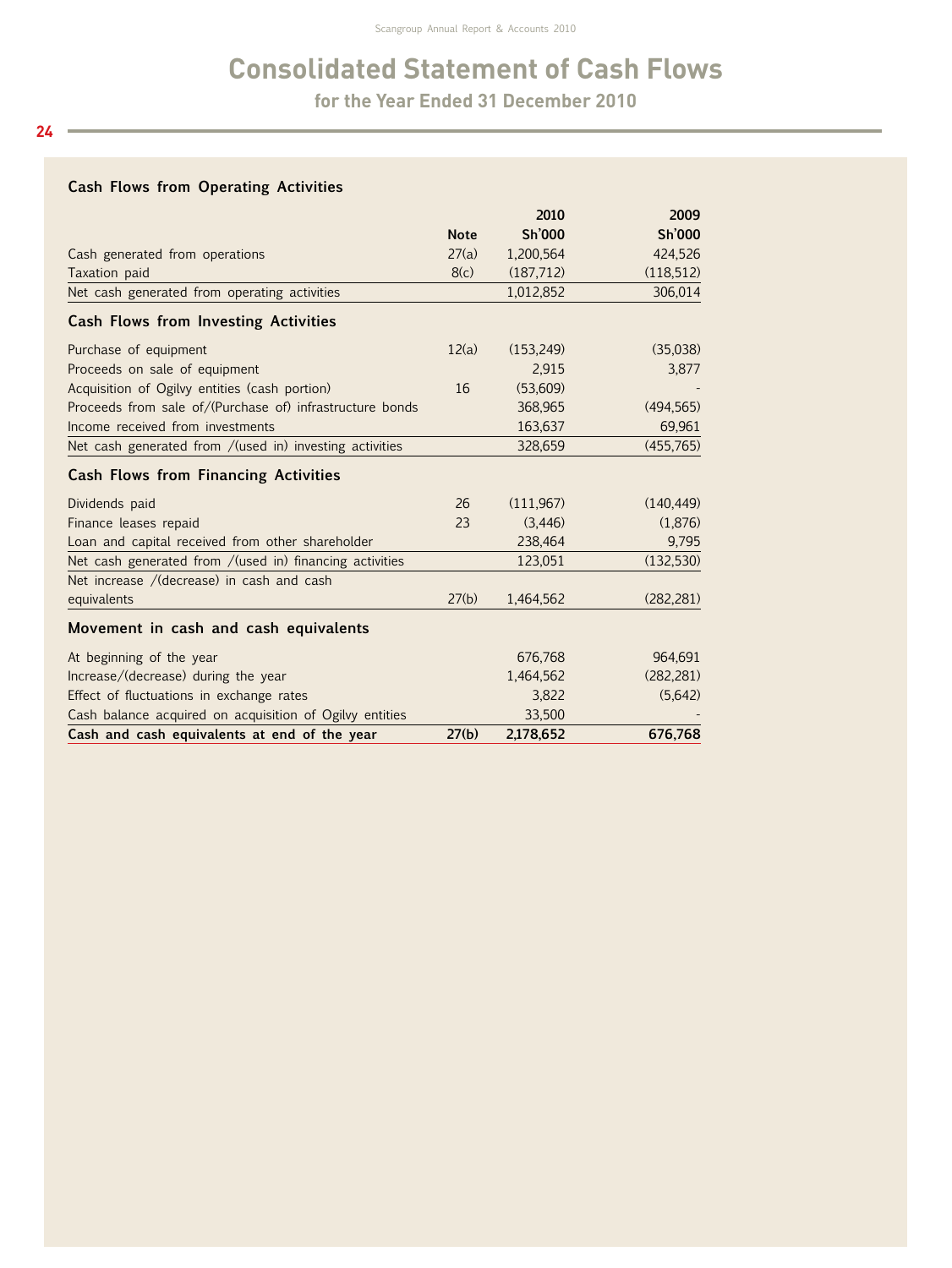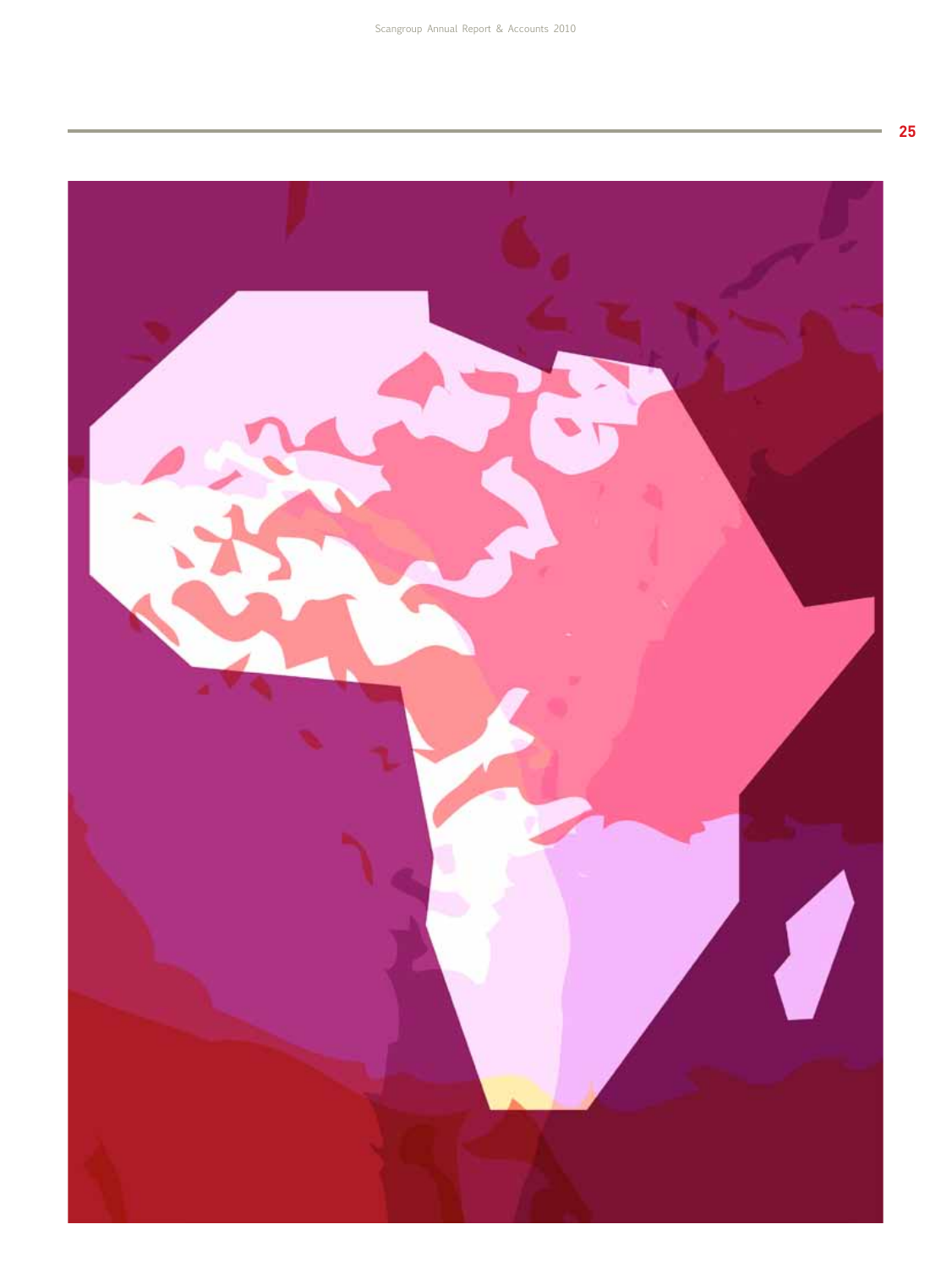# **Notes to the Financial Statements**

**for the Year Ended 31 December 2010**

**26**

#### **1 Accounting Policies**

#### **Statement of compliance**

The financial statements are prepared in accordance with International Financial Reporting Standards.

 For purposes of the Kenyan Companies Act, the balance sheet is represented by the statement of financial position and the profit and loss account is presented in the statement of comprehensive income.

#### **Adoption of new and revised International Financial Reporting Standards (IFRSs) and Interpretations (IFRIC)**

(a) Relevant new and revised IFRS affecting amounts reported in the current year (and /or prior years)

 The following new and revised IFRSs have been applied in the current period and have affected the amounts reported in these financial statements.

- Amendments to IFRS 5 Non-current Assets Held for Sale and Discontinued Operations (as part of Improvements to IFRSs issued in 2009)
- Amendments to IAS 1 Presentation of Financial Statements (as part of Improvements to IFRSs issued in 2009)
- Amendments to IAS 7 Statement of Cash Flows (as part of Improvements to IFRSs issued in 2009)
- Amendments to IFRS 7 Financial Instruments: Disclosures (as part of Improvements to IFRSs issued in 2010)
- Amendments to IAS 1 Presentation of Financial Statements (as part of Improvements to IFRSs issued in 2010)
- IFRS 3 (Revised 2008), Business Combinations comprehensive revision on applying the acquisition method(Effective for annual periods beginning on or after 1 July 2009)
- IAS 27, Consolidated and Separate Financial Statements; IAS 28, Investments in Associates; and IAS 31, Interests in Joint Ventures – consequential amendments arising from amendments to IFRS 3 (Effective for annual periods beginning on or after 1 July 2009).

#### **Impact of the relevant new and revised standards and interpretations in issue**

 *Amendments to IFRS 5 Non-current Assets Held for Sale and Discontinued Operations (as part of Improvements to IFRSs issued in 2009)*

 The amendments to IFRS 5 clarify that the disclosure requirements in IFRSs other than IFRS 5 do not apply to non-current assets (or disposal groups) classified as held for sale or discontinued operations unless those IFRSs require (i) specific disclosures in respect of non-current assets (or disposal groups) classified as held for sale or discontinued operations, or (ii) disclosures about measurement of assets and liabilities within a disposal group that are not within the scope of the measurement requirement of IFRS 5 and the disclosures are not already provided in the financial statements.

*Amendments to IAS 1 Presentation of Financial Statements (as part of Improvements to IFRSs issued in 2009)*

 The amendments to IAS 1 clarify that the potential settlement of a liability by the issue of equity is not relevant to its classification as current or noncurrent.

 This amendment has had no effect on the amounts reported in prior years because the group has not previously issued instruments of this nature.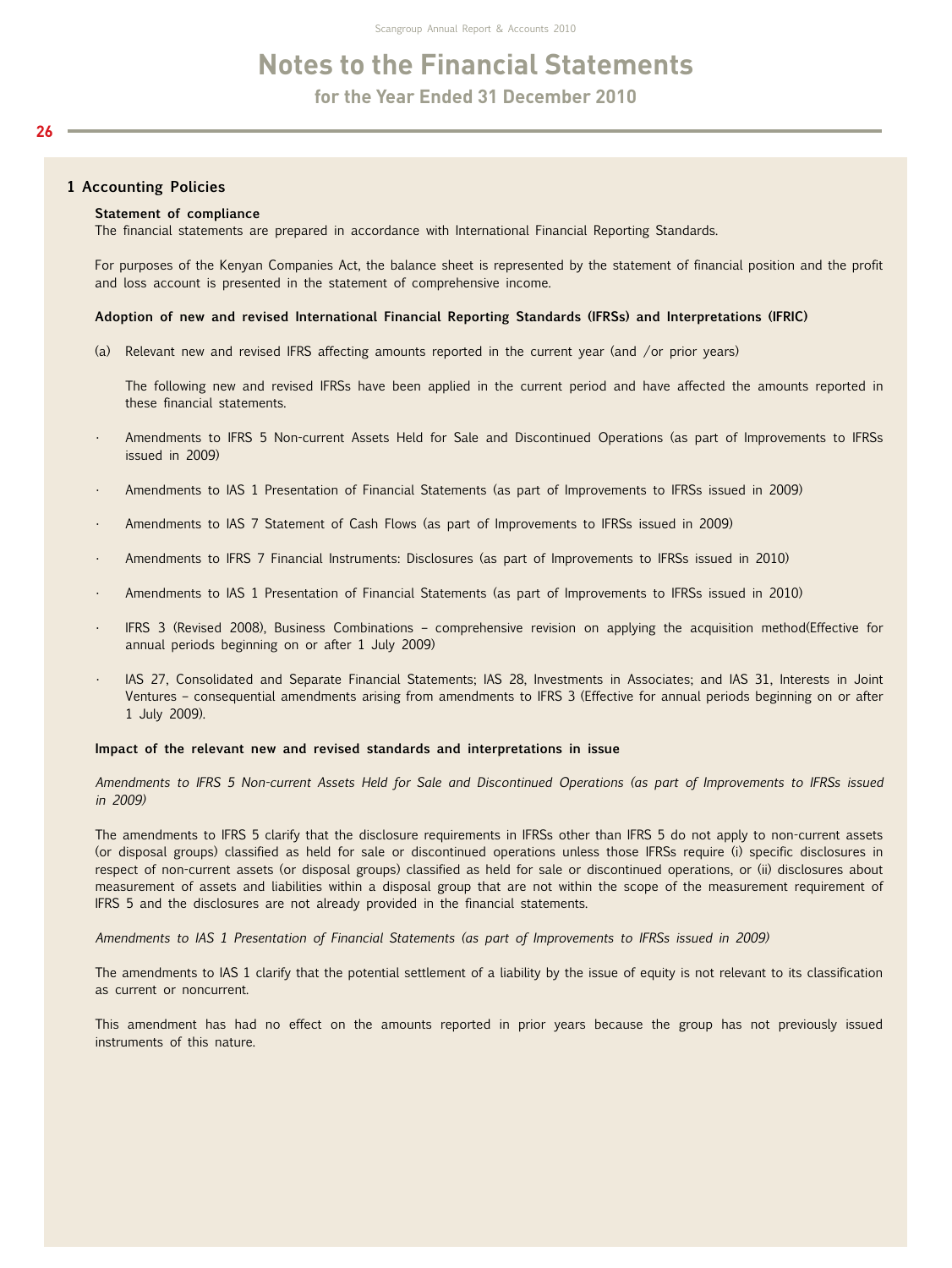#### **1 Accounting Policies (Continued)**

*Amendments to IAS 7 Statement of Cash Flows (as part of Improvements to IFRSs issued in 2009)*

 The amendments to IAS 7 specify that only expenditures that result in a recognised asset in the statement of financial position can be classified as investing activities in the statement of cash flows.

*Amendments to IFRS 7 Financial Instruments: Disclosures (as part of Improvements to IFRSs issued in 2010)*

 The amendments to IFRS 7 clarify the required level of disclosures about credit risk and collateral held and provide relief from disclosures previously required regarding renegotiated loans.

*Amendments to IAS 1 Presentation of Financial Statements (as part of Improvements to IFRSs issued in 2010)*

 The amendments to IAS 1 clarify that an entity may choose to present the required analysis of items of other comprehensive income either in the statement of changes in equity or in the notes to the financial statements

*IFRS 3 (revised in 2008) Business Combinations*

The impact of the application of IFRS 3(2008) is as follows.

- IFRS 3(2008) allows a choice on a transaction-by-transaction basis for the measurement of non-controlling interests at the date of acquisition (previously referred to as 'minority' interests) either at fair value or at the non-controlling interests' share of recognised identifiable net assets of the acquiree.
- IFRS 3(2008) changes the recognition and subsequent accounting requirements for contingent consideration. Previously, contingent consideration was recognised at the acquisition date only if payment of the contingent consideration was probable and it could be measured reliably; any subsequent adjustments to the contingent consideration were always made against the cost of the acquisition.
- Under the revised Standard, contingent consideration is measured at fair value at the acquisition date; subsequent adjustments to the consideration are recognised against the cost of the acquisition only to the extent that they arise from new information obtained within the measurement period (a maximum of 12 months from the acquisition date) about the fair value at the date of acquisition. All other subsequent adjustments to contingent consideration classified as an asset or a liability are recognised in profit or loss.
- IFRS 3(2008) requires the recognition of a settlement gain or loss when the business combination in effect settles a preexisting relationship between the group and the acquiree.
- IFRS 3(2008) requires acquisition-related costs to be accounted for separately from the business combination, generally leading to those costs being recognised as an expense in profit or loss as incurred, whereas previously they were accounted for as part of the cost of the acquisition.

 As part of *Improvements to IFRSs* issued in 2010, IFRS 3(2008) was amended to clarify that the measurement choice regarding non-controlling interests at the date of acquisition (see above) is only available in respect of non-controlling interests that are present ownership interests and that entitle their holders to a proportionate share of the entity's net assets in the event of liquidation. All other types of non-controlling interests are measured at their acquisition-date fair value, unless another measurement basis is required by other Standards.

In addition, as part of Improvements to IFRSs issued in 2010, IFRS 3(2008) was amended to give more guidance regarding the accounting for share-based payment awards held by the acquiree's employees. Specifically, the amendments specify that sharebased payment transactions of the acquiree that are not replaced should be measured in accordance with IFRS 2 Share-based Payment at the acquisition date ('market-based measure').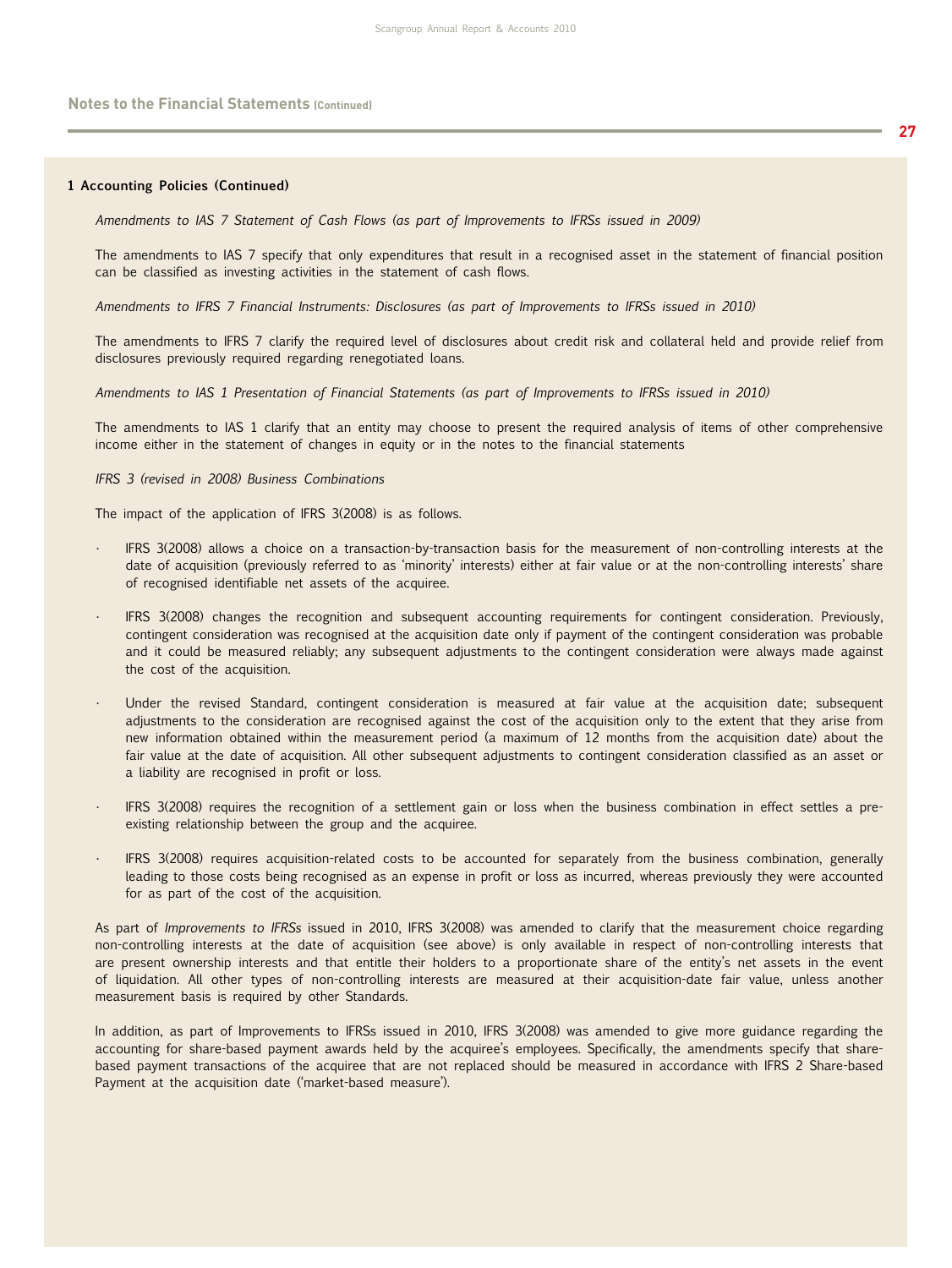#### **28**

#### **1 Accounting Policies (Continued)**

- *(b) Relevant new and revised IFRSs in issue but not yet effective*
- IFRS 7, Financial Instruments: Disclosures amendments enhancing disclosures about transfers of financial assets (Effective for annual periods beginning on or after 1 January 2011)
- IFRS 9, Financial Instruments Classification and Measurement (Effective for annual periods beginning on or after 1 January 2013)
- IAS 24, Related Party Disclosures revised definition of related parties (Effective for annual periods beginning on or after 1 January 2011)
- IAS 32, Financial Instruments: Presentation amendments relating to classification of rights issues (Effective for annual periods beginning on or after 1 February 2010)
- IFRIC 19, Extinguishing Financial Liabilities with Equity Instruments (Effective for annual periods beginning on or after 1 July 2010)

*Impact of the relevant new and revised IFRSs in issue but not yet effective*

#### *The amendments to IFRS 7 titled Disclosures Transfers of Financial Assets*

 These increase the disclosure requirements for transactions involving transfers of financial assets. These amendments are intended to provide greater transparency around risk exposures when a financial asset is transferred but the transferor retains some level of continuing exposure in the asset. The amendments also require disclosures where transfers of financial assets are not evenly distributed throughout the period.

#### *IFRS 9, Financial Instruments*

 IFRS 9 Financial Instruments issued in November 2009 and amended in October 2010 introduces new requirements for the classification and measurement of financial assets and financial liabilities and for derecognition.

- IFRS 9 requires all recognised financial assets that are within the scope of IAS 39 Financial Instruments: Recognition and Measurement to be subsequently measured at amortised cost or fair value. Specifically, debt investments that are held within a business model whose objective is to collect the contractual cash flows, and that have contractual cash flows that are solely payments of principal and interest on the principal outstanding are generally measured at amortised cost at the end of subsequent accounting periods. All other debt investments and equity investments are measured at their fair values at the end of subsequent accounting periods.
- The most significant effect of IFRS 9 regarding the classification and measurement of financial liabilities relates to the accounting for changes in fair value of a financial liability (designated as at fair value through profit or loss) attributable to changes in the credit risk of that liability.

 Specifically, under IFRS 9, for financial liabilities that are designated as at fair value through profit or loss, the amount of change in the fair value of the financial liability that is attributable to changes in the credit risk of that liability is recognised in other comprehensive income, unless the recognition of the effects of changes in the liability's credit risk in other comprehensive income would create or enlarge an accounting mismatch in profit or loss. Changes in fair value attributable to a financial liability's credit risk are not subsequently reclassified to profit or loss. Previously, under IAS 39, the entire amount of the change in the fair value of the financial liability designated as at fair value through profit or loss was recognised in profit or loss.

IFRS 9 is effective for annual periods beginning on or after 1 January 2013, with earlier application permitted.

 The directors anticipate that IFRS 9 that will be adopted in the group's financial statements for the annual period beginning 1 January 2013 and that the application of the new Standard will have a significant impact on amounts reported in respect of the group's financial assets and financial liabilities. However, it is not practicable to provide a reasonable estimate of that effect until a detailed review has been completed.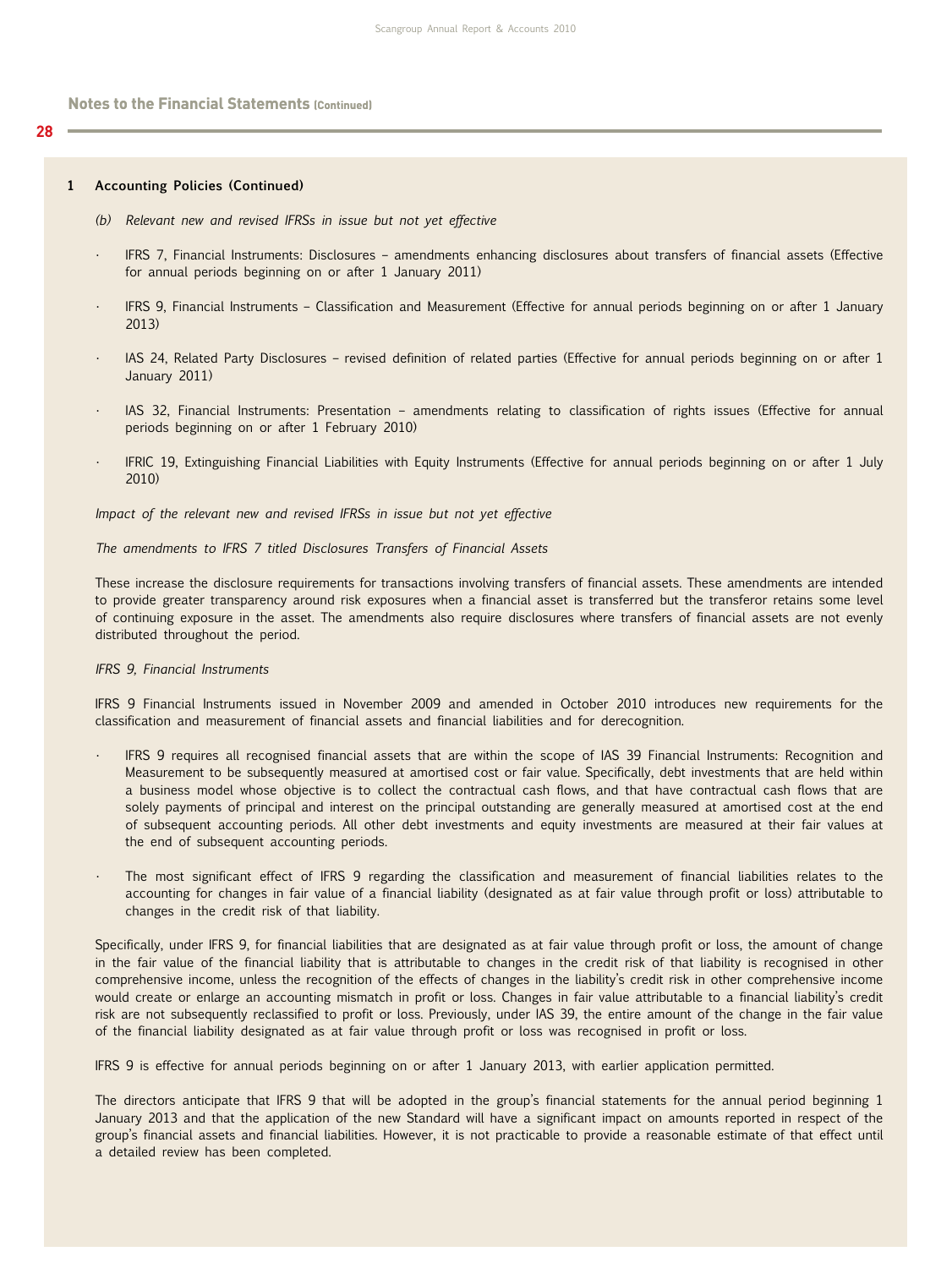#### **29**

#### **1 Accounting Policies (Continued) Adoption of new and revised International Financial Reporting Standards (IFRSs) Continued)**

 *Impact of new and amended standards and interpretations on the financial statements for the year ended 31 December 2010 and future annual periods (Continued)*

*IAS 24 Related Party Disclosures (as revised in 2009)*

This modifies the definition of a related party and simplifies disclosures for government-related entities.

 The disclosure exemptions introduced in IAS 24 (as revised in 2009) do not affect the group because the group is not a government-related entity. However, disclosures regarding related party transactions and balances in these financial statements may be affected when the revised version of the Standard is applied in future accounting periods because some counterparties that did not previously meet the definition of a related party may come within the scope of the Standard.

#### *The amendments to IAS 32 titled Classification of Rights Issues*

 These address the classification of certain rights issues denominated in a foreign currency as either an equity instrument or as a financial liability. To date, the group has not entered into any arrangements that would fall within the scope of the amendments. However, if the group does enter into any rights issues within the scope of the amendments in future accounting periods, the amendments to IAS 32 will have an impact on the classification of those rights issues.

#### *IFRIC 19, Extinguishing Financial Liabilities with Equity Instruments*

 This provides provides guidance regarding the accounting for the extinguishment of a financial liability by the issue of equity instruments. To date, the group has not entered into transactions of this nature. However, if the group does enter into any such transactions in the future, IFRIC 19 will affect the required accounting. In particular, under IFRIC 19, equity instruments issued under such arrangements will be measured at their fair value, and any difference between the carrying amount of the financial liability extinguished and the fair value of equity instruments issued will be recognised in profit or loss.

#### **Basis of preparation**

 The financial statements have been prepared under the historical cost basis except for the revaluation of certain financial instruments. The principal accounting policies adopted remain unchanged from the previous year and are set out below:

#### **Basis of consolidation:**

#### (i) Subsidiaries

 Subsidiary undertakings, being those companies in which the Group either directly or indirectly has an interest of more than 50% of the voting rights or otherwise has power to exercise control over the operations, have been consolidated. Subsidiaries are consolidated from the date on which effective control is transferred to the Group and are no longer consolidated as from the date of disposal.

 All inter-group transactions, balances and unrealised surpluses and deficits on transactions with the subsidiary companies have been eliminated.

 The results of subsidiaries acquired or disposed of during the year are included in the consolidated statement of comprehensive income from effective date of acquisition and up to the effective date of disposal.

 Where necessary, adjustments are made to the financial statements of subsidiaries to bring their accounting policies into line with those used by other members of the Group.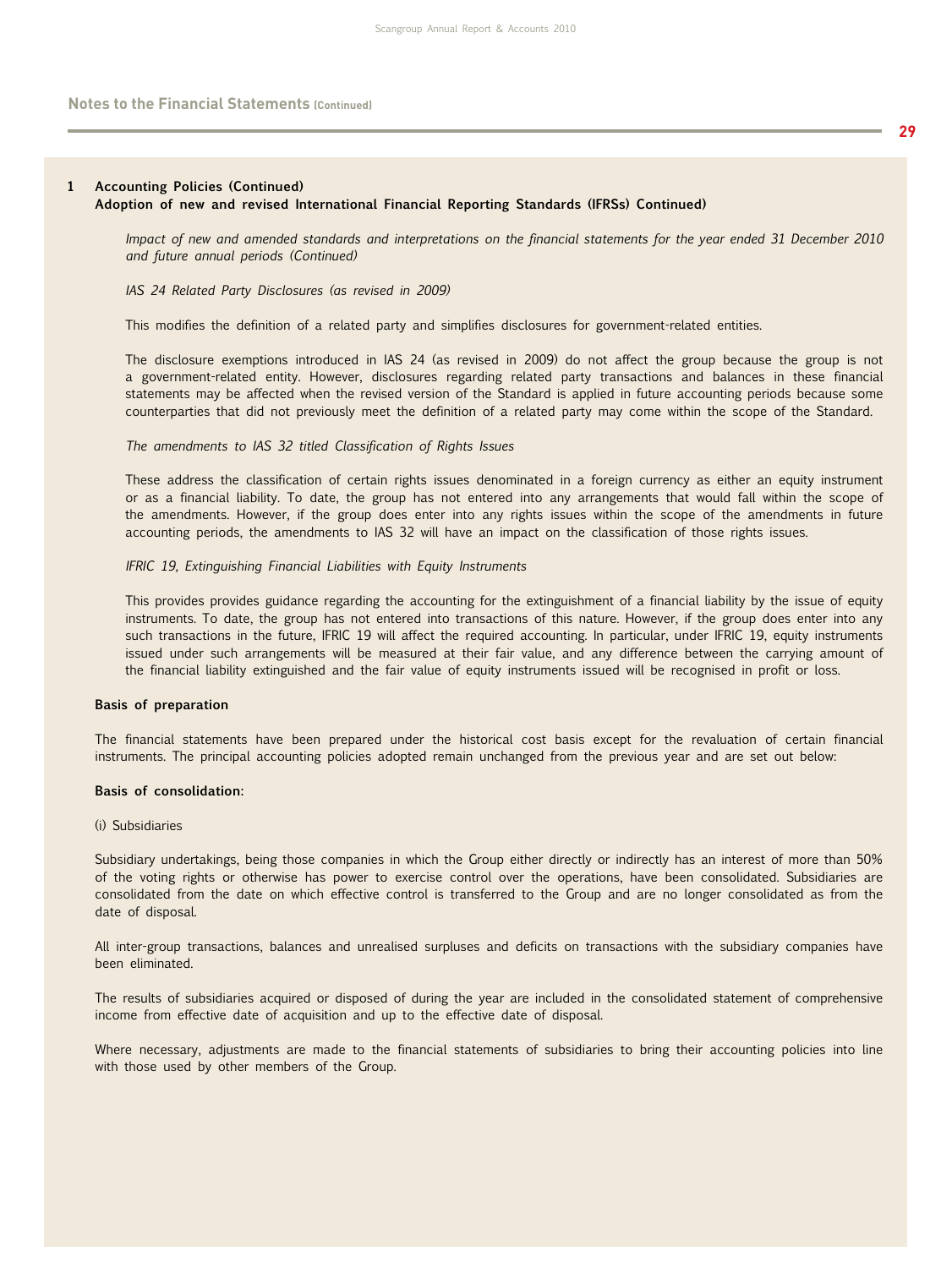#### **30**

#### **1 Accounting Policies (Continued) Basis of consolidation (Continued)**

#### (i) Subsidiaries (Continued)

 Non-controlling interests in subsidiaries are identified separately from the Group's equity therein. The interest of noncontrolling shareholders may be initially measured at either fair value or at the non-controlling interests' proportionate share of fair value of the acquiree's identifiable net assets. The choice of measurement basis is made on acquisition –by-acquisition basis. Subsequent to acquisition, the carrying amount of non-controlling interest is the amount of those interests at initial recognition plus non-controlling interests' share of subsequent changes in equity. Total comprehensive income is attributed to non-controlling interest even if this results in the non controlling interest having a deficit balance. For the acquisitions occurring in the current period, the interest of non controlling interest is the proportion of net assets of the companies acquired equal to the percentage ownership of the non controlling interests.

 Changes in the Group's interests in subsidiaries that do not result in a loss of control are accounted for as equity transactions. The carrying amounts of the Group's interests and the non-controlling interests are adjusted to reflect the changes in their relative interests in the subsidiaries. Any difference between the amount by which the non-controlling interests are adjusted and the fair value of the consideration paid or received is recognised directly in equity and attributed to owners of the Group.

Subsidiaries are carried on the company's separate statement of financial position at cost less impairment losses.

 When the Group losses control of a subsidiary, the profit or loss on disposal is calculated as the difference between (i) the aggregate of the fair value of the consideration received and the fair value of any retained interest and (ii) the previous carrying amount of the assets (including goodwill), and liabilities of the subsidiary and any non-controlling interests. Amounts previously recognised in other comprehensive income in relation to the subsidiary are accounted for (i.e. reclassified to profit or loss or transferred directly to revenue reserve) in the same manner as would be required if the relevant assets or liabilities were disposed of. The fair value of any investment retained in the former subsidiary at the date when control is lost is regarded as the fair value on initial recognition for subsequent accounting under IAS 39 Financial Instruments: Recognition and Measurement or, when applicable, the cost on initial recognition of an investment in an associate or jointly controlled entity

#### (ii) Interest in Joint venture

 A jointly controlled entity is a joint venture that involves the establishment of a corporation in which each venturer has an interest. The entity operates in the same way as other entities, except that a contractual arrangement between the venturers establishes joint control over the economic activity of the entity. The entity recognises its interest in a jointly controlled entity using proportionate consolidation. The Group combines its share of the joint ventures' individual income and expenses, assets and liabilities and cash flows on a line-by-line basis with similar items in the Groups' financial statement. The entity's share of intercompany transactions, balances and unrealised surpluses and deficits on transactions with the joint venture have been eliminated.

#### **Business combinations**

 Acquisitions of subsidiaries and businesses are accounted for using the acquisition method. The consideration for each acquisition is measured at the aggregate of the fair values (at the date of exchange) of assets given, liabilities incurred or assumed, and equity instruments issued by the Group in exchange for control of the acquiree. Acquisition-related costs are recognised in profit or loss as incurred.

 Where applicable, the consideration for the acquisition includes any asset or liability resulting from a contingent consideration arrangement, measured at its acquisition-date fair value. Subsequent changes in such fair values are adjusted against the cost of acquisition where they qualify as measurement period adjustments (see below). All other subsequent changes in the fair value of contingent consideration classified as an asset or liability are accounted for in accordance with relevant IFRSs. Changes in the fair value of contingent consideration classified as equity are not recognised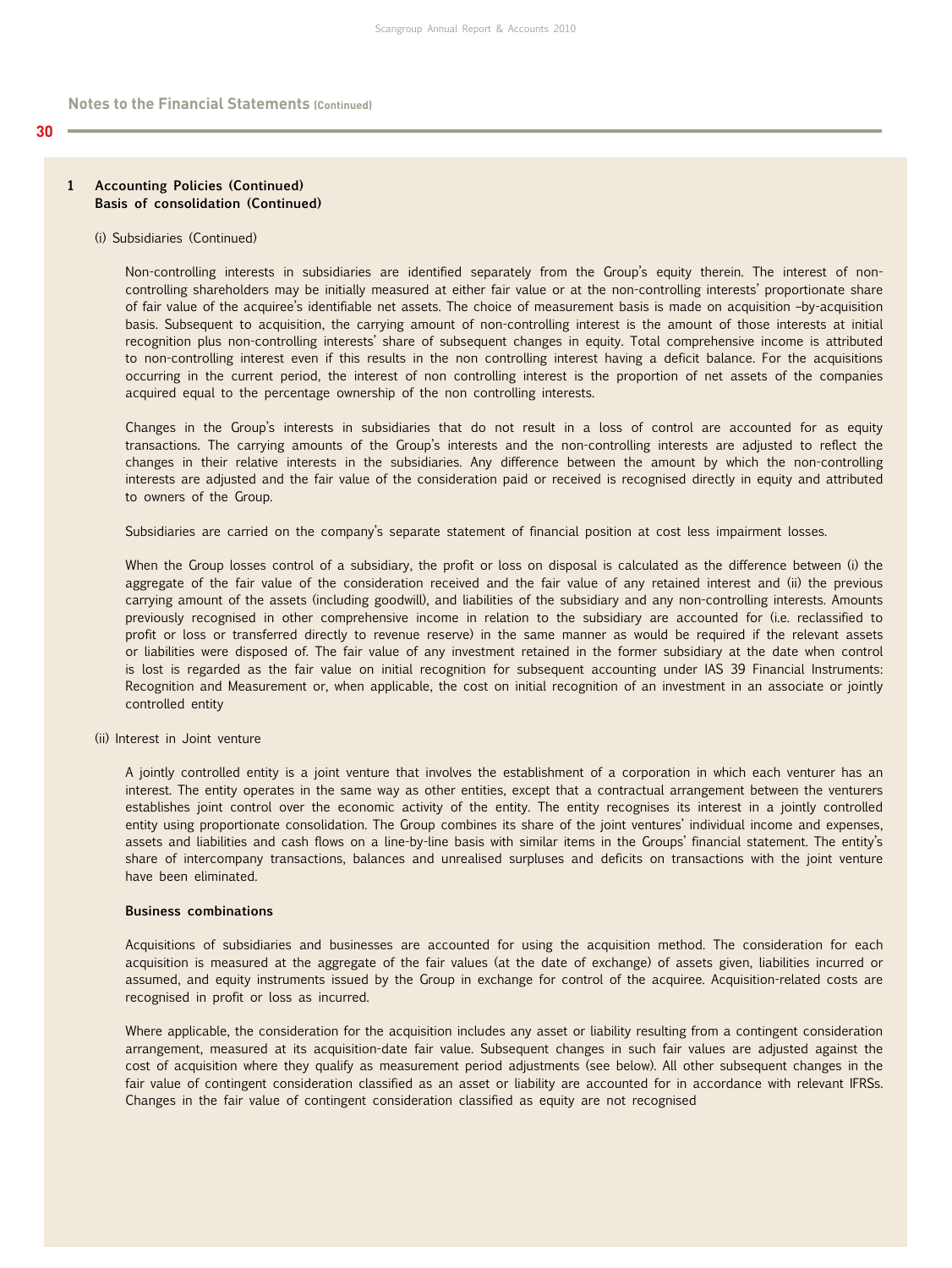#### **1 Accounting Policies (Continued**) **Business combinations (Continued**)

 Where a business combination is achieved in stages, the Group's previously held interests in the acquired entity are remeasured to fair value at the acquisition date (i.e. the date the Group attains control) and the resulting gain or loss, if any, is recognised in profit or loss. Amounts arising from interests in the acquiree prior to the acquisition date that have previously been recognised in other comprehensive income are reclassified to profit or loss, where such treatment would be appropriate if that interest were disposed of.

 The acquiree's identifiable assets, liabilities and contingent liabilities that meet the conditions for recognition under IFRS 3(2009) are recognised at their fair value at the acquisition date, except that:

- deferred tax assets or liabilities and liabilities or assets related to employee benefit arrangements are recognised and measured in accordance with IAS 12 Income Taxes and IAS 19 Employee Benefits respectively;
- liabilities or equity instruments related to the replacement by the Group of an acquiree's share-based payment awards are measured in accordance with IFRS 2 Share-based Payment; and
- assets (or disposal groups) that are classified as held for sale in accordance with IFRS 5 Non-current Assets Held for Sale and Discontinued Operations are measured in accordance with that Standard.

 If the initial accounting for a business combination is incomplete by the end of the reporting period in which the combination occurs, the Group reports provisional amounts for the items for which the accounting is incomplete. Those provisional amounts are adjusted during the measurement period (see below), or additional assets or liabilities are recognised, to reflect new information obtained about facts and circumstances that existed as of the acquisition date that, if known, would have affected the amounts recognised as of that date.

 The measurement period is the period from the date of acquisition to the date the Group obtains complete information about facts and circumstances that existed as of the acquisition date – and is subject to a maximum of one year.

#### **Revenue recognition**

 Revenue is measured at the fair value of the consideration received or receivable. Revenue is reduced for estimated customer returns, rebates and other similar allowances.

#### *Rendering of services*

 Revenue from a contract to provide services is recognised by reference to the stage of completion of the service. The stage of completion of the service is determined as follows:

- retainer fees are recognised by reference to the stage of completion of the contract period, determined as the proportion of the total contract time that has elapsed at the end of the reporting period;
- service income is re recognised in the period in which the services are rendered by reference to completion of the specific transaction assessed on the basis of the actual service provided as a proportion of the total services to be provided.

#### *Dividend and interest income*

 Dividend income from investments is recognised when the shareholder's right to receive payment has been established (provided that it is probable that the economic benefits will flow to the Company and the amount of income can be measured reliably). Interest income is accrued on a time basis, by reference to the principal outstanding and at the effective interest rate applicable.

#### **Work-in-progress**

 Work in progress is stated at the lower of cost or net realisable value and represents direct recoverable cost chargeable to specific clients. Attributable profits are only recognised once a job is complete and billed out to client.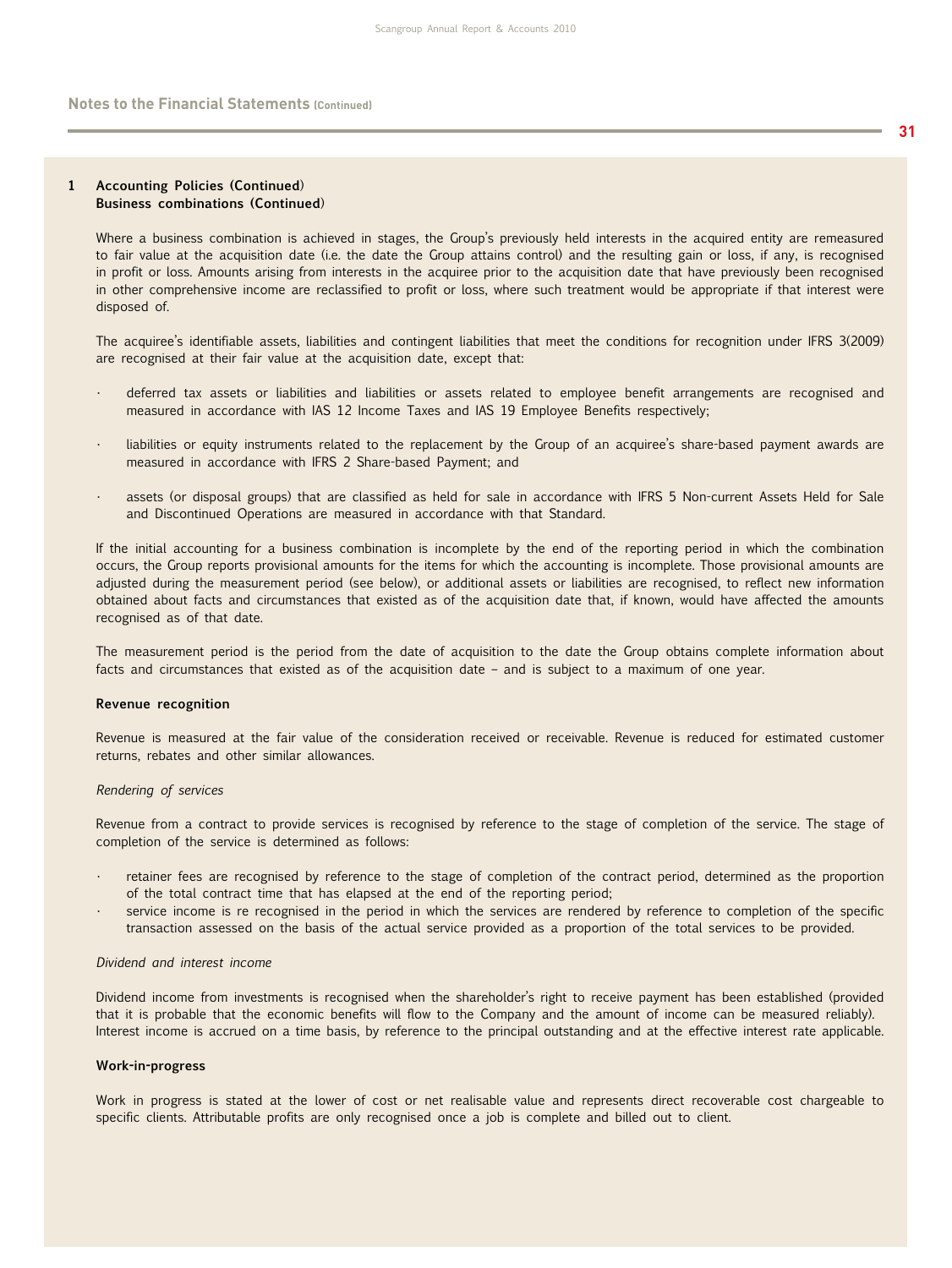#### **32**

#### **1 Accounting Policies (Continued) Equipment**

Equipment is stated at cost less accumulated depreciation and any accumulated impairment losses.

#### **Depreciation**

 Depreciation is calculated on the reducing balance basis estimated to write off the cost of equipment over their expected useful lives at the following annual rates:

| Computers and accessories         | 30%   |
|-----------------------------------|-------|
| Motor vehicles                    | 25%   |
| Furniture, fittings and equipment | 12.5% |

#### **Taxation**

 Current taxation is provided on the basis of the results for the year as shown in the financial statements, adjusted in accordance with tax legislation.

 Deferred taxation is provided, under the liability method, for all temporary differences arising between the tax bases of assets and liabilities and their carrying values for financial reporting purposes. Currently enacted tax rates are used to determine deferred income tax.

 A deferred tax asset is recognised to the extent that it is probable that future taxable profits will be available against which the unused tax losses and unused tax credits can be utilised.

#### **Leases**

 The Group's leases are classified as finance leases whenever the terms of the lease substantially transfer all risks and rewards of ownership to the lessee. All other leases are classified as operating leases.

Rentals payable under operating leases are amortised on the straight line basis over the term of the relevant lease.

#### **Foreign currencies**

 Assets and liabilities at the reporting date which are expressed in foreign currencies are translated at the rates ruling at year end. Transactions during the year which are denominated in foreign currency are translated at the rates of exchange ruling at the transaction dates. Gains and losses on exchange are dealt with in the profit or loss in the year in which they arise.

 For the purpose of presenting consolidated financial statements, the assets and liabilities of the Group's foreign operations are expressed in Kenya Shillings using exchange rates prevailing at the end of the reporting period. Income and expense items are translated at the average exchange rates for the period, unless exchange rates fluctuated significantly during that period, in which case the exchange rates at the dates of the transactions are used. Exchange differences arising, if any, are recognised in other comprehensive income and accumulated in equity (attributed to non-controlling interests as appropriate) under the currency translation reserve.

#### **Financial instruments**

 Financial assets and liabilities are recognised in the Group's statement of financial position when the Group has become a party to the contractual provisions of the instrument.

#### *Trade receivables*

 Trade receivables are carried at anticipated realisable value. An estimate is made for doubtful receivables based on the review of all outstanding amounts at the year end. Bad debts are written off when all reasonable steps to recover them have failed. Objective evidence of impairment for a portfolio of receivables could include the Group's past experience of collecting payments, an increase in number of delayed payments in the portfolio past average credit period as well as observable changes in national or economic conditions that correlate with default on receivables.

#### *Trade payables*

Trade payables are stated at their contractual value.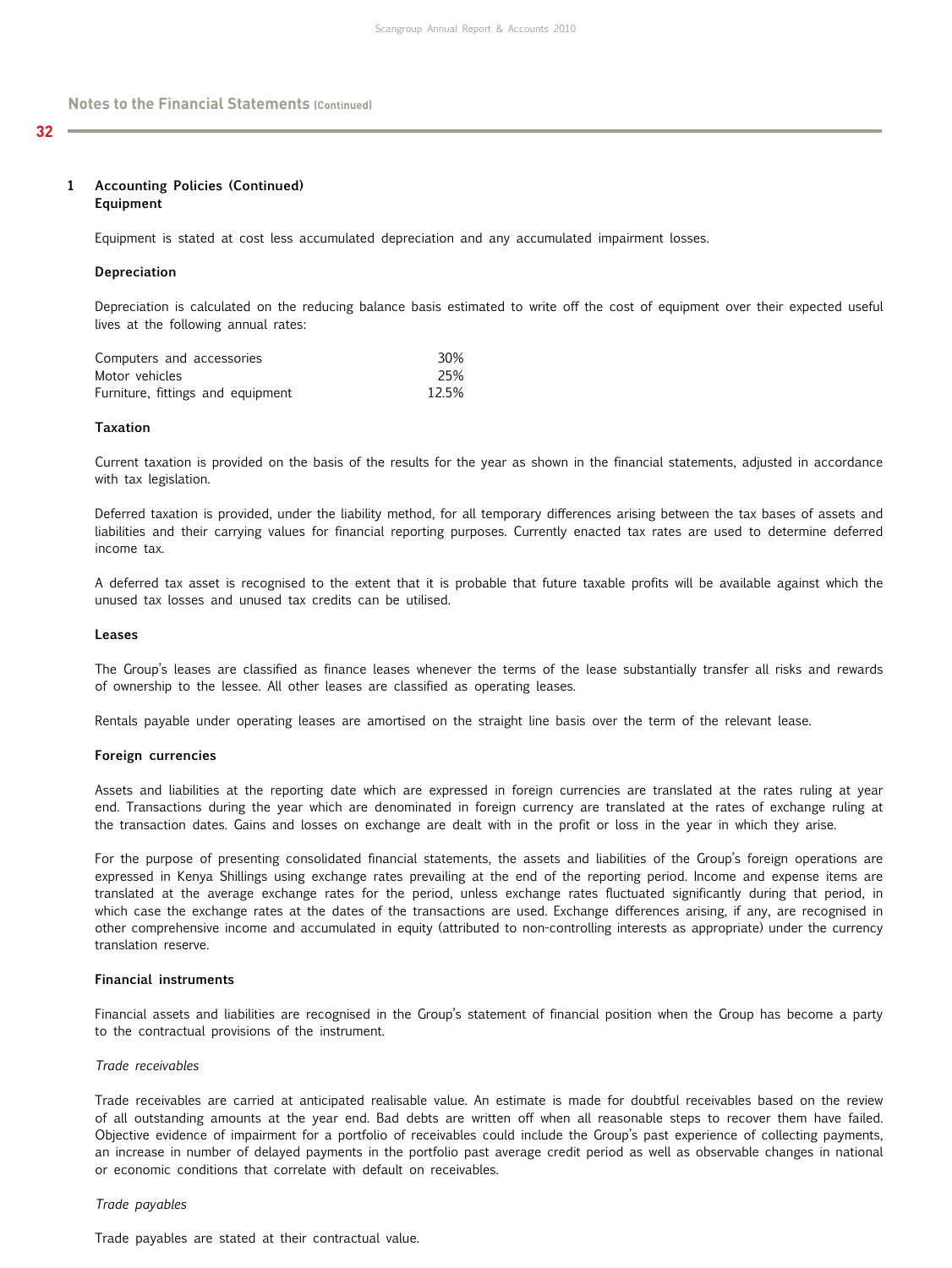#### **1 Accounting Policies (Continued) Financial instruments (Continued)**

#### *Cash and cash equivalents*

 Cash and cash equivalents includes cash in hand, fixed deposits and deposits held at call with banks are highly liquid investments with original maturities of three months or less. Cash and cash equivalents are measured at amortised value.

#### *Bank borrowings*

Bank borrowings are carried at amortised cost.

#### *Kenya Government Securities - Infrastructure bond*s

 Infrastructure bonds are debt securities issued by the Government of Kenya. These are classified as available for sale and presented as non-current assets as the management does not have the intention of disposing these investments within the next twelve months. These bonds are measured at fair value. Gains and losses arising from changes in fair value are recognised in other comprehensive income and accumulated in the investments revaluation reserve. Where the investment is disposed of or is determined to be impaired, the cumulative gain or loss previously accumulated in the investments revaluation reserve is reclassified to profit or loss.

#### *Unquoted investments*

Unquoted investments are stated at cost less any accumulated impairment losses.

#### **Goodwill**

 Goodwill arising on an acquisition of a business is carried at cost as established at the date of acquisition of the business less accumulated impairment losses, if any.

 For the purposes of impairment testing, goodwill is allocated to each of the Group's cash-generating units (or groups of cashgenerating units) that is expected to benefit from the synergies of the combination.

 A cash-generating unit to which goodwill has been allocated is tested for impairment annually, or more frequently when there is indication that the unit may be impaired. If the recoverable amount of the cash-generating unit is less than its carrying amount, the impairment loss is allocated first to reduce the carrying amount of any goodwill allocated to the unit and then to the other assets of the unit pro rata based on the carrying amount of each asset in the unit. Any impairment loss for goodwill is recognised directly in profit or loss. An impairment loss recognised for goodwill is not reversed in subsequent periods.

 On disposal of the relevant cash-generating unit, the attributable amount of goodwill is included in the determination of the profit or loss on disposal.

#### **Impairment**

 At each end of reporting period, the Group reviews the carrying amounts of its financial assets, tangible and intangible assets to determine whether there is any indication that those assets have suffered an impairment loss. If any such indication exists, the recoverable amounts of the asset are estimated and an impairment loss is recognised in the profit or loss whenever the carrying amount of the asset exceeds its recoverable amount.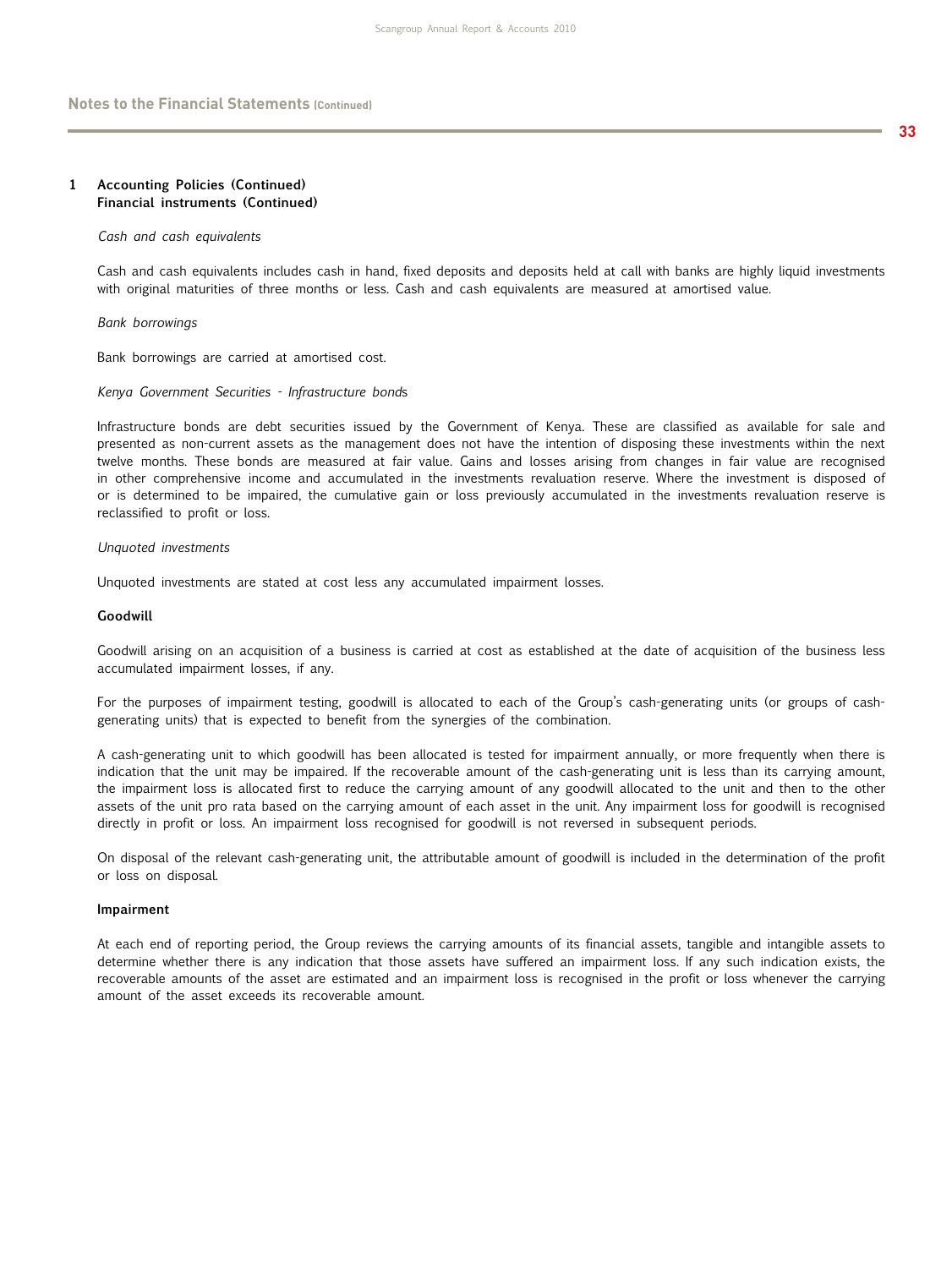#### **34**

#### **1 Accounting Policies (Continued)**

#### **Retirement benefits**

 The Group has a defined contribution scheme in Kenya for its eligible employees. The assets of the scheme are held in a separate trustee administered fund. The scheme is funded by contributions from both the employee and the company.

 The Group also contributes to the statutory defined contribution pension schemes, the National Social Security Fund, in the three East African countries namely Kenya, Tanzania and Uganda. Employer's contribution are determined by local statutes and are currently at Sh 200 per employee per month in Kenya, 10% of the basic pay per month per employee in Uganda and 10% of the basic pay per month per employee in Tanzania.

The Group's obligations to retirement benefit schemes are recognised in the profit or loss as they fall due.

#### **Share-based payment arrangements**

Equity-settled share-based payments to employees are measured at the fair value of the equity instruments at the grant date.

 The fair value determined at the grant date of the equity-settled share-based payments is expensed on a straight-line basis over the vesting period, based on the Group's estimate of equity instruments that will eventually vest, with a corresponding increase in equity. At the end of each reporting period, the Group revises its estimate of the number of equity instruments expected to vest. The impact of the revision of the original estimates, if any, is recognised in profit or loss such that the cumulative expense reflects the revised estimate, with a corresponding adjustment to the equity-settled employee benefits reserve.

#### **Provisions for employee entitlements**

 Employees' entitlements to annual leave are recognised when they accrue to employees. The necessary provision is made in the profit or loss based on the terms of the group's leave policy.

#### **Comparative**s

Where necessary, comparative figures have been adjusted to conform to changes in presentation in the current year.

#### **2 Critical Accounting Judgments and Key Sources of Estimation Uncertainty**

 In the process of applying the entity's accounting policies, the directors have made estimates and assumptions that affect the reported amounts of assets and liabilities within the next financial year. Estimates and judgments are continually evaluated and are based on historical experience and other factors, including expectations of future events that are believed to be reasonable under the circumstances.

The key areas of judgment in applying the Group's accounting policies are dealt with below:

Critical judgements in applying accounting policies

#### *Equipment*

Critical estimates are made by the directors, in determining depreciation rates for equipment.

#### *Impairment losses*

 At each end of reporting period, the Group reviews the carrying amounts of its tangible and intangible assets to determine whether there is any indication that those assets have suffered an impairment loss. If any such indication exists, the recoverable amount of the asset is estimated in order to determine the extent of the impairment loss. Where it is not possible to estimate the recoverable amount of an individual asset, the Group estimates the recoverable amount of the cash generating unit to which the asset belongs.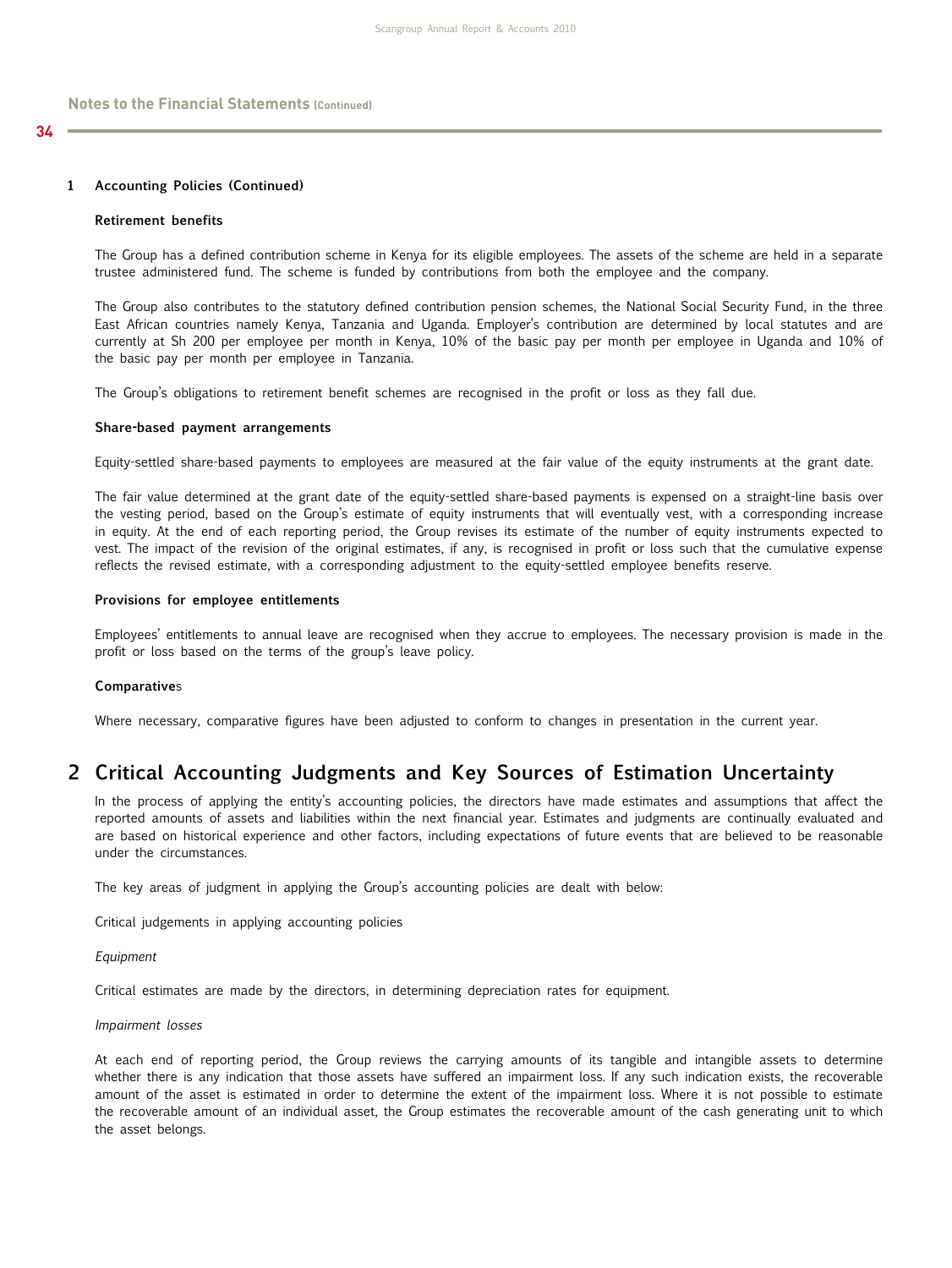#### **2 Critical Accounting Judgments and Key Sources of Estimation Uncertainty (Continued)**

#### **Critical judgements in applying accounting policies (Continued)**

#### *Classification of investment*s

 The Group follows the guidance of IAS 39 on classifying non-derivative financial assets with fixed or determinable payments and fixed maturity as held-to-maturity. This classification requires significant judgement. In making this judgement, the Group evaluates its intention and ability to hold such investments to maturity. If the Group fails to keep these investments to maturity other than for the specific circumstances it will reclassify the entire class as available-for-sale. The investments would therefore be measured at fair value not amortised cost.

#### **Key sources of estimation uncertainty**

 The following are the key assumptions concerning the future, and other key sources of estimation uncertainty at the end of reporting period that have a significant risk of causing a material adjustment to the carrying amounts of assets and liabilities within the next financial year.

#### *Useful lives of equipment*

As described above, the Group reviews the estimated useful lives of equipment at the end of each annual reporting period.

#### *Impairment of goodwill*

 Determining whether goodwill is impaired requires an estimation of the value in use of the cash generating units which goodwill has been allocated. The value in use calculation requires the directors to estimate the future cash flows expected to arise from the cash generating unit and suitable discount rate in order to calculate present value.

#### **3 Revenue**

The following is an analysis of the Group's revenue and contribution derived from different revenue streams:

|                                             |             | Revenue     |               | Contribution |  |  |
|---------------------------------------------|-------------|-------------|---------------|--------------|--|--|
|                                             | Year ended  | Year ended  | Year ended    | Year ended   |  |  |
|                                             | December 31 | December 31 | December 31   | December 31  |  |  |
|                                             | 2010        | 2009        | 2010          | 2009         |  |  |
| Revenue stream                              |             |             |               |              |  |  |
| Advertising and media investment management | 1,986,955   | 1,424,076   | 1,497,708     | 908,549      |  |  |
| Other marketing and communication sectors   | 358,599     | 199.953     | 295.295       | 76,394       |  |  |
| Total                                       | 2,345,554   | 1,624,029   | 1,793,003     | 984,943      |  |  |
| Other income                                |             |             | 899           | 1,492        |  |  |
| Investment revenue                          |             |             | 172,170       | 92.221       |  |  |
| Indirect administration and operating costs |             |             | (1, 133, 725) | (533, 642)   |  |  |
| finance cost                                |             |             | 6.049         | (914)        |  |  |
| Profit before tax                           |             |             | 838.396       | 544.100      |  |  |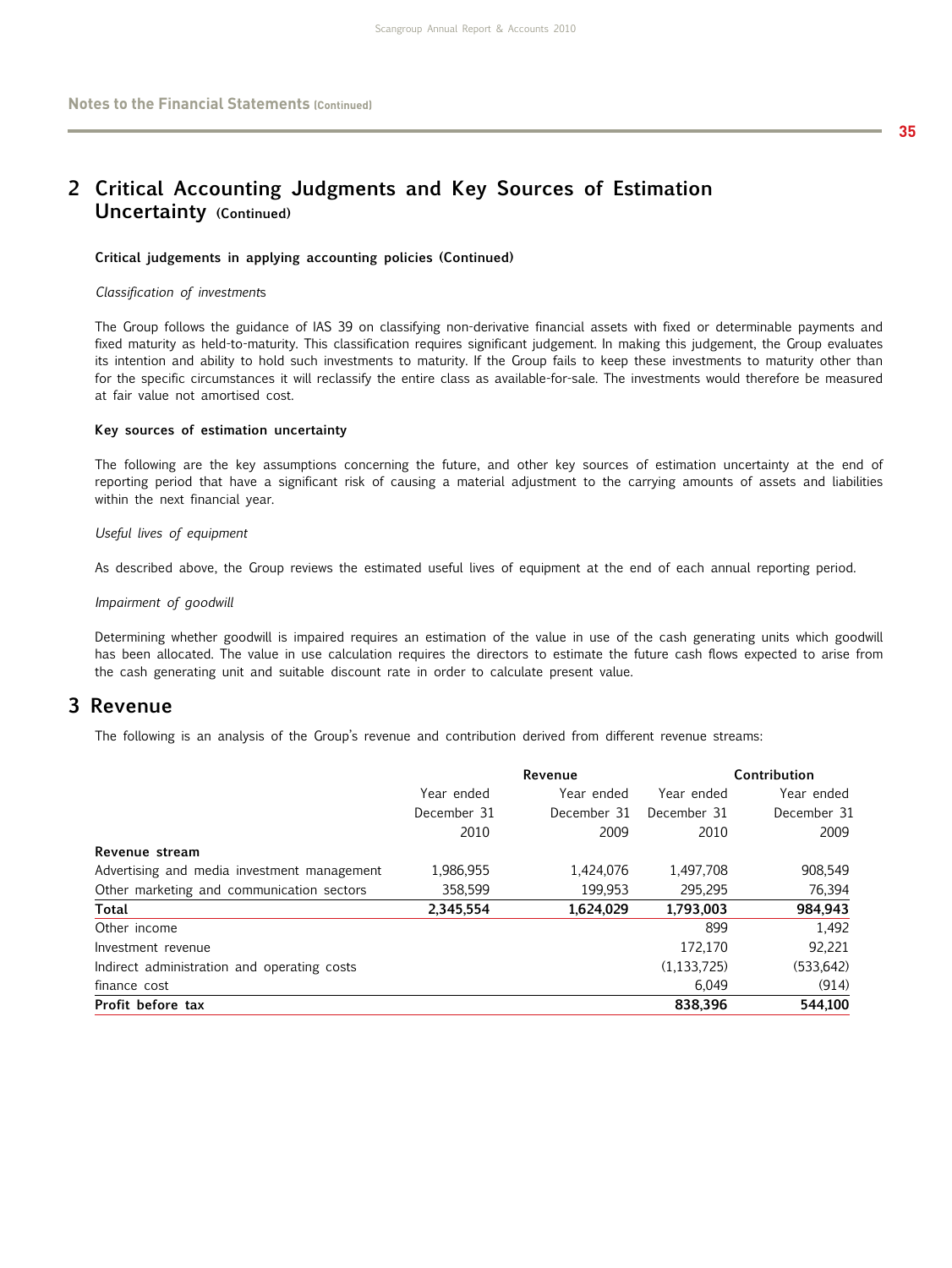**36**

Î.

#### **3 Revenue (Continued)**

The Group's billings are derived from sales in the following markets:

|                                                              | 2010       | 2009      |
|--------------------------------------------------------------|------------|-----------|
|                                                              | Sh'000     | Sh'000    |
| Kenya                                                        | 9,801,815  | 4,678,540 |
| Uganda                                                       | 649,235    | 648,493   |
| Tanzania                                                     | 600,446    | 558,586   |
| Outside East Africa                                          | 312,343    | 34,393    |
|                                                              | 11,363,839 | 5,920,012 |
| 4 Investment Income                                          |            |           |
| Interest on available for sale - Kenya Government securities | 59,032     | 40,664    |
| Interest on Bank deposits                                    | 29,493     | 51,557    |
| Gain on sale of Infrastructure bonds                         | 83,645     |           |
|                                                              | 172,170    | 92,221    |
| 5 Finance Income /net exchange loss                          |            |           |
| Interest income                                              | 1,930      | 3,761     |
| Exchange gain /(loss)                                        | 4,119      | (4,675)   |
|                                                              | 6,049      | (914)     |
| <b>6 Profit Before Taxation</b>                              |            |           |
| The profit before taxation is arrived at after charging:     |            |           |
| Staff costs (note 7)                                         | 1,120,221  | 867,924   |
| Auditors' remuneration                                       | 12,238     | 7,539     |
| Operating lease rentals                                      | 82,380     | 53,742    |
| Depreciation                                                 | 56,897     | 27,685    |
| Bad debts provision                                          | 5,116      |           |
| (Gain)/ loss on disposal of equipment                        | (236)      | 1,492     |
| Directors' remuneration                                      |            |           |
| - non-executive directors' fee                               | 1,720      | 1,440     |
| - non- executive directors' emoluments                       | 660        | 440       |
| - executive directors' emoluments                            | 76,962     | 66,215    |
| <b>7 Staff Costs</b>                                         |            |           |
| Salaries and wages                                           | 954,943    | 763,456   |
| Employee Share Ownership plan (Note 21b)                     | 40,625     |           |
| Social security costs (NSSF)                                 | 26,441     | 17,704    |
| Contribution to provident fund scheme                        | 18,297     | 14,658    |
| Staff leave pay provision                                    | 22,270     | 10,548    |
| Others                                                       | 57,645     | 61,558    |
|                                                              | 1,120,221  | 867,924   |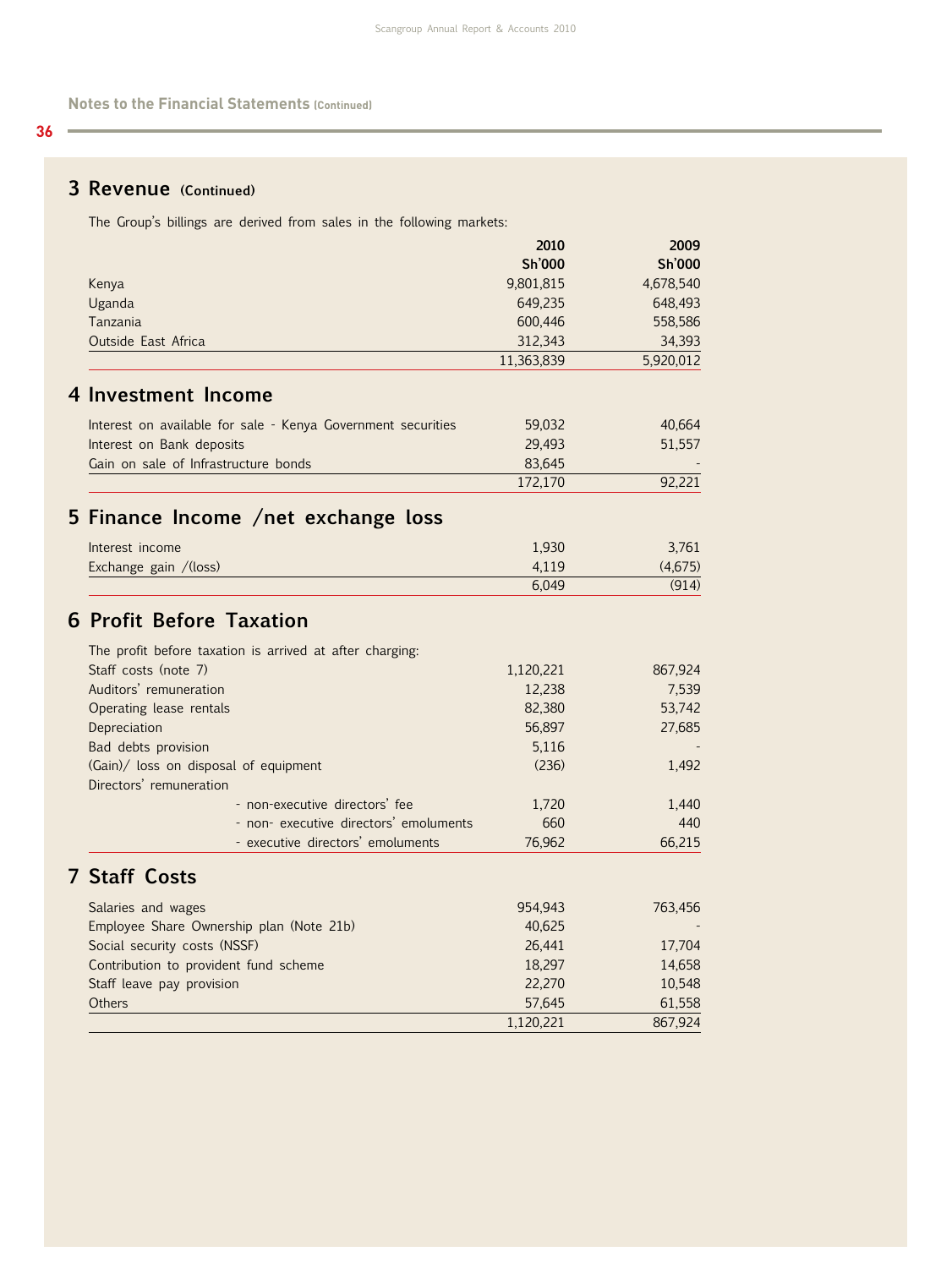|     |                                                                                               | 2010<br><b>Sh'000</b> | 2009<br>Sh'000 |         |
|-----|-----------------------------------------------------------------------------------------------|-----------------------|----------------|---------|
|     | <b>8 Taxation</b>                                                                             |                       |                |         |
|     | (a) Tax expense                                                                               |                       |                |         |
|     | Current taxation based on the adjusted profit                                                 |                       |                |         |
|     | For company at 20% (2009:20%)                                                                 | 46,911                | 32,157         |         |
|     | For subsidiaries at 30% (2009:30%)                                                            | 183,874               | 118,216        |         |
|     | For Ogilvy Africa BV (South Africa Branch) at 28%                                             | 22,890                |                |         |
|     | Prior year under provision                                                                    | 268                   | 76             |         |
|     |                                                                                               | 253,943               | 150,449        |         |
|     | Deferred taxation credit (note 15)                                                            |                       |                |         |
|     | - current year                                                                                | (53, 413)             | (7,071)        |         |
|     | - prior year over provision                                                                   | (2,719)               | (426)          |         |
|     |                                                                                               | (56, 132)             | (7, 497)       |         |
|     |                                                                                               | 197,811               | 142,952        |         |
|     | Reconciliation of expected tax based on accounting<br>(b)                                     |                       |                |         |
|     | profit to tax expense                                                                         |                       |                |         |
|     | Accounting profit before taxation                                                             | 838,396               | 544,100        |         |
|     |                                                                                               |                       |                |         |
|     | Tax at the applicable rate of 30% (2009:30%)                                                  | 251,519               | 163,230        |         |
|     | Tax effect of expenses not deductible for tax purposes<br>Tax effect of holding company being | 6,047                 | 5,955          |         |
|     | charged at 20% (2009:20%)                                                                     | (33, 562)             | (17,750)       |         |
|     | Tax effect of Ogilvy Africa BV (South Africa Branch) at 28%                                   | (968)                 |                |         |
|     | Tax effect of income not subject to tax                                                       | (22,774)              | (8, 133)       |         |
|     | Prior year over provision-deferred tax                                                        | (2,719)               | (426)          |         |
|     | Prior year under provision-current tax                                                        | 268                   | 76             |         |
|     |                                                                                               | 197,811               | 142,952        |         |
| (c) | Tax movement                                                                                  |                       |                |         |
|     |                                                                                               | Group                 |                | Company |
|     | 2010                                                                                          | 2009                  | 2010           | 2009    |
|     | Sh'000                                                                                        | <b>Sh'000</b>         | <b>Sh'000</b>  | Sh'000  |
|     |                                                                                               |                       |                |         |

At beginning of year 13,307 46,065 (2,692) 2,189

Taxation paid 187,712 118,512 37,877 27,352 Charge for the year (253,943) (150,449) (46,911) (32,233)

Taxation payable (69,767) (18,905) (11,726) (2,692)

 $(39,121)$   $13,307$   $(11,726)$   $(2,692)$ 

 $(39,121)$   $13,307$   $(11,726)$   $(2,692)$ 

On acquisition of subsidiaries 12,750 and 12,750 and 12,750 and 12,750 and 12,750 and 12,750 and 12,750 and 12,750 and 12,750 and 12,750 and 12,750 and 12,750 and 12,750 and 12,750 and 12,750 and 12,750 and 12,750 and 12,7

Taxation recoverable 30,646 32,212 - 32,212

Translation difference 1,053 (821)

Analysis of taxation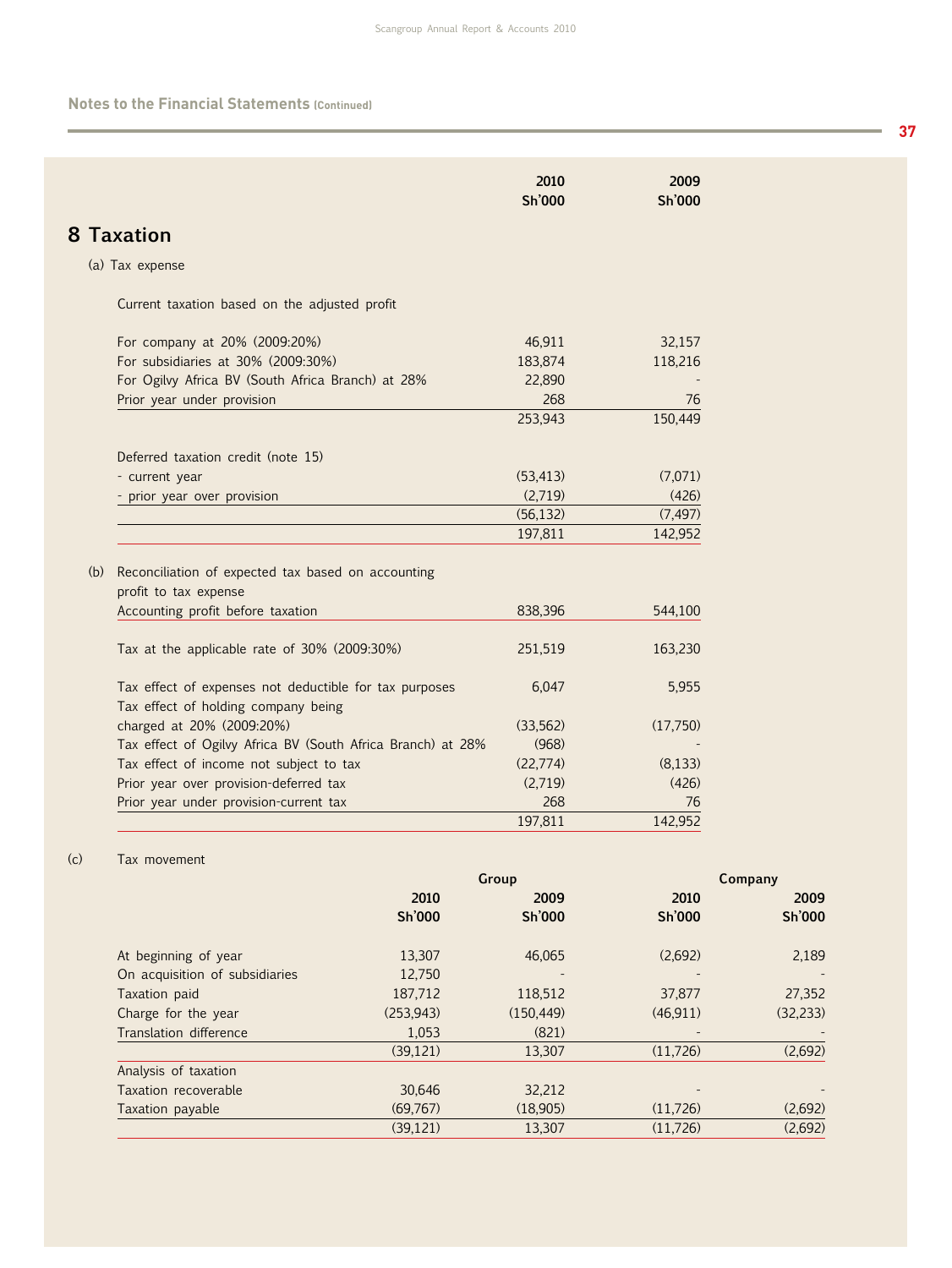**38**

#### **9 Profit for the Year**

 The profit after taxation of Sh 308,256,259 (2009 - Sh 211,569,815) has been dealt within the separate financial statements of Scangroup Limited.

### **10 Earnings per Share**

(i) Basic earnings per share:

 Basic earnings per share is calculated based on the profit attributable to shareholders divided by the weighted average number of ordinary shares in issue in each period as follows:

| Profit attributable to equity holders of the<br>parent (Sh'000) | 2010    | 2009    |
|-----------------------------------------------------------------|---------|---------|
| Weighted average number of shares (in thousands)                |         |         |
| Basic earnings per share (Sh)                                   | 578,587 | 398,500 |
|                                                                 | 223,922 | 220,690 |
|                                                                 | 2.58    | 1.81    |

#### **ii) Diluted earnings per share**

 Diluted earnings per share is calculated by adjusting the weighted average number of ordinary shares outstanding to assume conversion of all dilutive potential ordinary shares. The number of shares calculated is compared with the number of shares that would have been issued assuming the exercise of the share options.

|                                                                                                        | 2010    | 2009    |
|--------------------------------------------------------------------------------------------------------|---------|---------|
| Profit used in calculation of basic and diluted<br>earnings per share(Sh'000)                          | 578,587 | 398,500 |
| Weighted average number of shares used in calculation of basic<br>earning per share (in thousands)     | 223,922 | 220,690 |
| Shares deemed to be issued for no consideration in respect of<br>employee share options (in thousands) | 2.754   |         |
| Weighted average number of shares used in calculation of                                               |         |         |
| diluted earnings per share (in thousands)                                                              | 226,676 | 220,690 |
| Diluted earnings per share (Sh)*                                                                       | 2.55    | 1.81    |

#### **11 Dividends**

 The directors propose a first and final dividend of Sh. 0.70 per share totalling to Sh. 166,127,025 (2009: Sh. 110,344,828 being Sh. 0.50 per share).

 The payment of dividends is subject to approval by shareholders at the Annual General Meeting and has not been included as a liability in the financial statements. Dividend payment will be subject to withholding tax, where applicable. The bonus issue referred in the directors report shall not be entitled to this dividend.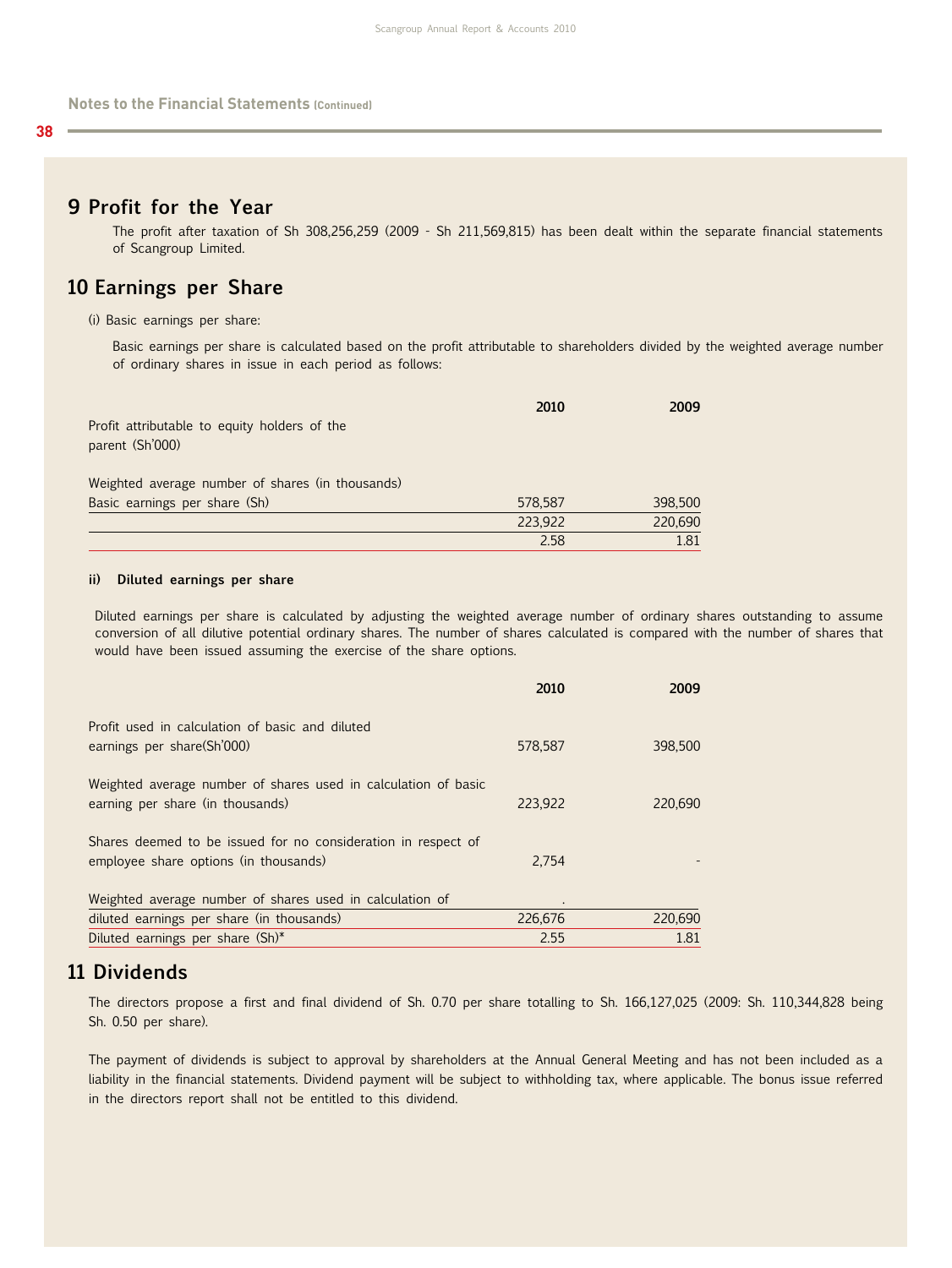# **12 (a) Equipment-Group**

|                                    | <b>Computers</b> |              | Furniture, |              |  |
|------------------------------------|------------------|--------------|------------|--------------|--|
|                                    | and              | <b>Motor</b> |            | fittings and |  |
|                                    | accessories      | vehicles     | equipment  | <b>Total</b> |  |
|                                    | Sh'000           | Sh'000       | Sh'000     | Sh'000       |  |
| COST                               |                  |              |            |              |  |
| At 1 January 2009                  | 79,109           | 39,783       | 71,742     | 190,634      |  |
| <b>Additions</b>                   | 15,687           | 4,499        | 14,852     | 35,038       |  |
| <b>Disposals</b>                   | (1,588)          | (4,091)      | (2,182)    | (7,861)      |  |
| Exchange rate adjustment           | (1, 452)         | (667)        | (1, 403)   | (3,522)      |  |
| At 31 December 2009                | 91,756           | 39,524       | 83,009     | 214,289      |  |
| At 1 January 2010                  | 91,756           | 39,524       | 83,009     | 214,289      |  |
| Added on acquisition of subsidiary | 39,226           | 10,576       | 49,769     | 99,571       |  |
| Other additions                    | 79,428           | 29,261       | 44,560     | 153,249      |  |
| Disposals                          | (712)            | (1,046)      | (10)       | (1,768)      |  |
| Exchange rate adjustment           | 736              | (501)        | 809        | 1,044        |  |
| At 31 December 2010                | 210,434          | 77,814       | 178,137    | 466,385      |  |
| <b>DEPRECIATION</b>                |                  |              |            |              |  |
| At 1 January 2009                  | 44,697           | 21,955       | 27,397     | 94,049       |  |
| Charge for the year                | 14,788           | 5,585        | 7,312      | 27,685       |  |
| Eliminated on disposal             | (875)            | (3,665)      | (936)      | (5, 476)     |  |
| Exchange rate adjustment           | (1,070)          | (248)        | (422)      | (1,740)      |  |
| At 31 December 2009                | 57,540           | 23,627       | 33,351     | 114,518      |  |
| At 1 January 2010                  | 57,540           | 23,627       | 33,351     | 114,518      |  |
| Added on acquisition of subsidiary | 31,917           | 4,674        | 36,535     | 73,126       |  |
| Charge for the year                | 32,537           | 11,826       | 12,534     | 56,897       |  |
| Eliminated on disposal             | (562)            | (709)        | (338)      | (1,609)      |  |
| Exchange rate adjustment           | 1,229            | (212)        | 945        | 1,962        |  |
| At 31 December 2010                | 122,661          | 39,206       | 83,027     | 244,894      |  |
| NET BOOK VALUE                     |                  |              |            |              |  |
| At 31 December 2010                | 87,773           | 38,608       | 95,110     | 221,491      |  |
| At 31 December 2009                | 34,216           | 15,897       | 49,658     | 99,771       |  |

 Motor vehicles also include vehicles with a net book value of Sh 6,271,454 (2009: Sh 4,628,440) that are subject to hire purchase financing - Note 23.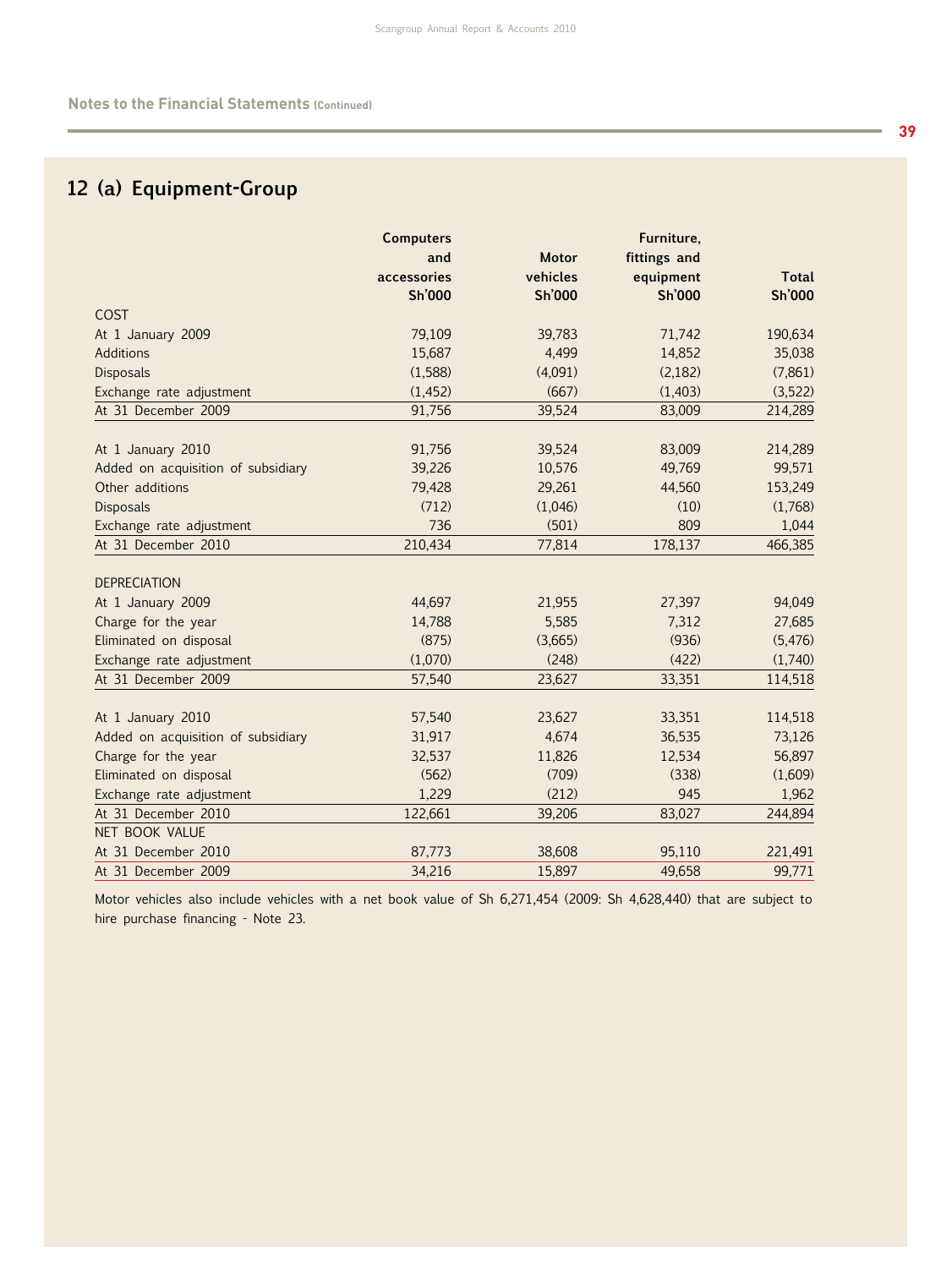#### **40**

# **12 (b) Equipment-Company**

|                         | <b>Computers</b> |              | Furniture, |              |  |
|-------------------------|------------------|--------------|------------|--------------|--|
|                         | and              | <b>Motor</b> |            | fittings and |  |
|                         | accessories      | vehicles     | equipment  | <b>Total</b> |  |
|                         | Sh'000           | Sh'000       | Sh'000     | Sh'000       |  |
| COST                    |                  |              |            |              |  |
| At 1 January 2009       | 20,807           | 9,124        | 5,030      | 34,961       |  |
| <b>Additions</b>        | 7,998            |              | 2,418      | 10,416       |  |
| <b>Disposals</b>        | (443)            |              |            | (443)        |  |
| At 31 December 2009     | 28,362           | 9,124        | 7,448      | 44,934       |  |
| At 1 January 2010       | 28,362           | 9,124        | 7,448      | 44,934       |  |
| <b>Additions</b>        | 53,716           | 20,955       | 2,648      | 77,319       |  |
| At 31 December 2010     | 82,078           | 30,079       | 10,096     | 122,253      |  |
| <b>DEPRECIATION</b>     |                  |              |            |              |  |
| At 1 January 2009       | 7,049            | 4,181        | 2,398      | 13,628       |  |
| Charge for the year     | 6,434            | 1,236        | 631        | 8,301        |  |
| Eliminated on write off | (133)            |              |            | (133)        |  |
| At 31 December 2009     | 13,350           | 5,417        | 3,029      | 21,796       |  |
| At 1 January 2010       | 13,350           | 5,417        | 3,029      | 21,796       |  |
| Charge for the year     | 20,618           | 6,166        | 883        | 27,667       |  |
| At 31 December 2010     | 33,968           | 11,583       | 3,912      | 49,463       |  |
| NET BOOK VALUE          |                  |              |            |              |  |
| At 31 December 2010     | 48,110           | 18,496       | 6,184      | 72,790       |  |
| At 31 December 2009     | 15,012           | 3,707        | 4,419      | 23,138       |  |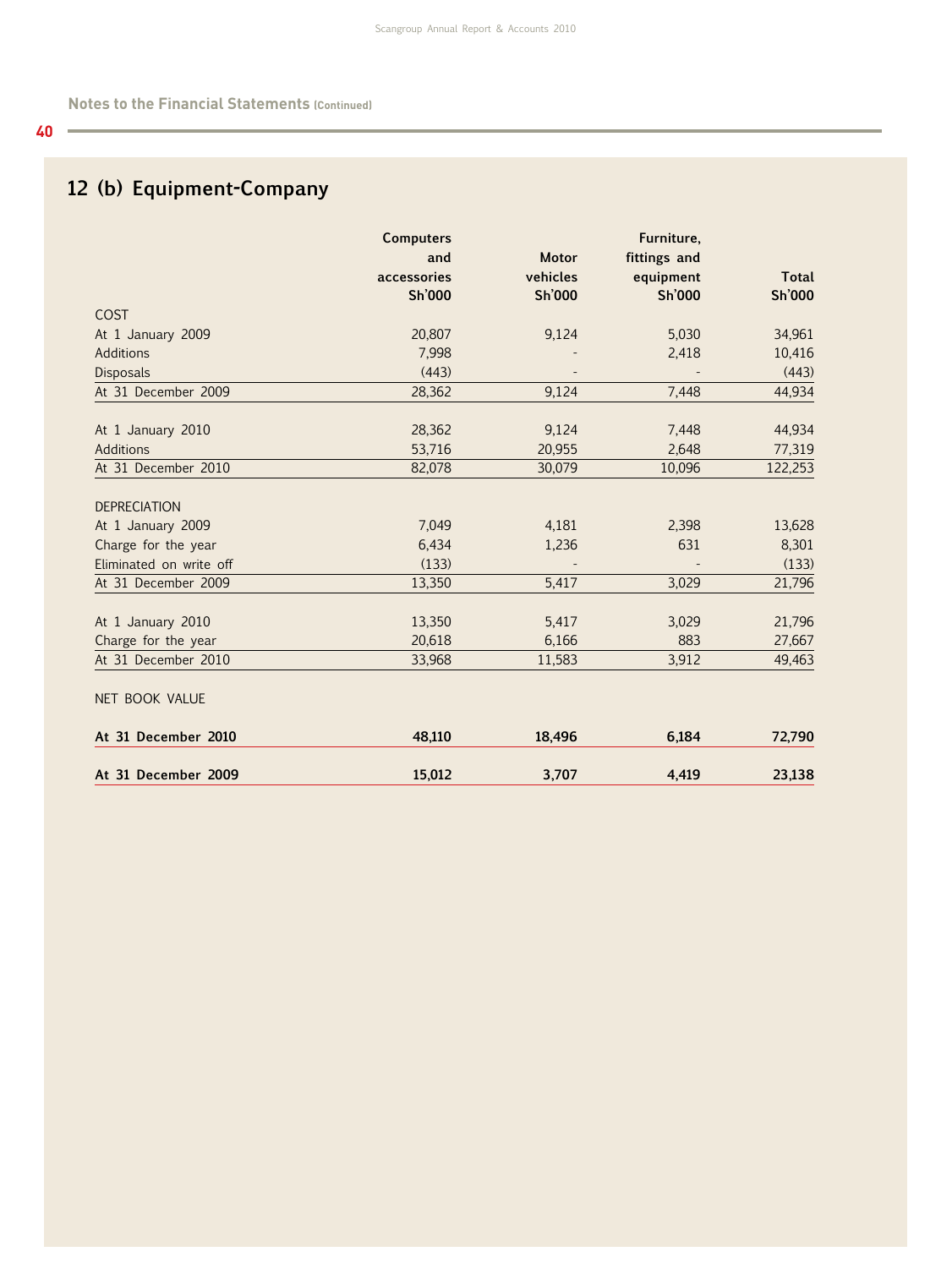| Kenya Government Securities-              |                | Group & Company |
|-------------------------------------------|----------------|-----------------|
|                                           | 2010<br>Sh'000 | 2009<br>Sh'000  |
| Infrastructure Bonds - Available for Sale |                |                 |
| (IFB1/2009/12) coupon rate 12.5%          |                |                 |
| At 1 January                              | 528,997        | 494.565         |
| <b>Disposals</b>                          | (285, 320)     |                 |
| Fair value gain                           | 22,141         | 34,432          |
| At 31 December                            | 265,818        | 528.997         |

 These bonds mature in 2021, with partial maturities in 2015 and in 2017. Interest income earned from these infrastructure bonds is tax free. The coupon rate on infrastructure bond during the year was 12.5%.

#### **14 (a) Investment in subsidiaries at cost**

|                                      |                | 2010    | 2009    |
|--------------------------------------|----------------|---------|---------|
| <b>Subsidiary</b>                    | Shareholding % | Sh'000  | Sh'000  |
|                                      |                |         |         |
| Scanad Kenya Limited                 | 100%           | 40,000  | 40,000  |
| J. Walter Thompson Kenya Limited     | 90%            | 18,000  | 18,000  |
| Scanad East Africa Limited           | 100%           | 31,500  | 31,500  |
| Redsky Limited                       | 100%           | 84,542  | 84,542  |
| Mediacompete East Africa Limited     | 100%           | 40      | 40      |
| Grey East Africa Limited             | 100%           | 40      | 40      |
| McCann Kenya Limited                 | 100%           | 15,000  | 15,000  |
| Scangroup Mauritius Holding Limited  | 100%           | 144     | 144     |
| Squad Digital East Africa Limited    | 51%            | 408     | 408     |
| Hill & Knowlton East Africa Limited* | 51%            | 5       | 5       |
| Ogilvy Africa Limited**              | 51%            | 61,200  |         |
| Ogilvy Tanzania Limited**            | 51%            | 25,500  |         |
| Ogilvy Africa B.V.**                 | 51%            | 185,167 |         |
| Ogilvy East Africa Limited***        | 50%            | 238,353 |         |
| Media Buying Africa Limited          | 100%           | 111,177 |         |
|                                      |                | 811,076 | 189,679 |
|                                      |                |         |         |

 \*The company has given an option to the other shareholder to purchase 2% of the issued share capital in Hill and Knowlton at any time from 31st December 2011 at fair value calculated on multiple of earnings.

 \*\* The company has granted call options to the other shareholder over 2% of the issued share capital in Ogilvy Africa Limited. These call options may be exercised by the other shareholder on and after 1 January 2015 at fair value calculated on multiple of earnings .

\*\*\* The company has granted call options to the other shareholder over 1% of the of the issued share capital in Ogilvy East Africa Limited. These call options may be exercised by the other shareholder on and after 1 January 2015 at fair value calculated on multiple of earnings.

 Scangroup Limited is the ultimate holding company of the following companies which are subsidiaries of Scanad East Africa Limited, a wholly owned subsidiary of Scangroup Limited.

Shareholding %

| Scanad Uganda Limited                                        | 100\% |
|--------------------------------------------------------------|-------|
| Scanad Tanzania Limited                                      | 82%   |
| Roundtrip Limited                                            | 100%  |
| JWT Tanzania Limited (subsidiary of Scanad Tanzania Limited) | 82%   |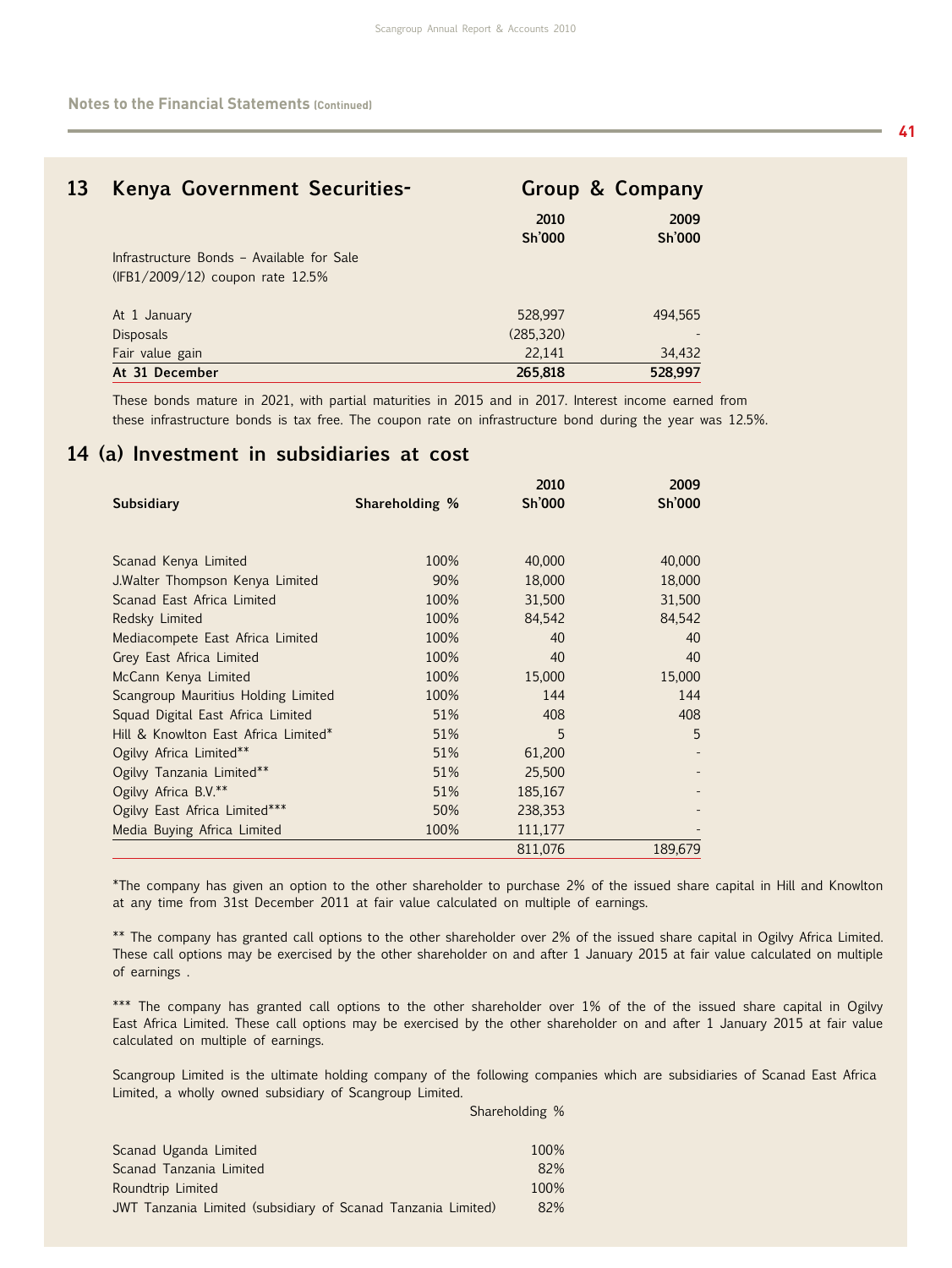#### **42**

#### **14 (a) Investment in subsidiaries at cost (Continued)**

 Scangroup Mauritius Limited, (a wholly owned subsidiary of Scangroup Mauritius Holdings Limited) is the holding company of the other subsidiaries incorporated outside East Africa as follows:

|                               | Shareholding % |
|-------------------------------|----------------|
| Scangroup (Malawi) Limited    | 100%           |
| Scangroup (Zambia) Limited    | 100%           |
| Scangroup Mozambique Limitada | 100%           |
| Scangroup West Africa Limited | 100%           |
| Redsky Ghana Limited          | 100%           |
| <b>MIA Mauritius Limited</b>  | 100%           |
| Media Buying Africa Limited   | 100%           |

 The principle activities and countries of domicile for these subsidiaries are indicated on pages 11 to 13 of these financial statements

#### **14 (b) Investment in Joint Venture**

 (i) The Group has the following investment and interest in joint venture, Millward Brown East Africa Limited and Millward Brown Mauritius Limited, which are jointly controlled with the other shareholder Russell Square Holding BV.

The company's investment in the joint venture comprises:

|                                                                | 2010   | 2009   |
|----------------------------------------------------------------|--------|--------|
|                                                                | Sh'000 | Sh'000 |
| Investment in joint venture at cost                            | 6,125  | 6,125  |
| Loan advanced                                                  | 8,575  | 8,575  |
| Investment in joint venture at cost (Millward Brown Mauritius) | 4      |        |
| Loan advanced                                                  | 32.545 |        |
| Total                                                          | 47.249 | 14,700 |

 (ii) The following amounts are included in the Group's consolidated financial statements as a result of the proportionate (49%) consolidation of the following..

a) Millward Brown East Africa Limited

|                                       | 2010    | 2009   |
|---------------------------------------|---------|--------|
|                                       | Sh'000  | Sh'000 |
| Statement of financial position items |         |        |
| Current assets                        | 103,417 | 62,244 |
| Non-current assets                    | 8,252   | 5,650  |
| Current Liabilities                   | 55,345  | 9,392  |
| Non-current liabilities               | 8,877   | 3,585  |
| <b>Profit and Loss items</b>          |         |        |
| Income (included under Revenue)       | 92,955  | 79,933 |
| <b>Expenses</b>                       | 57,695  | 51,315 |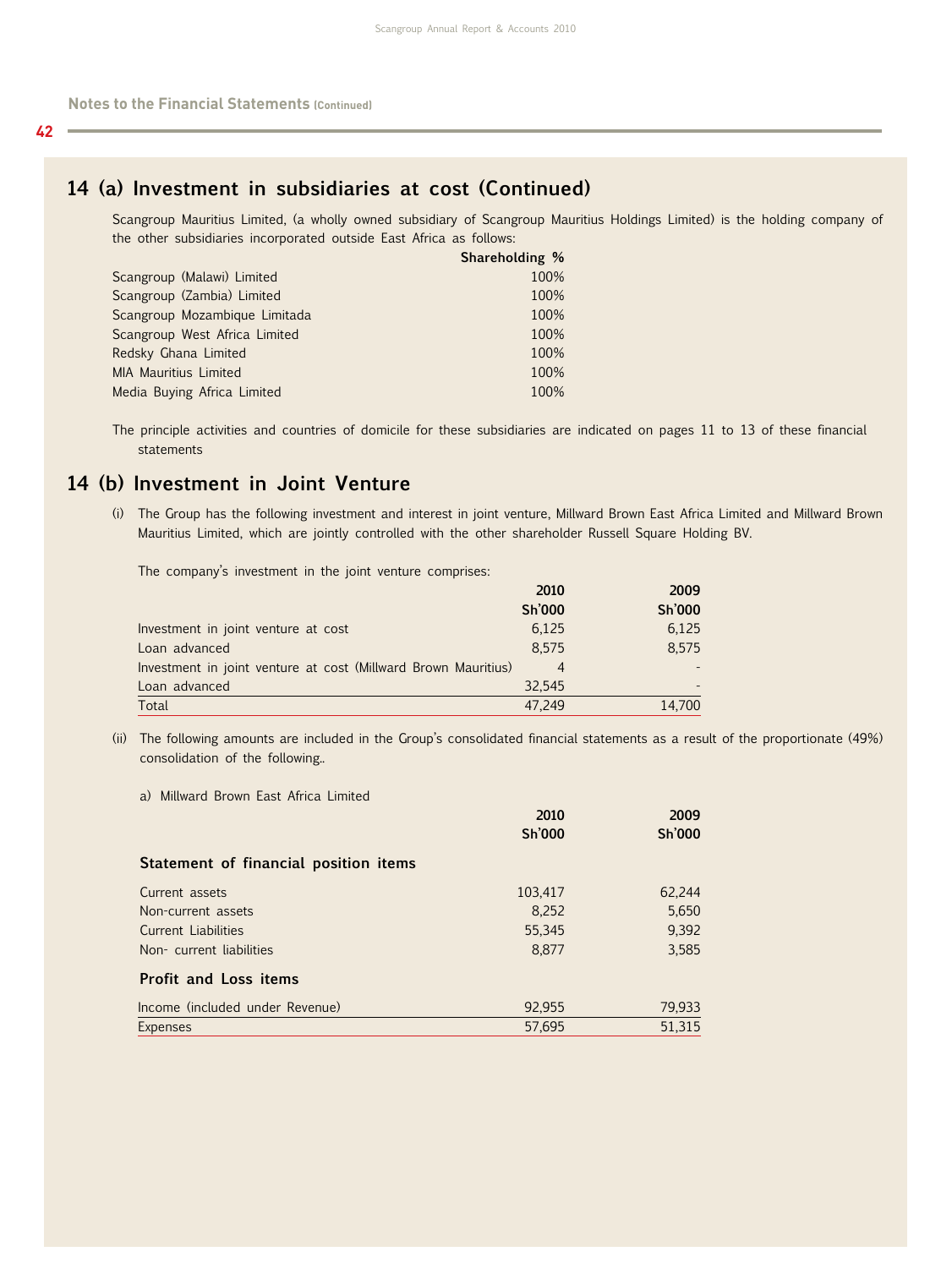| b) Millward Brown Mauritius Limited |  |  |  |
|-------------------------------------|--|--|--|
|-------------------------------------|--|--|--|

| Statement of financial position items | 2010<br>Sh'000 | 2009<br>Sh'000 |
|---------------------------------------|----------------|----------------|
| Current assets                        | 48,357         |                |
| Non-current assets                    | 8,348          |                |
| Current Liabilities                   | 35,566         |                |
| Non-current liabilities               | 32,545         |                |
| <b>Profit and Loss items</b>          |                |                |
| Income (included under Revenue)       | 18,356         |                |
| <b>Expenses</b>                       | 27,788         |                |

# **15 Deferred Tax**

 Deferred income taxes are calculated on all temporary differences under the liability method using the currently enacted tax rate of 30%. The net deferred taxation asset is attributable to the following items:

|                                                            | Group   |        |        | Company |      |      |
|------------------------------------------------------------|---------|--------|--------|---------|------|------|
|                                                            | 2010    |        |        | 2009    | 2010 | 2009 |
|                                                            | Sh'000  | Sh'000 | Sh'000 | Sh'000  |      |      |
| Accelerated capital allowances                             | 13,421  | 54     | 1,863  | 743     |      |      |
| Unrealised exchange losses/ (gains)                        | (4,560) | 1,232  | (30)   | 1,661   |      |      |
| Tax losses carried forward                                 | 5,220   | 1,886  |        |         |      |      |
| Provisions                                                 | 70,784  | 4,215  | 20,675 | 563     |      |      |
|                                                            | 84,865  | 7,387  | 22,508 | 2,967   |      |      |
| The movement on the deferred tax account is<br>as follows: |         |        |        |         |      |      |
| At beginning of period $-$ (liability)/asset               | 7,387   | (119)  | 2,967  | 1,026   |      |      |
| On acquisition of subsidiary                               | 21,512  |        |        |         |      |      |
| Credit for the year - (note 8)                             | 56,132  | 7,497  | 19,541 | 1,941   |      |      |
| Effect of exchange rates                                   | (166)   | 9      |        |         |      |      |
| At end of period $-$ asset                                 | 84,865  | 7,387  | 22,508 | 2,967   |      |      |
| Analysis of deferred taxation asset                        |         |        |        |         |      |      |
| Deferred taxation asset                                    | 88,559  | 7,387  | 22,508 | 2,967   |      |      |
| Deferred taxation liability                                | (3,694) |        |        |         |      |      |
|                                                            | 84,865  | 7,387  | 22,508 | 2,967   |      |      |
|                                                            |         |        |        |         |      |      |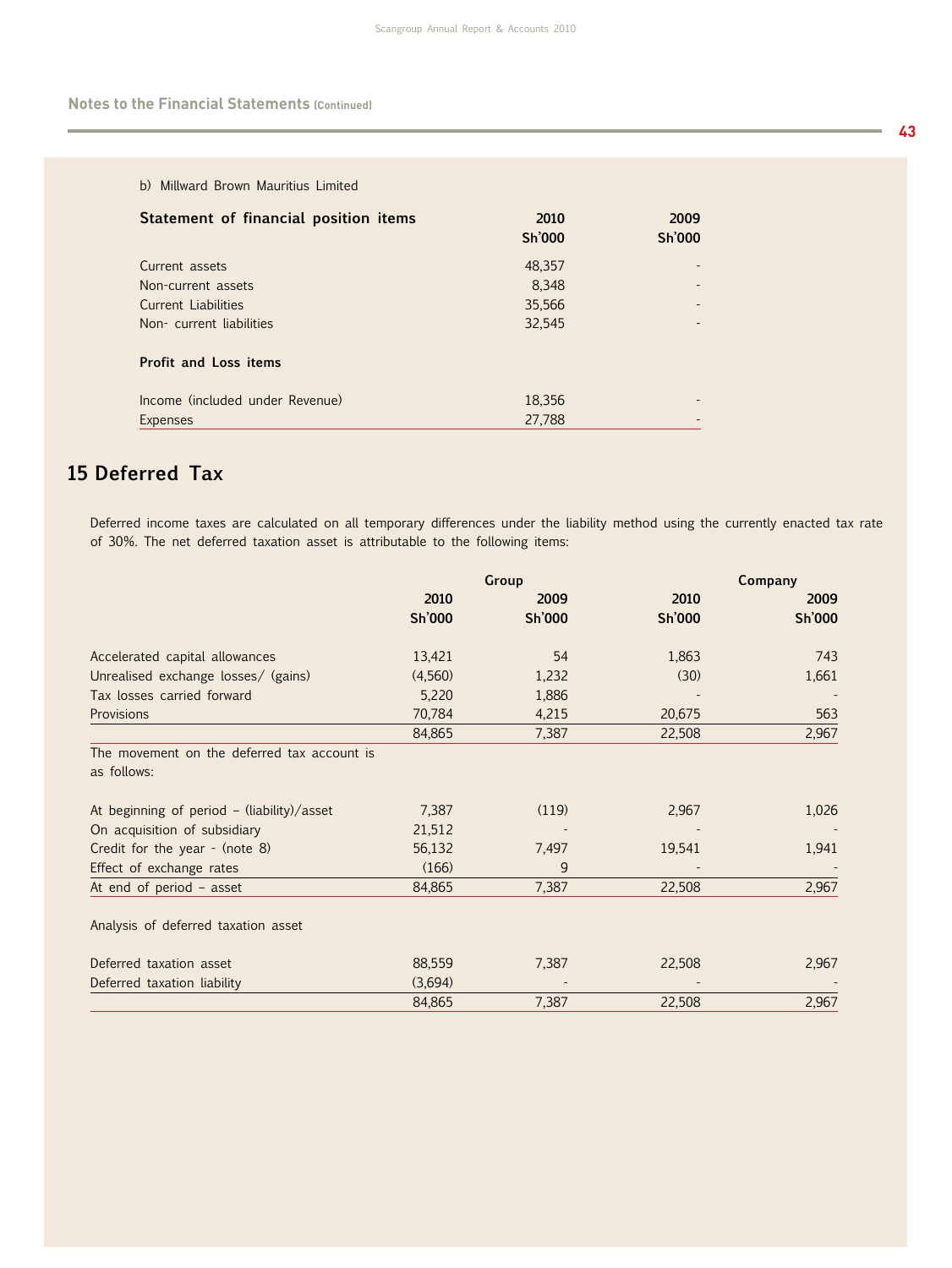|   | ٠ |
|---|---|
| - | ÷ |
|   |   |
|   |   |

|                    | 2010<br>Sh'000 | 2009<br>Sh'000 |
|--------------------|----------------|----------------|
| <b>16 Goodwill</b> |                |                |
| Redsky Limited     | 83,548         | 83,548         |
| Ogilvy entities    | 232,123        |                |
|                    | 315,671        | 83,548         |

The additional Goodwill has arisen as a result of acquisition of Ogilvy entities; Ogilvy Africa BV (OABV) and Ogilvy East Africa Limited (OEA).

The directors are of the opinion that goodwill is not impaired. This is after taking into account the financial performance of Redsky Limited and the Ogilvy entities.

| Additional goodwill                           |            |           |              |
|-----------------------------------------------|------------|-----------|--------------|
|                                               | OABV*      | OEA**     | <b>Total</b> |
|                                               | Sh'000     | Sh'000    | Sh'000       |
| Fair value of assets and liabilities acquired |            |           |              |
| Assets acquired                               | 188,850    | 583,176   | 772,026      |
| Liabilities acquired                          | (156, 612) | (427.487) | (584,099)    |
| Net assets acquired                           | 32,238     | 155,689   | 187,927      |
| Consideration                                 |            |           |              |
| Consideration in form of cash                 | 19.275     | 34.334    | 53,609       |
| Consideration in form of ordinary shares      | 165,892    | 200,549   | 366,441      |
|                                               | 185,167    | 234,883   | 420,050      |
| Goodwill                                      | 152,929    | 79.194    | 232,123      |
|                                               |            |           |              |

\*OABV : O&M Africa BV

\*\*OEA : Ogilvy East Africa

|                                   | Group         |               |           | Company |  |
|-----------------------------------|---------------|---------------|-----------|---------|--|
|                                   | 2010          | 2009          | 2010      | 2009    |  |
|                                   | <b>Sh'000</b> | <b>Sh'000</b> | Sh'000    | Sh'000  |  |
| 17 Trade and other Receivables    |               |               |           |         |  |
| Trade                             | 4,184,599     | 2,147,621     | 788,627   | 665,567 |  |
| VAT Recoverable                   | 487,252       | 232,710       | 196,624   | 71,897  |  |
| Staff receivables                 | 22,582        | 21,184        | 4,232     | 3,121   |  |
| Other receivables and prepayments | 128,255       | 59,030        | 31,762    | 59,810  |  |
|                                   | 4,822,688     | 2,460,545     | 1,021,245 | 800,395 |  |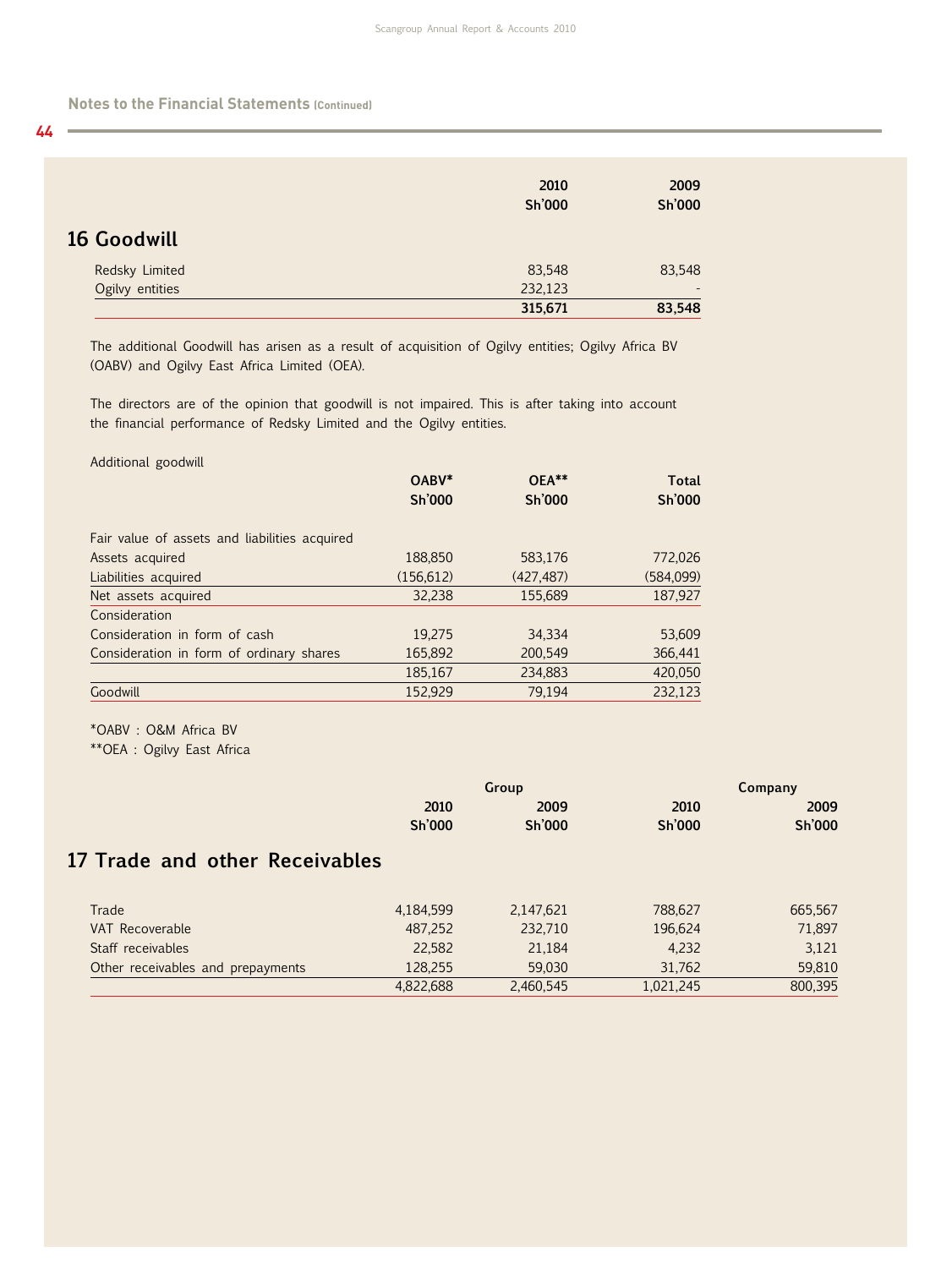# **18 Related Parties**

 Parties are considered to be related if one party has the ability to control the other party or exercise significant influence over the other party in making financial or operational decisions.

Transactions between the company and its subsidiaries which are related parties have been eliminated on consolidation.

|                                                                         | Group   |        | Company |         |
|-------------------------------------------------------------------------|---------|--------|---------|---------|
|                                                                         | 2010    | 2009   | 2010    | 2009    |
|                                                                         | Sh'000  | Sh'000 | Sh'000  | Sh'000  |
| (a) Balances due from related companies                                 |         |        |         |         |
| Due from Subsidiaries                                                   |         |        | 103,106 | 230,654 |
| Due from affiliates of Joint Venture                                    | 3,082   | 11,994 |         |         |
|                                                                         | 3,082   | 11,994 | 103,106 | 230,654 |
| (b) Loan due from subsidiary company                                    |         |        |         |         |
| Loan to subsidiary company                                              |         |        | 10,195  | 10,195  |
| (c) Loan from other shareholders of:                                    |         |        |         |         |
| Hill & Knowlton East Africa Limited                                     | 9,795   | 9,795  |         |         |
| Ogilvy Africa Limited                                                   | 177,137 |        |         |         |
| Other related parties                                                   | 5       |        |         |         |
|                                                                         | 186,937 | 9,795  |         |         |
| (d) Other balances due to related parties                               |         |        |         |         |
| Due to Subsidiaries                                                     |         |        | 114,978 | 29,368  |
| Due to affiliates of Joint Venture                                      | 642     | 18,400 |         |         |
|                                                                         | 642     | 18,400 | 114,978 | 29,368  |
| (e) Transactions with related parties                                   |         |        |         |         |
| The following transactions were carried out with related companies:     |         |        |         |         |
| Sale of services-Joint Venture                                          |         |        | 10,372  | 10,274  |
| Purchase of services                                                    |         |        |         |         |
|                                                                         |         |        | 2010    | 2009    |
|                                                                         |         |        | Sh'000  | Sh'000  |
| Remuneration of directors and key management compensation               |         |        |         |         |
| The remuneration of directors and other members of key                  |         |        |         |         |
| management during the period were as follows:                           |         |        |         |         |
| Salaries and other benefits                                             |         |        | 374,215 | 297,683 |
| Director's remuneration (included in key management compensation above) |         |        |         |         |
| Directors' remuneration                                                 |         |        |         |         |
| - executive directors' emoluments                                       |         |        | 76,962  | 66.215  |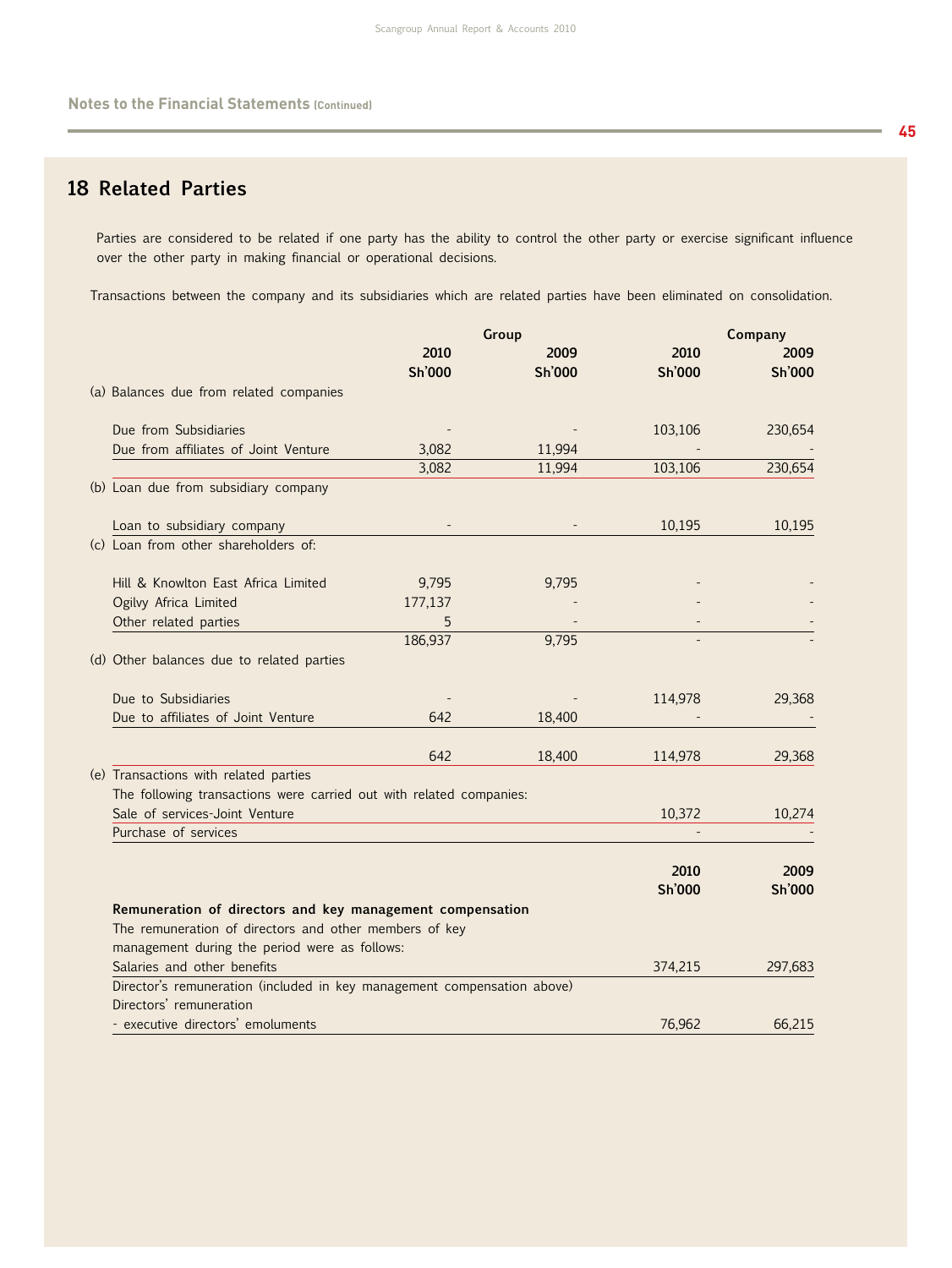#### **46**

#### **19 Work in Progress**

 Work in progress relates to the direct costs of ongoing advertising space assignments and is recoverable from customers on completion of jobs.

|                               | <b>Group</b> |         |           | Company |  |
|-------------------------------|--------------|---------|-----------|---------|--|
|                               | 2010         | 2009    | 2010      | 2009    |  |
|                               | Sh'000       | Sh'000  | Sh'000    | Sh'000  |  |
| <b>20 Short Term Deposits</b> |              |         |           |         |  |
| Fixed deposits with banks     | 881,905      | 286,266 | 681,905   | 286,266 |  |
| Call deposits with banks      | 630,642      | 211,112 | 630,642   | 211,112 |  |
|                               | 1,512,547    | 497,378 | 1,312,547 | 497,378 |  |

The term deposits are for duration of 3 to 6 months.

 The effective interest on the fixed deposits at 31 December 2010 was 7 % (2009: 9%) while the effective interest rate on the call deposits was 2% (2009:3%).

|                                                                      |               |         | 2010<br>Sh'000 | 2009<br>Sh'000 |
|----------------------------------------------------------------------|---------------|---------|----------------|----------------|
| 21 (a) Share Capital                                                 |               |         |                |                |
| Authorised share capital:                                            |               |         |                |                |
| Ordinary shares 254,690,000 (2009: 240,690,000) of Sh 1 each         |               |         | 254,690        | 240,690        |
| The authorised share capital increased by 14,000,000 shares in 2010. |               |         |                |                |
| Issued and fully paid share capital:                                 |               |         |                |                |
| Ordinary shares 234, 570,024 (2009: 220,689,655) of Sh 1 each        |               |         | 234,570        | 220,690        |
|                                                                      |               | 2010    |                | 2009           |
|                                                                      | Number of     |         | Number of      |                |
|                                                                      | <b>Shares</b> | Sh'000  | <b>Shares</b>  | Sh'000         |
| At beginning of year                                                 | 220,690       | 220,690 | 220,690        | 220,690        |
| New share issue                                                      | 13,880        | 13,880  |                |                |
| At end of year                                                       | 234,570       | 234,570 | 220,690        | 220,690        |

 The transaction pertaining to the acquisition of Ogilvy entities was completed on 8th October 2010, and accordingly, the company issued a total of 13,880,369 new ordinary shares with a par value of Sh. 1 each in Scangroup, all credited as fully paid, in accordance with the provisions of the Share Purchase Agreements of 30th April 2010.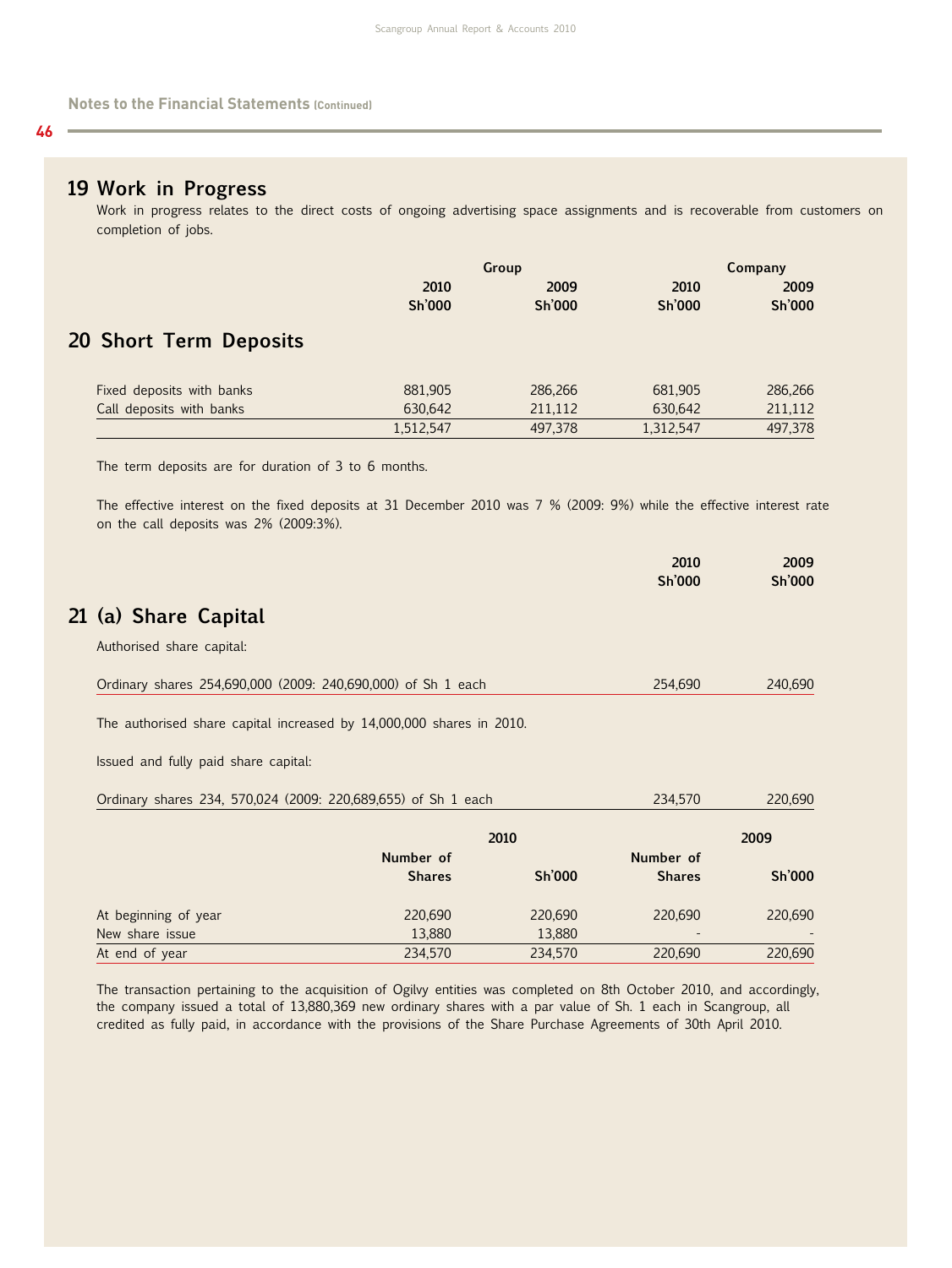### **21 (b) Employee Share Ownership Plan**

 The shareholders have given approval for the company to allot and issue ordinary shares to the Trustees of Employee Share Ownership Scheme (ESOP), from time to time, not exceeding fifteen million ordinary shares in the company. Under the ESOP rules, the exercise price for the options is equal to the market price at the date of grant. Each employee share option converts into one ordinary share of the Company on exercise.

The following working reconciles the share options outstanding at the beginning and end of the year:

|                           | 2010        |
|---------------------------|-------------|
|                           | Number of   |
|                           | Options     |
| At 1 January 2010         | 8,146,470   |
| Forfeited during the year | (536, 821)  |
| Expired during the year   | (4,855,400) |
| At 31 December 2010       | 2,754,249   |
|                           |             |

#### **Employee benefits cost**

| Grant date          | <b>Number</b><br>of share<br>options | <b>Vesting</b><br>date |       | Fair value<br>on vesting<br><b>Exercise</b><br>date<br>price |        |
|---------------------|--------------------------------------|------------------------|-------|--------------------------------------------------------------|--------|
|                     |                                      |                        | Sh    | Sh                                                           | Sh'000 |
| Granted on 08/08/08 | 2.754.249                            | 23/08/10               | 30.25 | 45                                                           | 40.625 |

**Equity-settled employee benefits reserve**

|                                                            | 2010<br>Sh'000           | 2009<br>Sh'000 |
|------------------------------------------------------------|--------------------------|----------------|
| Balance at beginning of year                               | $\overline{\phantom{0}}$ |                |
| Arising on share-based payments (charge to profit or loss) | 40,625                   |                |
|                                                            | 40,625                   |                |

 The above equity settled employee benefits reserve relates to share options granted by the company to its employees under its employee share option plan.

 Upon receiving the necessary regulatory approval 2,754,249 new shares were allotted to the Trustees of the ESOP to be held by them and issued to the beneficiaries under the ESOP in accordance with the terms of the ESOP Trust Deed. The shares were issued on 20th January, 2011.

 Of the total 15 million shares reserved for ESOP, after taking into account the 2,754,249 new shares issued as indicated above, the remaining shares amounting to 12,245,751 are available for issue in accordance with the terms of the ESOP Trust Deed.

|                                                       | 2010                     | 2009    |
|-------------------------------------------------------|--------------------------|---------|
|                                                       | Sh'000                   | Sh'000  |
| 22 Non Controlling Interests - Group                  |                          |         |
| At 1 January                                          | 12,382                   | 18,382  |
| Share of net assets on acquisition of Ogilvy entities | 246,452                  |         |
| Share of profit for the year                          | 61.998                   | 2,648   |
| Dividend paid                                         | $\overline{\phantom{a}}$ | (7,791) |
| Translation adjustment                                | $\overline{\phantom{0}}$ | (857)   |
| At 31 December                                        | 320,832                  | 12,382  |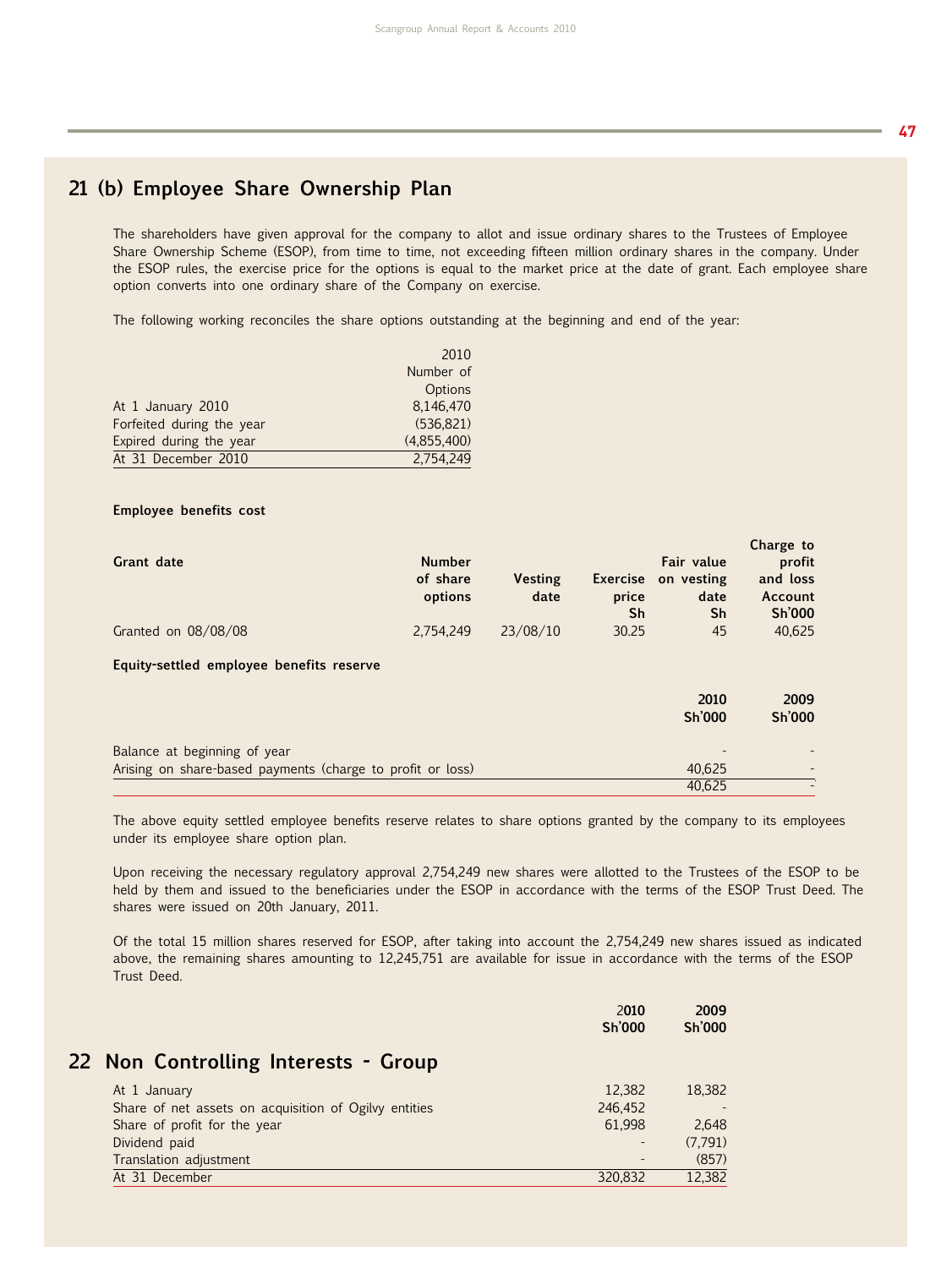#### **48**

# **23 Finance Leases**

|                            | Group  |        |               | Company |  |
|----------------------------|--------|--------|---------------|---------|--|
|                            | 2010   | 2009   | 2010          | 2009    |  |
|                            | Sh'000 | Sh'000 | <b>Sh'000</b> | Sh'000  |  |
| Minimum lease payments     |        |        |               |         |  |
| Payable within one year    | 2,697  | 2,484  |               | 843     |  |
| Payable after one year but |        |        |               |         |  |
| within five years          | 956    | 2,082  |               | 1,053   |  |
|                            | 3,653  | 4,566  |               | 1,896   |  |
| Future finance charges     | (747)  | (736)  |               | (178)   |  |
|                            | 2,906  | 3,830  |               | 1,718   |  |
| Present value of minimum   |        |        |               |         |  |
| lease payments             |        |        |               |         |  |
| Payable within one year    | 2,394  | 2,005  |               | 669     |  |
| Payable in the second      |        |        |               |         |  |
| to fifth year              | 512    | 1,825  |               | 1,049   |  |
|                            | 2,906  | 3,830  |               | 1,718   |  |

 The average finance lease period is 4 years. The weighted effective interest rate at 31 December 2010 was 14% (2009: 14%).

The finance leases are for purchase of motor vehicles and are secured by the motor vehicles.

|                              | Group          |                |                          | Company        |  |
|------------------------------|----------------|----------------|--------------------------|----------------|--|
|                              | 2010<br>Sh'000 | 2009<br>Sh'000 | 2010<br><b>Sh'000</b>    | 2009<br>Sh'000 |  |
| At the beginning of the year | 3,830          | 5,706          | 1,718                    | 2,224          |  |
| Repaid during the year       | (924)          | (1,876)        | (1,718)                  | (506)          |  |
|                              | 2,906          | 3,830          | $\overline{\phantom{a}}$ | 1,718          |  |

# **24 Bank Overdraft**

|                                  | Group                    |                          | Company                  |                |
|----------------------------------|--------------------------|--------------------------|--------------------------|----------------|
|                                  | 2010<br>Sh'000           | 2009<br>Sh'000           | 2010<br><b>Sh'000</b>    | 2009<br>Sh'000 |
| CFC Stanbic Bank Limited         | $\overline{\phantom{0}}$ | $\overline{\phantom{0}}$ | $\overline{\phantom{0}}$ | -              |
| <b>BNP Paribas (Netherlands)</b> | 21,152                   | $\overline{\phantom{a}}$ | $\overline{\phantom{0}}$ | -              |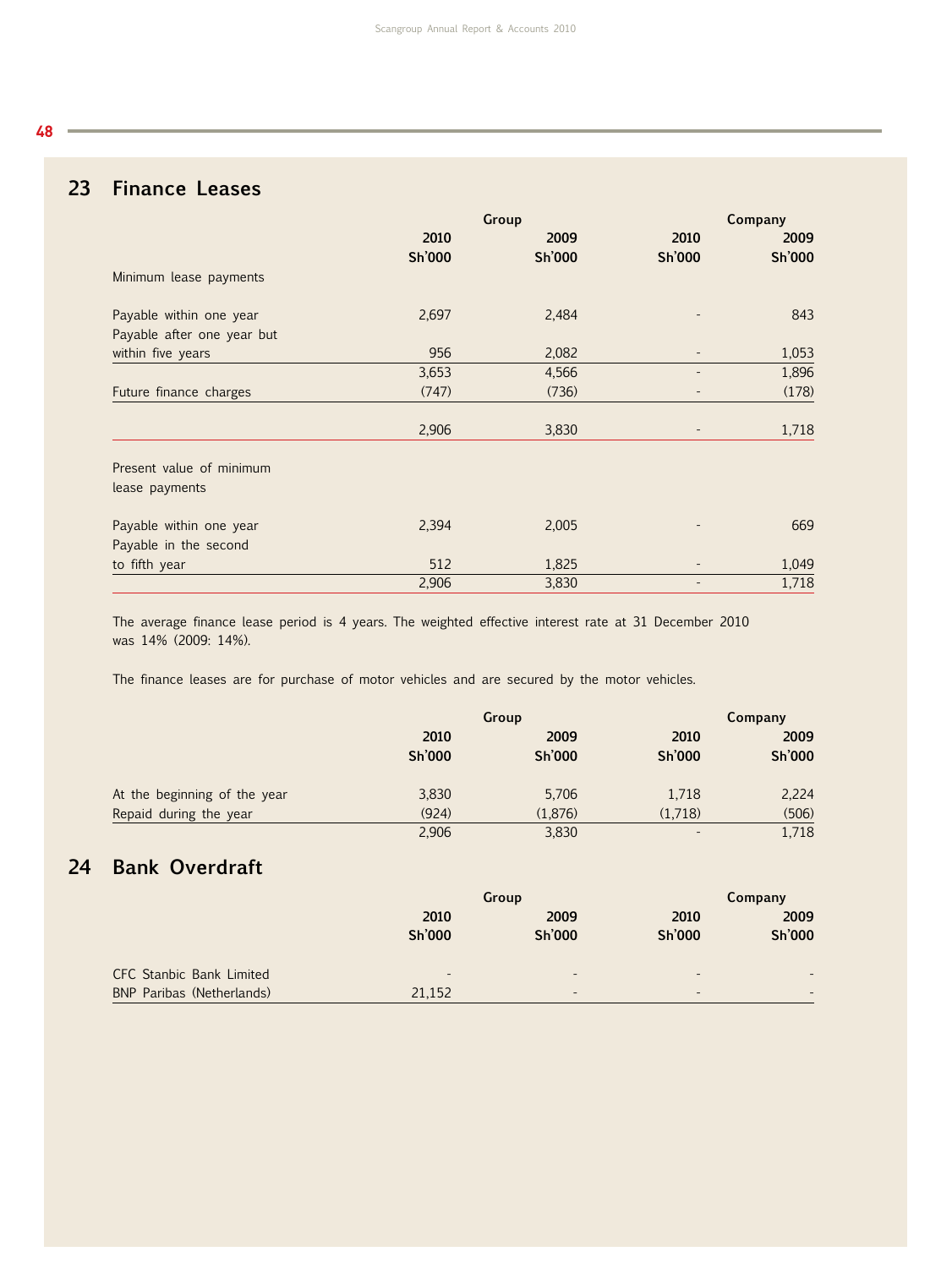#### **24 Bank Overdraft (Continued)**

CFC Stanbic Bank Limited

 The Group has an overdraft and hire purchase finance facilities with CFC Stanbic Bank Limited to the limit of Sh 225 million and the other non-fund facilities of Sh 15 million. Details of securities for the facilities are as follows:

- (i) A joint and several debentures over all the present and future moveable and immovable assets of Scangroup Limited and all the subsidiaries in Kenya for an amount of Sh 240 million.
- (ii Cross corporate guarantees and indemnities by Scangroup Limited and its subsidiaries in Kenya. for an amount of Sh 240 million.
- (iii) Right of set-off.
- BNP Paribas (Netherlands)

 This overdraft belongs to a subsidiary Ogilvy & Mather BV in Netherlands. The overdraft facility is part of the WPP cash pooling arrangement for maximum value of Euro 15 million and Group has not given any specific security towards this. The effective interest rate during the year was 0.50% (2009:0.50%).

#### **25 Trade and other Payables**

|                                              | Group     |           |                | Company        |
|----------------------------------------------|-----------|-----------|----------------|----------------|
|                                              | 2010      | 2009      | 2010           | 2009           |
|                                              | Sh'000    | Sh'000    | Sh'000         | Sh'000         |
| Trade payables                               | 3,635,285 | 1,418,731 | 995,119        | 605,501        |
| Other payables                               | 472,569   | 62,335    | 78,871         | 11,300         |
| Leave pay provision                          | 22,270    | 10,548    | 3,384          | 2,814          |
| VAT payable                                  | 10,408    | 16,764    |                |                |
|                                              | 4,140,532 | 1,508,378 | 1,077,374      | 619,615        |
|                                              |           |           | 2010<br>Sh'000 | 2009<br>Sh'000 |
| 26 Dividends Payable                         |           |           |                |                |
| At 1 January<br>Dividends declared           |           |           | 7,618          | 4,497          |
| - Parent company shareholders                |           |           | 110,345        | 135,779        |
| - Non-controlling shareholders in subsidiary |           |           |                | 7,791          |
| Dividends paid                               |           |           | (111,967)      | (140, 449)     |
| At 31 December                               |           |           | 5,996          | 7,618          |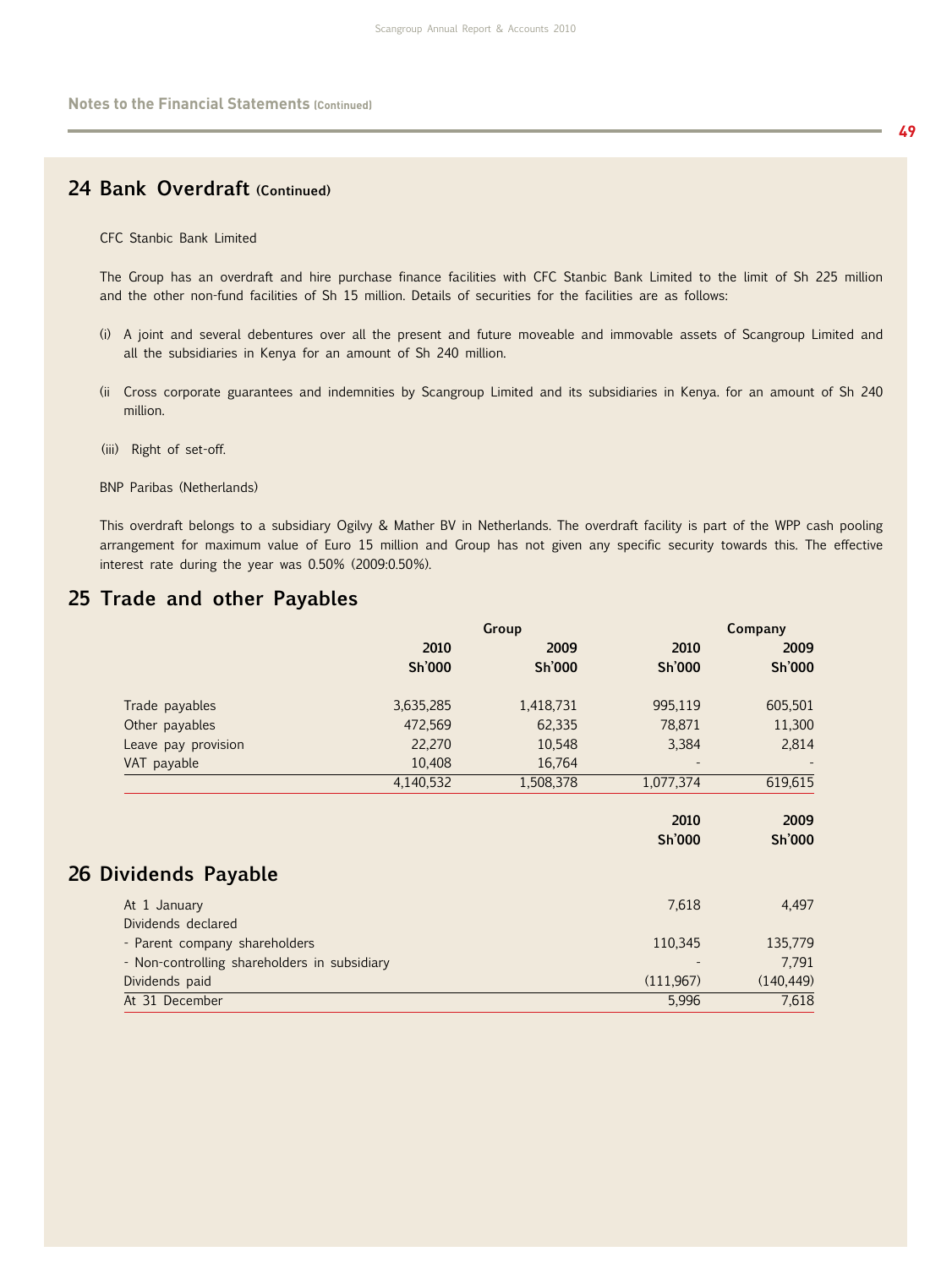#### **50**

#### **27 Notes to the Cash Flow Statement**

|                                                      | 2010        | 2009     |
|------------------------------------------------------|-------------|----------|
|                                                      | Sh'000      | Sh'000   |
| (a) Reconciliation of profit before taxation to cash |             |          |
| generated from operations                            |             |          |
| Profit before taxation                               | 838,396     | 544,100  |
| Depreciation (note $12(a)$ )                         | 56,897      | 27,685   |
| (Gain)/Loss on disposal of equipment                 | (236)       | 1,492    |
| Interest income                                      | (163, 637)  | (92,221) |
| <b>ESOP</b> Expense                                  | 40,625      |          |
| Adjusted profit before working capital changes       | 772,045     | 481,056  |
| Increase in trade and other receivables              | (2,362,143) | (72,663) |
| (Increase)/decrease in work-in-progress              | (29,746)    | 20,444   |
| (Decrease)/increase in trade and other payables      | 2,632,157   | (7, 952) |
| Movements in related party balances                  | (8,846)     | 3,641    |
| Increase in working capital on acquisition           | 197,097     |          |
| Cash generated from operations                       | 1,200,564   | 424,526  |

 (b) Analysis of the balances of cash and cash equivalents as shown in the statement of financial position

| Cash in hand                  | 3.444     | 3.644   |
|-------------------------------|-----------|---------|
| Bank balances                 | 683.413   | 175,746 |
| Short-term deposits (Note 20) | 1.512.947 | 497,378 |
| Bank overdraft (Note 24)      | (21.152)  |         |
|                               | 2,178,652 | 676,768 |

# **28 Capital Commitments**

| Authorised but not contracted | 1.350                    |  |
|-------------------------------|--------------------------|--|
| Authorised and contracted     | $\overline{\phantom{0}}$ |  |
|                               | 1.350                    |  |

# **29 Operating Lease Commitments**

 The total future minimum lease payments due to third parties under non-cancellable operating leases for premises are as follows:

|                     | 2010    | 2009    |
|---------------------|---------|---------|
|                     | Sh'000  | Sh'000  |
| Within 1 year       | 83,938  | 53,873  |
| Within 2 to 3 years | 168,486 | 113,980 |
|                     | 252,424 | 167,853 |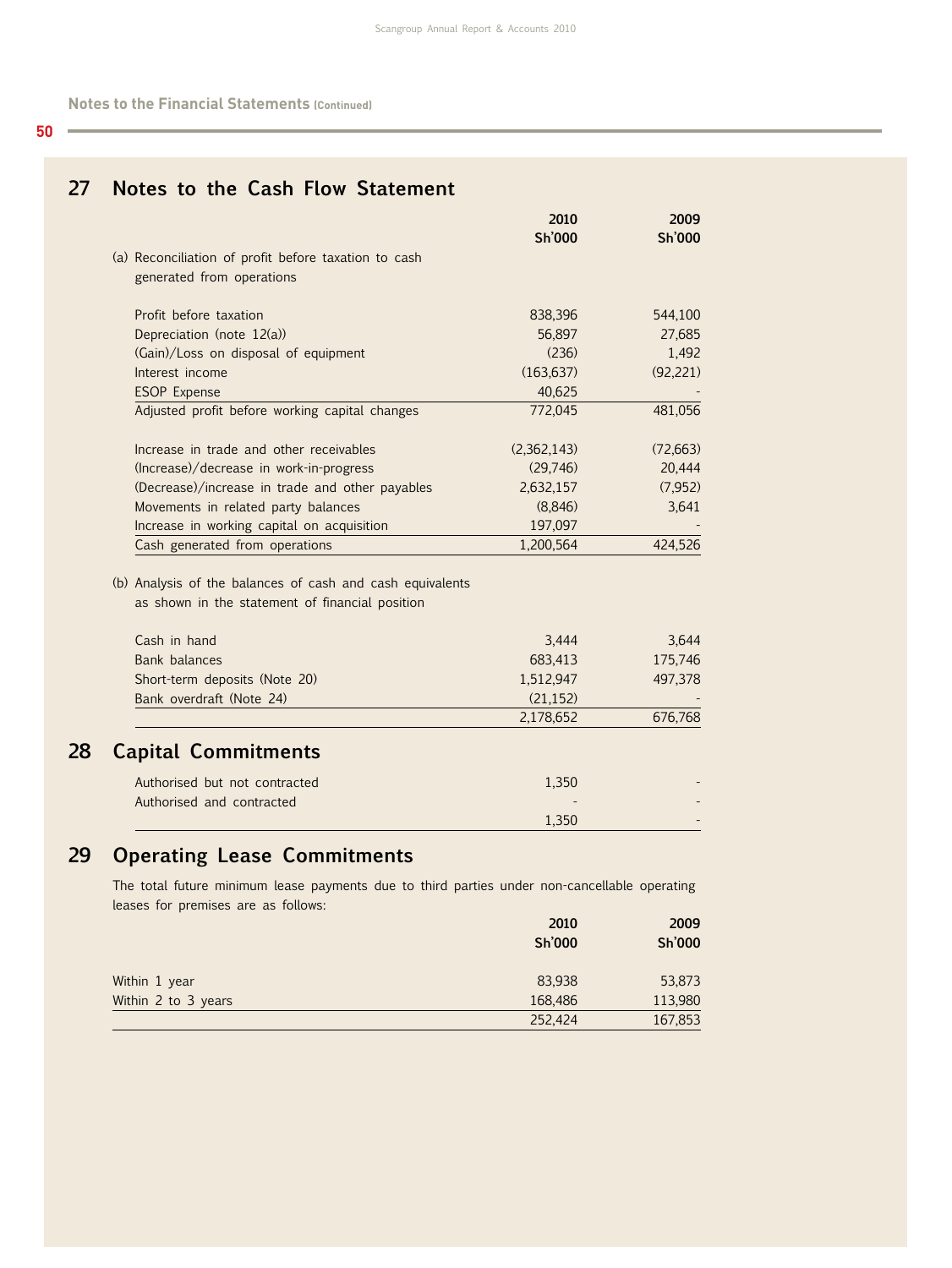# **30 Contingent Liabilities**

|                | 2010          | 2009          |
|----------------|---------------|---------------|
|                | <b>Sh'000</b> | <b>Sh'000</b> |
| Pending claims | 45,167        | 23,691        |
| Guarantees     | 4,000         | $\sim$        |

 These relate to claims against the Group by various parties. The likely outcome of these claims cannot be determined as at the date of signing these financial statements. The directors' estimate of the maximum liability arising from these pending claims is set out above. However, the directors' do not expect any significant liability to arise from these pending matters.

#### **31 Risk Management Policies**

The Group's financial risk management objectives and policies are detailed below:

#### **(a) Capital risk management**

The Group manages its capital with an aim to:

- • retain financial flexibility by maintaining strong liquidity and access to a range of capital markets;
- • allocate capital efficiently to support growth
- safeguard company's ability to continue as a going concern so that it can continue to provide returns for shareholders and benefits for other stakeholders, and
- • provide an adequate return to shareholders by pricing advertising services commensurately with the level of risk.

 An important aspect of the Group's overall capital management process is the setting of a target risk- adjusted rate of return which is aligned to performance objectives and ensures that the Group is focused on the creation of value for shareholders.

 The Group has a number of sources of capital available to it and seeks to optimise its equity/debt structure in order to ensure that it can consistently maximize returns to shareholder.

#### **Gearing ratio**

The gearing ratio at the year end was as follows:

|                                | 2010          | 2009       |
|--------------------------------|---------------|------------|
|                                | Sh'000        | Sh'000     |
| Share capital                  | 234,570       | 220,690    |
| Share premium                  | 1,680,666     | 1,328,105  |
| Revenue reserves               | 1,248,761     | 780,519    |
| Revaluation reserve            | 56,573        | 34,432     |
| Translation reserve            | (4,222)       | (9,906)    |
| Employee share option plan     | 40,625        |            |
|                                | 3,256,973     | 2,353,840  |
| Non-controlling interests      | 320,832       | 12,382     |
| Total equity                   | 3,577,805     | 2,366,222  |
| <b>Borrowings</b>              | 24,058        | 3,830      |
| Less Cash and cash equivalents | (2, 199, 804) | (676, 768) |
| Net cash and cash equivalents  | (2, 175, 746) | (672, 938) |
| Gearing                        | n/a           | n/a        |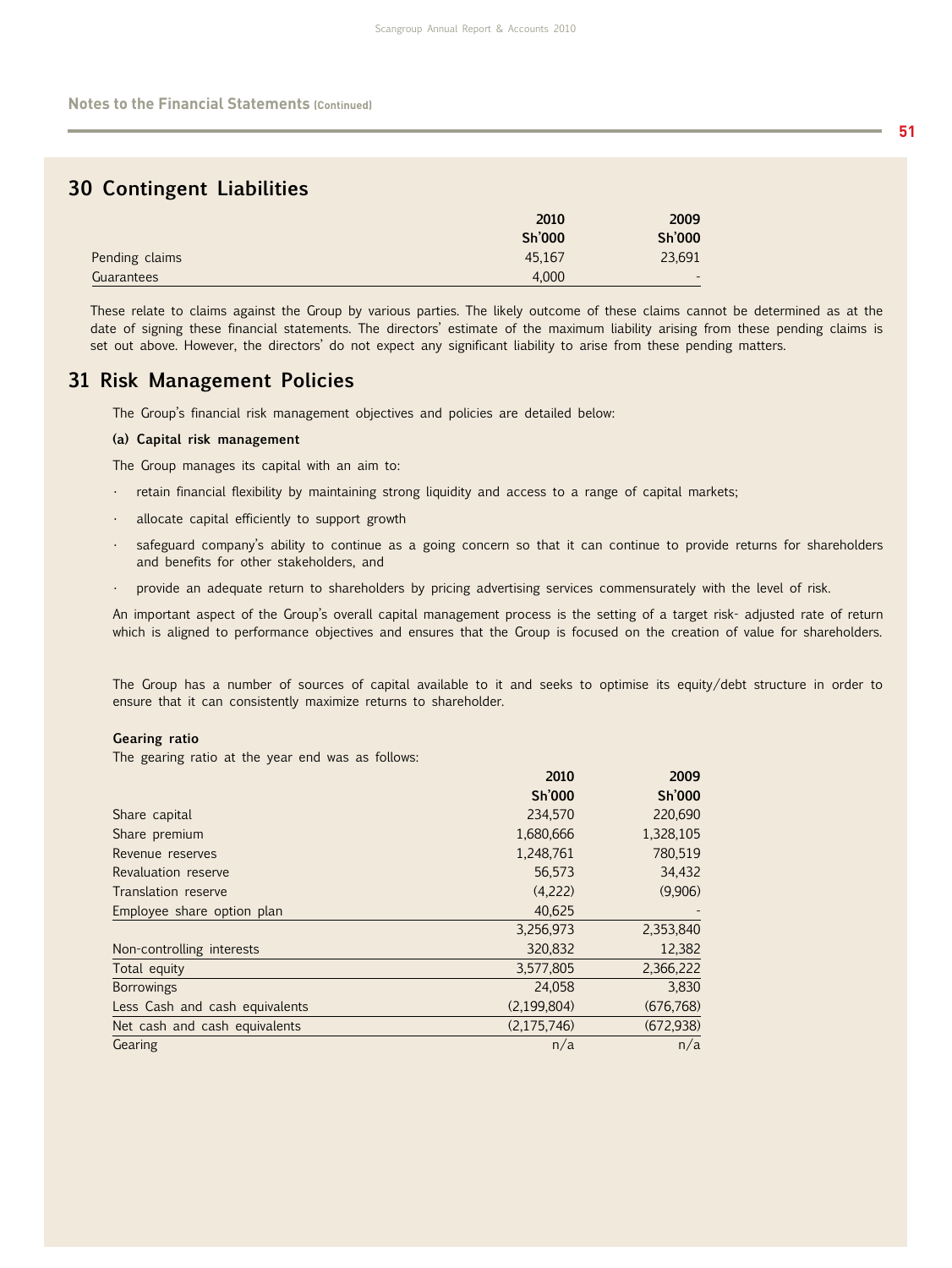#### **52**

#### **31 Risk Management Policies (Continued)**

#### **(b) Significant accounting policies**

 Details of the significant accounting policies and methods adopted, including the criteria for recognition, the basis of measurement and the basis on which income and expenses are recognised, in respect of each class of financial asset, financial liability and equity instrument are disclosed in note 1 to the financial statements.

#### **(c) Financial risk management objectives**

 The Group's activities expose it to a variety of financial risks including credit and liquidity risks, effects of changes in foreign currency and interest rates. The Group's overall risk management programme focuses on unpredictability of changes in the business environment and seeks to minimise the potential adverse effect of such risks on its performance by setting acceptable levels of risk. The Group does not hedge any risks and has in place policies to ensure that credit is extended to customers with an established credit history.

#### **(i) Credit risk**

 The Group's credit risk is primarily attributable to its trade receivables. The amounts presented in the statement of financial position are net of allowances for doubtful receivables, estimated by the Group's management based on prior experience and their assessment of the prevailing economic environment.

 The management assesses the creditworthiness of all clients by reviewing credit grades provided by rating agencies or other publicly available financial information. The recent payment history of the client is used to review the maximum credit limits.

 The exposure to individual client is also managed through other mechanisms such as the right to offset where clients are both debtors and creditors of the company.

The credit risk on trade receivables is limited because the customers are known customers with high credit ratings.

 The credit risk on liquid funds with financial institutions is also low, because the counter parties are banks with good credit-standing.

The amount that best represents the Group's maximum exposure to credit as at 31 December 2010 is made up as follows:

|                     | <b>Fully performing</b><br>Sh'000 | Past due<br><b>Sh'000</b> | <b>Total</b><br><b>Sh'000</b> |
|---------------------|-----------------------------------|---------------------------|-------------------------------|
| 31 December 2010    |                                   |                           |                               |
| Bank balances       | 687,257                           |                           | 687,257                       |
| Trade receivables   | 3,628,395                         | 556,204                   | 4,184,599                     |
| Short term deposits | 1,512,547                         |                           | 1,512,547                     |
| Infrastructure bond | 265,818                           |                           | 265,818                       |
|                     | 6,094,017                         | 556,204                   | 6,650,221                     |
| 31 December 2009    |                                   |                           |                               |
| Bank balance        | 175,746                           |                           | 175,746                       |
| Trade receivables   | 1,742,826                         | 404,795                   | 2,147,621                     |
| Short term deposits | 497,378                           |                           | 497,378                       |
| Infrastructure bond | 528,997                           |                           | 528,997                       |
| <b>Total</b>        | 2.944.947                         | 404.795                   | 3.349.742                     |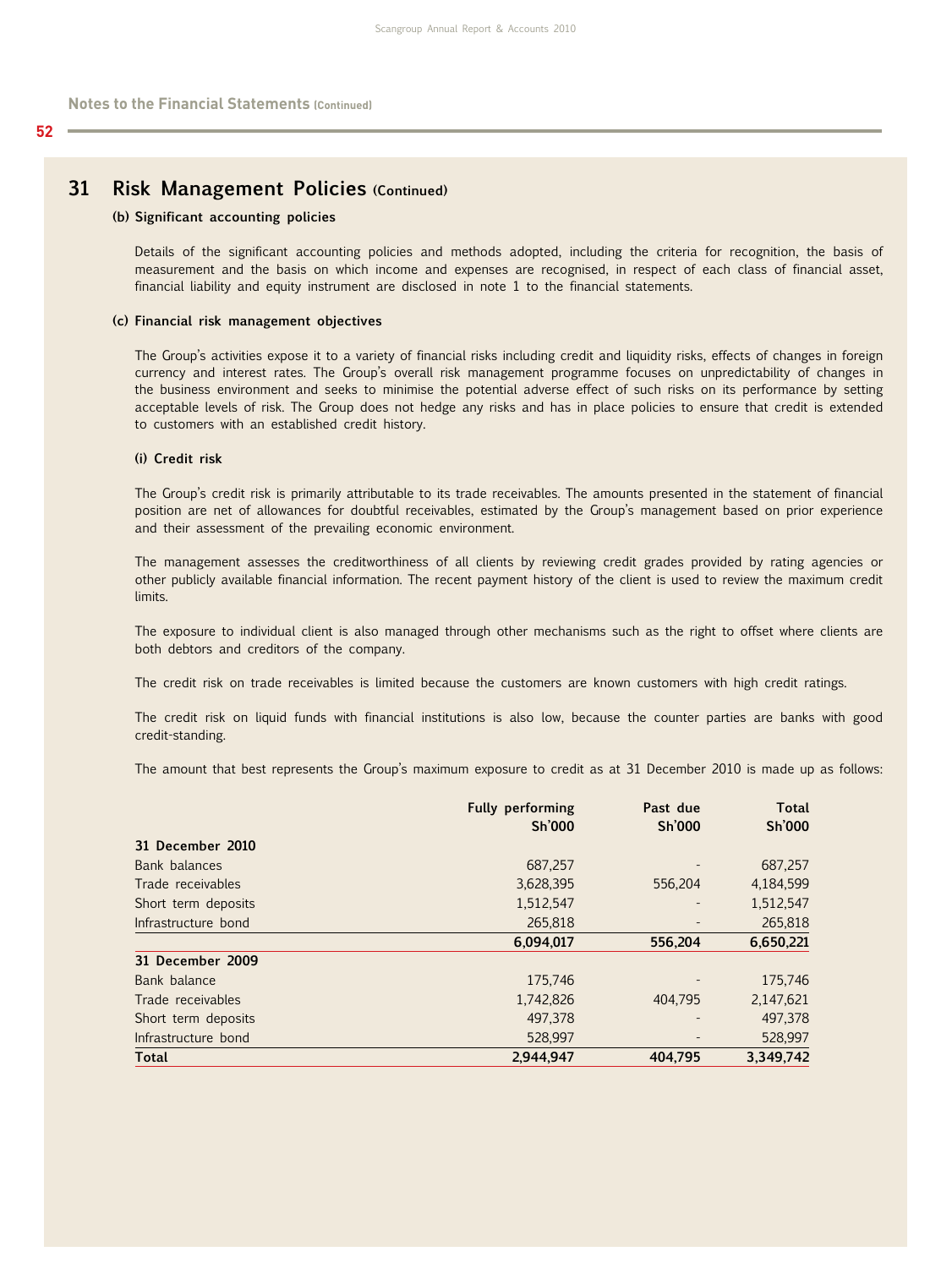#### **31Risk Management Policies (Continued)**

#### **(c) Financial risk management objectives (Continued)**

#### **(ii) Liquidity risk management**

 Liquidity risk is the risk that cash may not be available to settle maturing obligations when due, at a reasonable cost. The primary liquidity risk of the Group is the obligation to pay its creditors as they fall due. Management has built an appropriate liquidity risk management framework for the Group's short, medium and long-term funding and liquidity requirements. The Group manages liquidity risk by maintaining banking facilities through continuous monitoring of forecast and actual cash flows. Included in note 24 are details of additional bank facilities that the company has at its disposal to further reduce liquidity risk.

 The table below analyses the Group's financial liabilities that will be settled on a net basis into relevant maturity groupings based on the remaining period at the end of reporting period to the contractual maturity date. The amounts disclosed in the table below are the contractual undiscounted cash flows. Balances due within 12 months equal their carrying balances, as the impact of discounting is not significant.

|                             | Less than | <b>Between</b>           | Over     |           |
|-----------------------------|-----------|--------------------------|----------|-----------|
|                             | 1 month   | $1-3$ months             | 3 months | Total     |
|                             | Sh'000    | Sh'000                   | Sh'000   | Sh'000    |
| As at 31 December 2010      |           |                          |          |           |
| Borrowings - bank overdraft | 21,152    | $\overline{\phantom{a}}$ |          | 21,152    |
| Finance lease               | 242       | 726                      | 1,938    | 2,906     |
| Trade payables              | 2,651,380 | 911,900                  | 75,005   | 3,638,285 |
|                             | 2,672,774 | 912,626                  | 76,943   | 3,662,343 |
| As at 31 December 2009      |           |                          |          |           |
| Borrowings - bank overdraft |           | $\qquad \qquad$          |          |           |
| Finance lease               | 198       | 397                      | 3.971    | 4.566     |

Trade payables 1,418,731 679,538 679,538 679,538 679,538 679,538 679,538 679,538 679,538 679,538 679,538 679,538 739,391 679,935 3,971 1,423,297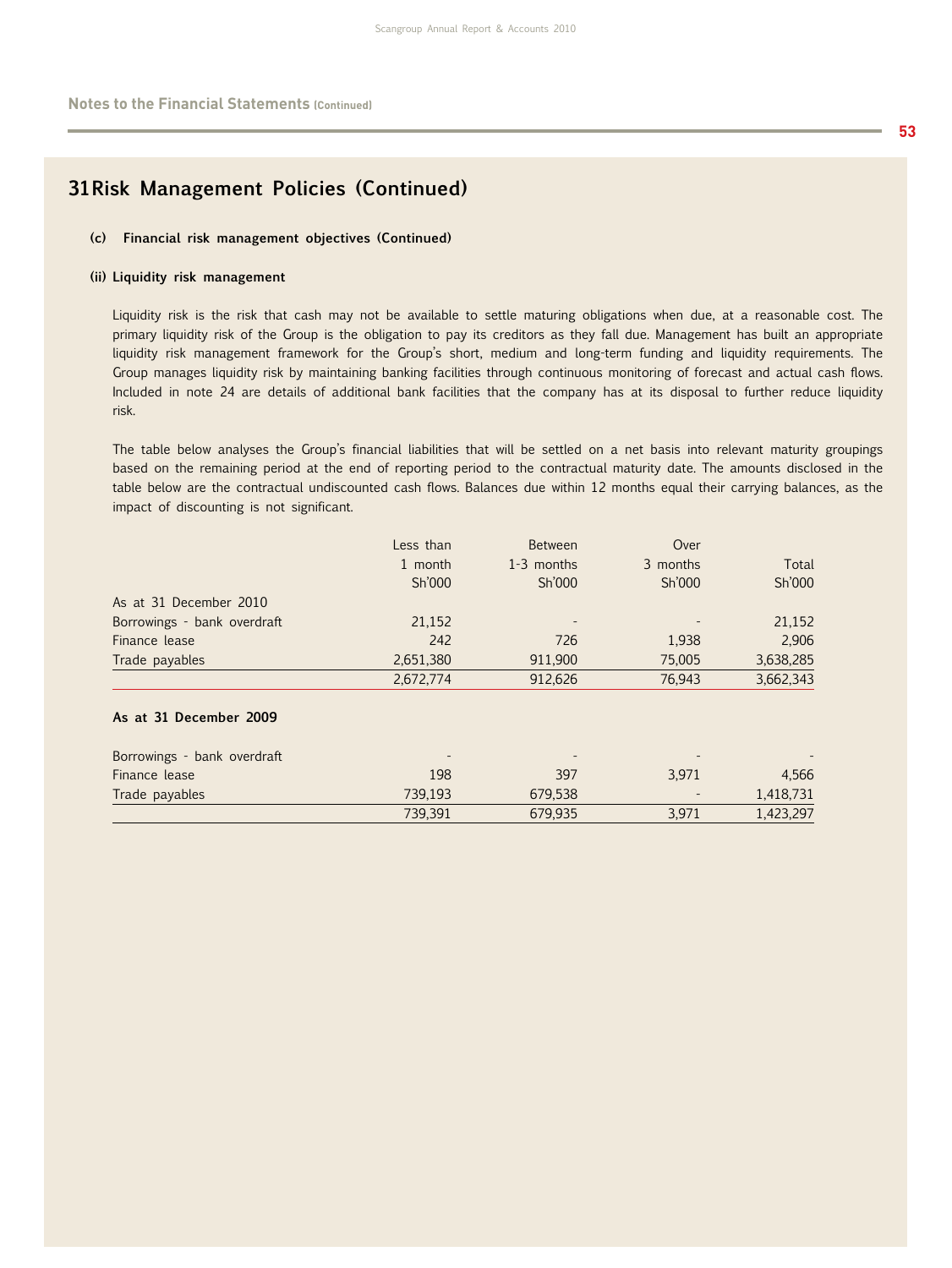#### **31Risk Management Policies (Continued)**

**(c) Financial risk management objectives (Continued)**

#### **(iii) Market and currency risk**

#### *Interest rate risk*

 Interest rate risk arises primarily from investment in fixed interest securities and bank borrowings. The Group has adequate cash for working capital purposes and exposure to interest rate risk as a result of borrowings will arise if in future the Group does not have adequate cash to meet short term contingencies and is required to use external sources of funds. The potential impact of 1% increase or decrease in the interest on the profitability of the company is shown below:

|                                     | Effect on Profitability |          |
|-------------------------------------|-------------------------|----------|
|                                     | Increase/(Decrease)     |          |
|                                     | 2010<br>2009            |          |
|                                     | <b>Sh'000</b>           | Sh'000   |
| <b>Bank Overdraft</b>               |                         |          |
| 1% point increase in interest rates |                         |          |
| 1% point decrease in interest rates |                         |          |
| <b>Fixed Deposits</b>               |                         |          |
| 1% point increase in interest Rates | 4,915                   | 5,156    |
| 1% point decrease in interest Rates | (4,915)                 | (5, 156) |

#### *Foreign currency risk*

 The Group's operations are predominantly in Kenya where the currency has been fluctuating against the major convertible currencies. A portion of the Group's purchases and sales are denominated in foreign currencies principally in the, US dollars. The Group does not hedge its foreign currency risk. This risk is insignificant.

 There has been no change to the Group's exposure to market risks or the manner in which it manages and measures the risk.

 At 31 December 2010, if the average exchange rate for the year was 5% higher or lower, the loss before taxation would have decreased/ increased by approximately Sh 29,745,000 (2009: Sh 15,598,000).

#### **(iv) Fair value of financial assets and liabilities**

Financial instruments measured at fair value

a) Determination of fair value and fair values hierarchy

 IFRS 7 specifies a hierarchy of valuation techniques based on whether the inputs to those valuation techniques are observable or unobservable. Observable inputs reflect market data obtained from independent sources; unobservable inputs reflect the bank's market assumptions. These two types of inputs have created the following fair value hierarchy:

- Level 1 Quoted prices (unadjusted) in active markets for identical assets or liabilities. This level includes listed equity securities and debt instruments on exchanges.
- Level 2 Inputs other than quoted prices included within Level 1 that are observable for the asset or liability, either directly (that is, as prices) or indirectly (that is, derived from prices).
- Level 3 Inputs for the asset or liability that are not based on observable market data (unobservable inputs). This level includes equity investments and debt instruments with significant unobservable components. This hierarchy requires the use of observable market data when available. The bank considers relevant and observable market prices in its valuations where possible.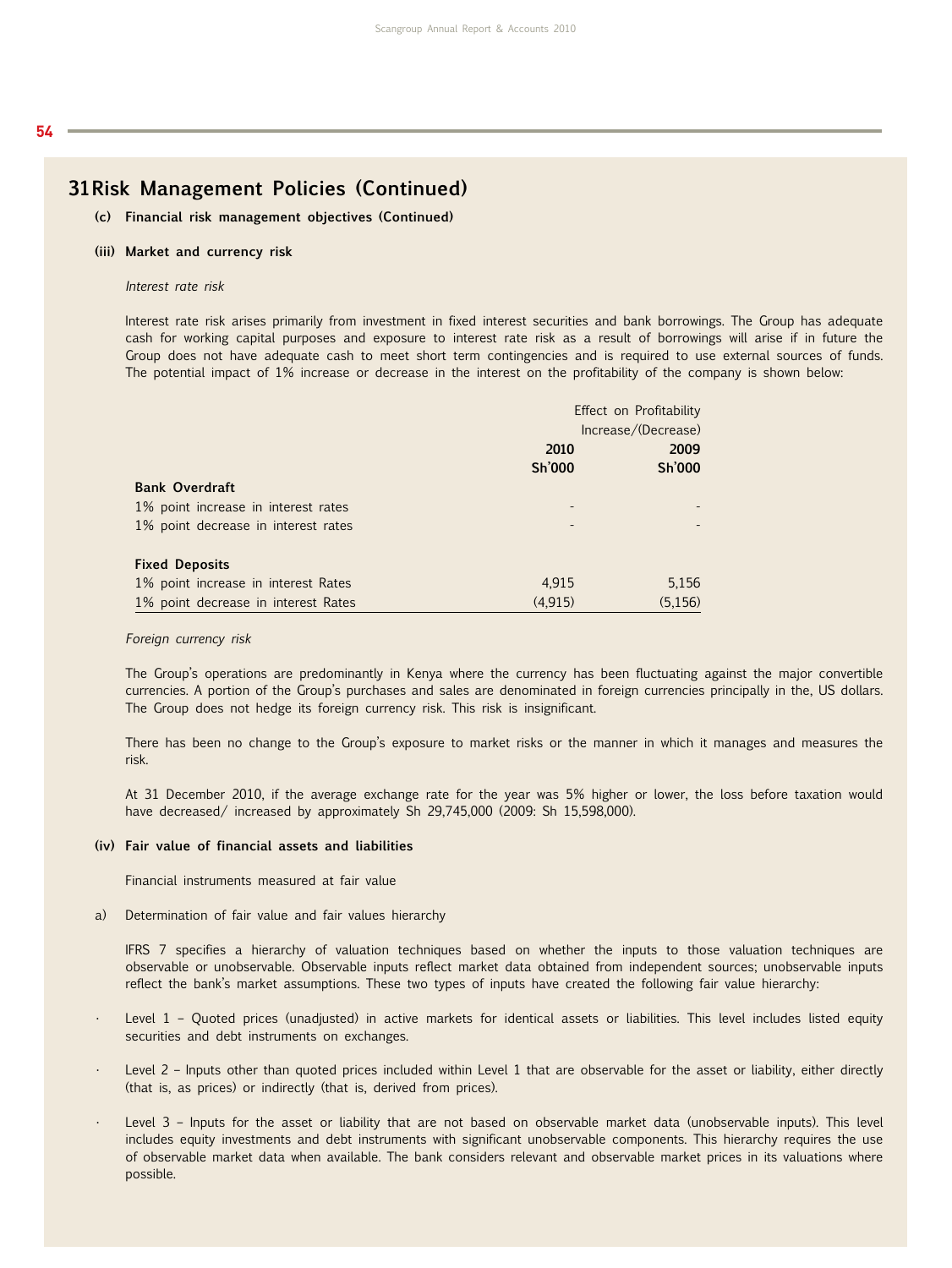#### **31 Risk Management Policies (Continued)**

#### **(c) Financial risk management objectives (Continued)**

#### **(iii) Fair value of financial assets and liabilities (Continued)**

a) Determination of fair value and fair values hierarchy (Continued)

The following table shows an analysis of financial instruments recorded at fair value by level of the fair value hierarchy:

|                         | Level 1<br><b>Sh'000</b> | Level 2<br><b>Sh'000</b> | Level 3<br><b>Sh'000</b> | Total<br>Sh'000 |
|-------------------------|--------------------------|--------------------------|--------------------------|-----------------|
| At 31 December 2010     |                          |                          |                          |                 |
| <b>Financial Assets</b> |                          |                          |                          |                 |
| Infrastructure bond     | 265,818                  | $\overline{\phantom{a}}$ | $\overline{\phantom{a}}$ | 265,818         |
| At 31 December 2009     |                          |                          |                          |                 |
| <b>Financial Assets</b> |                          |                          |                          |                 |
| Infrastructure bond     | 528,997                  | $\overline{\phantom{a}}$ | $\overline{\phantom{0}}$ | 528,997         |

There were no transfers between levels 1, 2 and 3 during the year.

# **32 Incorporation**

The company is domiciled and incorporated in Kenya as a limited company under the Companies Act.

# **33 Currency**

These financial statements are prepared in Kenya Shillings in thousands (Sh'000).